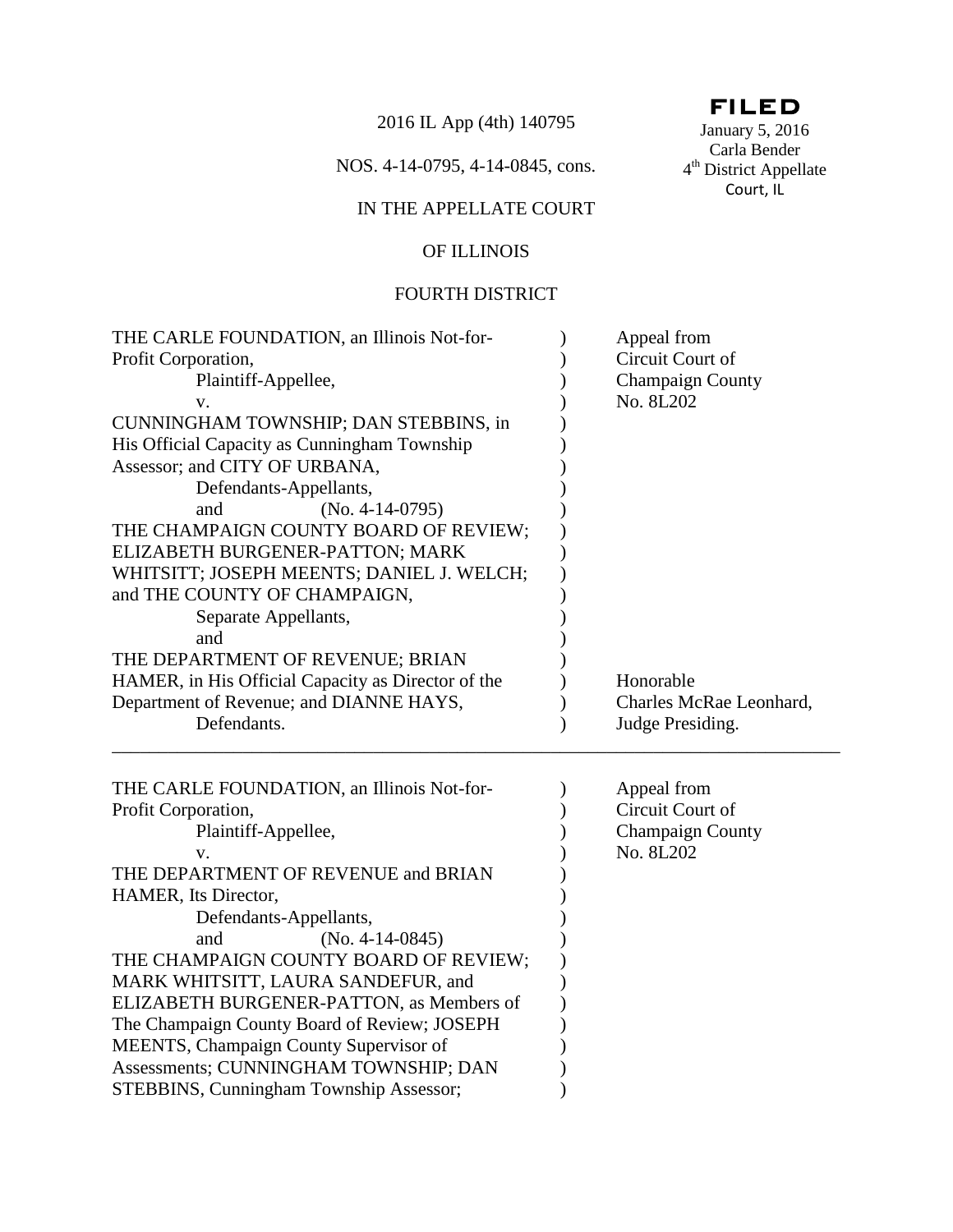JUSTICE APPLETON delivered the judgment of the court, with opinion. Justices Turner and Steigmann concurred in the judgment and opinion.

## **OPINION**

¶ 1 Plaintiff, The Carle Foundation, brought this action to establish that four of its properties were exempt from real estate taxation. The trial court granted a partial summary judgment that section 15-86 of the Property Tax Code (Code) (35 ILCS 200/15-86 (West 2014)) governed that question. Defendants, the state and local taxing authorities, appeal pursuant to Illinois Supreme Court Rule 304(a) (eff. Feb. 26, 2010).

¶ 2 We conclude that because section 15-86 is unconstitutional, it is inapplicable to the question of whether the four parcels are exempt from taxation. Therefore, we reverse the trial court's judgment, and we remand this case for further proceedings.

- ¶ 3 I. BACKGROUND
- ¶ 4 A. The Four Parcels

¶ 5 Plaintiff owns four parcels of land in Urbana: 611 West Park Street, 503 North Coler Avenue, 607 North Orchard Street, and 809 West Park Street. Plaintiff's affiliate, Carle Foundation Hospital, operates a hospital on two of these parcels. On the third parcel is a day care center, which serves the families of plaintiff's employees (among others). On the fourth parcel is a power plant, which services these parcels.

¶ 6 B. The Reclassification of the Parcels from Exempt to Nonexempt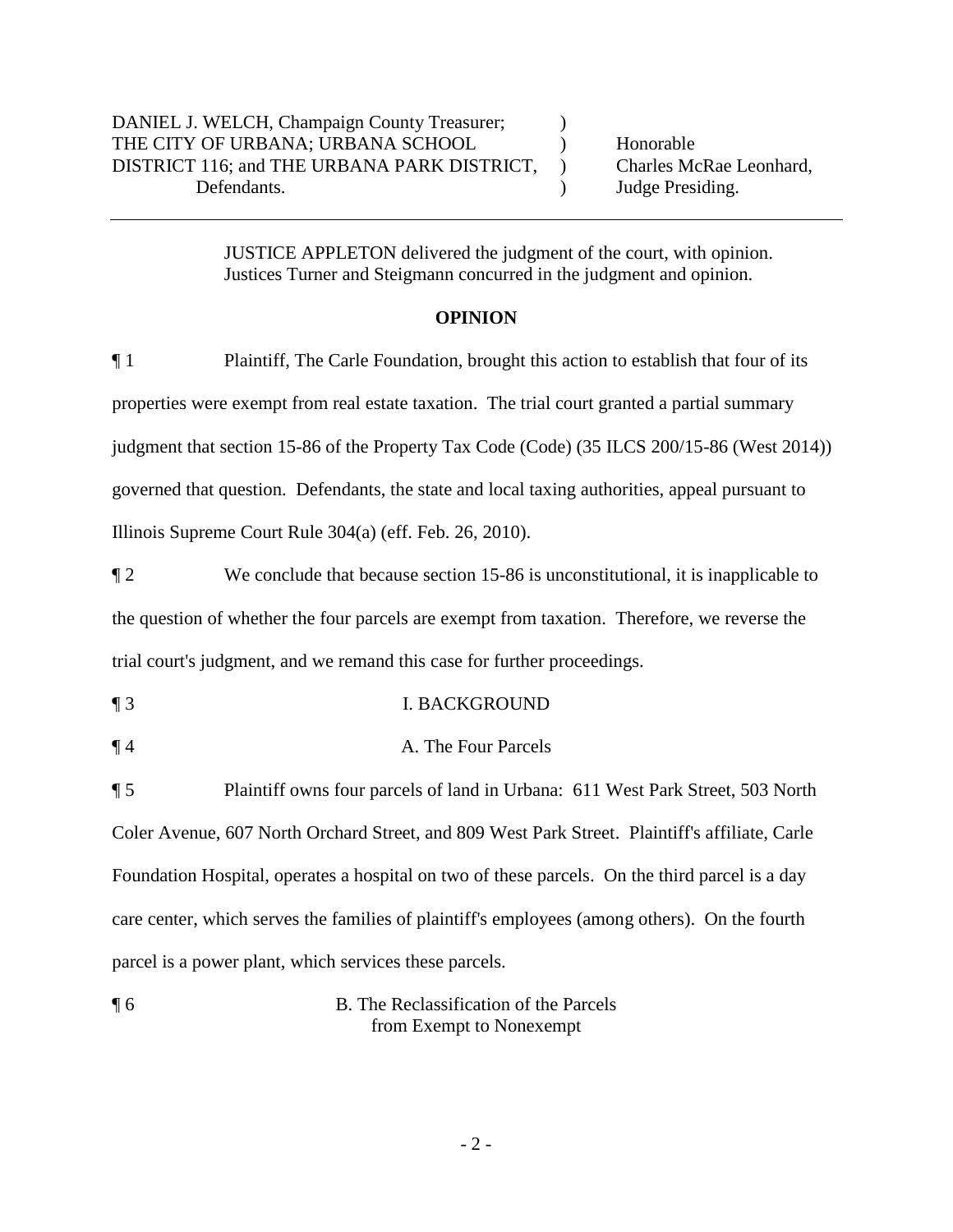¶ 7 Before 2004, the four parcels were not taxed. They were considered to be exempt under section 15-65(a) of the Code (35 ILCS 200/15-65(a) (West 2002)), because of charitable use.

¶ 8 For 2004, however, the Cunningham township assessor began assessing the four parcels at their full value, as nonexempt. She continued doing so through 2011.

¶ 9 C. Plaintiff Applies for the Restoration of the Exemptions For the Years 2004 and 2005

¶ 10 Plaintiff filed applications with the county board of review, asking the board to exempt the four parcels from taxation for the years 2004 and 2005. The board forwarded these applications to the Department of Revenue (Department), along with a recommendation of denial.

¶ 11 On February 23, 2007, the Department denied plaintiff's applications for 2004 and 2005, whereupon plaintiff requested an administrative hearing.

¶ 12 D. Our Intervening Decision in *Carle Foundation v. Department of Revenue*

¶ 13 On December 13, 2007, plaintiff filed an action in the circuit court against the Department and various local governmental entities, seeking a declaratory judgment that, under section 15-65, the four parcels were exempt from taxation for the years 2004 to 2007. (Eventually, plaintiff filed an exemption application with the board for 2008 as well.)

¶ 14 On March 3, 2009, the circuit court certified some questions for interlocutory appeal (see Ill. S. Ct. R. 308(a) (eff. Feb. 1, 1994)), requesting guidance on the meaning of the statutory phrase "court proceedings to establish an exemption," in section 23-25(e) of the Code (35 ILCS 200/23-25(e) (West 2008)).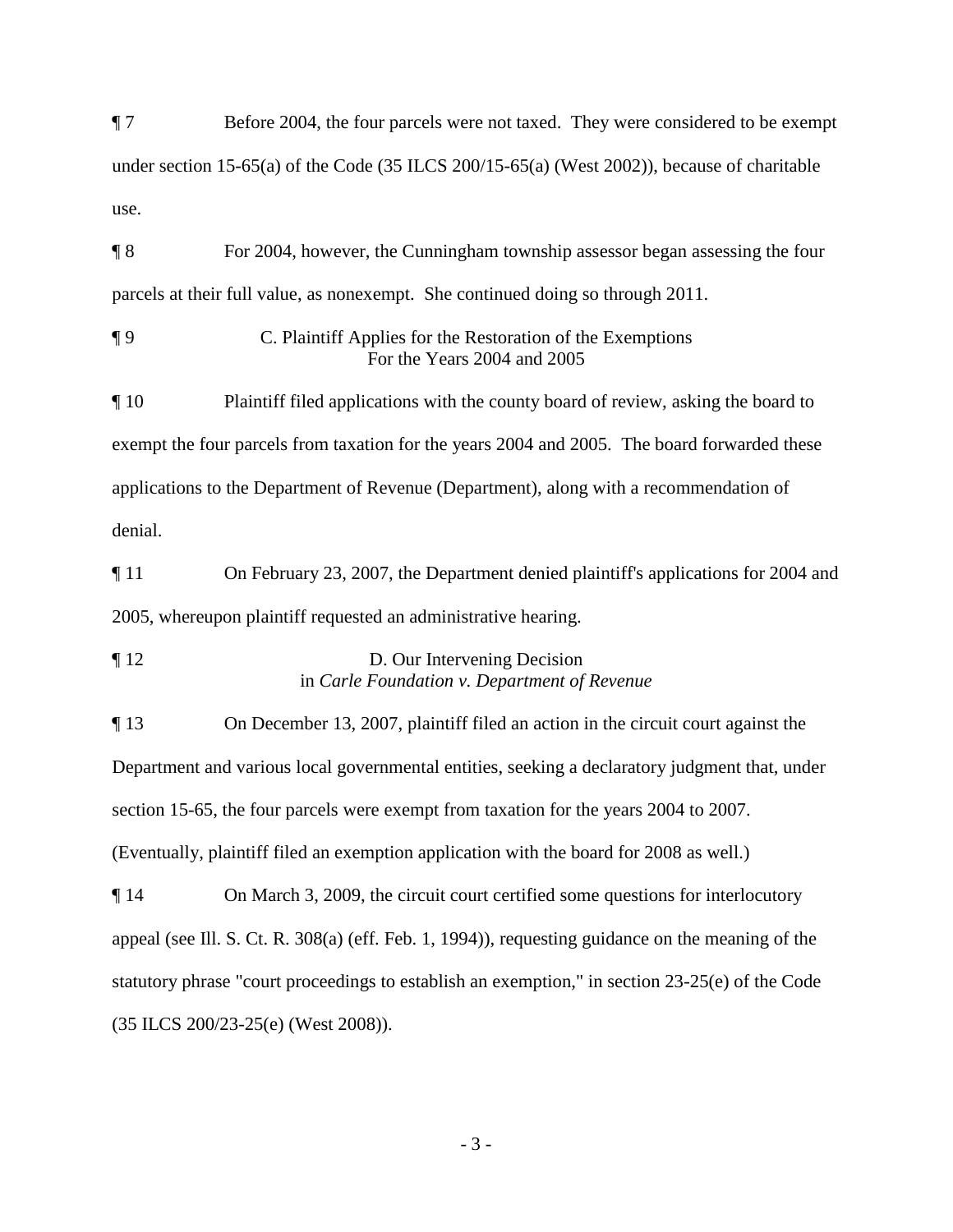¶ 15 On October 29, 2009, we held that, in cases in which the Department or a court of review had acted favorably on a comparable exemption claim for any other year, section 23- 25(e) had effectively revived the traditional suit in equity to establish an exemption. *Carle Foundation v. Illinois Department of Revenue*, 396 Ill. App. 3d 329, 341 (2009). We further held that a taxpayer had to elect its remedy instead of simultaneously pursuing both a judicial action under section 23-25(e) and an application before the Department. *Id.* at 342. Because no court, however, had ever before interpreted section 23-25(e), we allowed plaintiff, on remand, to elect one of those remedies. *Id.* at 343.

¶ 16 E. Plaintiff Withdraws Its Applications for 2004 and 2005 and Enters into an Anti-Preclusion Agreement with the Department

¶ 17 On August 18, 2010, when the applications for 2004 and 2005 were about to go to an administrative hearing, plaintiff informed the administrative law judge that it was withdrawing its applications for 2004 and 2005. Accordingly, the administrative hearing was canceled.

¶ 18 Despite plaintiff's expressed desire to withdraw the applications for 2004 and 2005, the Department went ahead and issued plaintiff formal letters denying these applications.

- ¶ 19 Plaintiff never requested a rehearing.
- ¶ 20 F. Plaintiff Files Applications for 2006 to 2008 and Later Withdraws Those Applications, Too

 $\P$  21 As we said, plaintiff likewise filed, with the county board, applications to exempt the four parcels for the years 2006, 2007, and 2008. The board likewise recommended the denial of those applications and forwarded them to the Department for decision.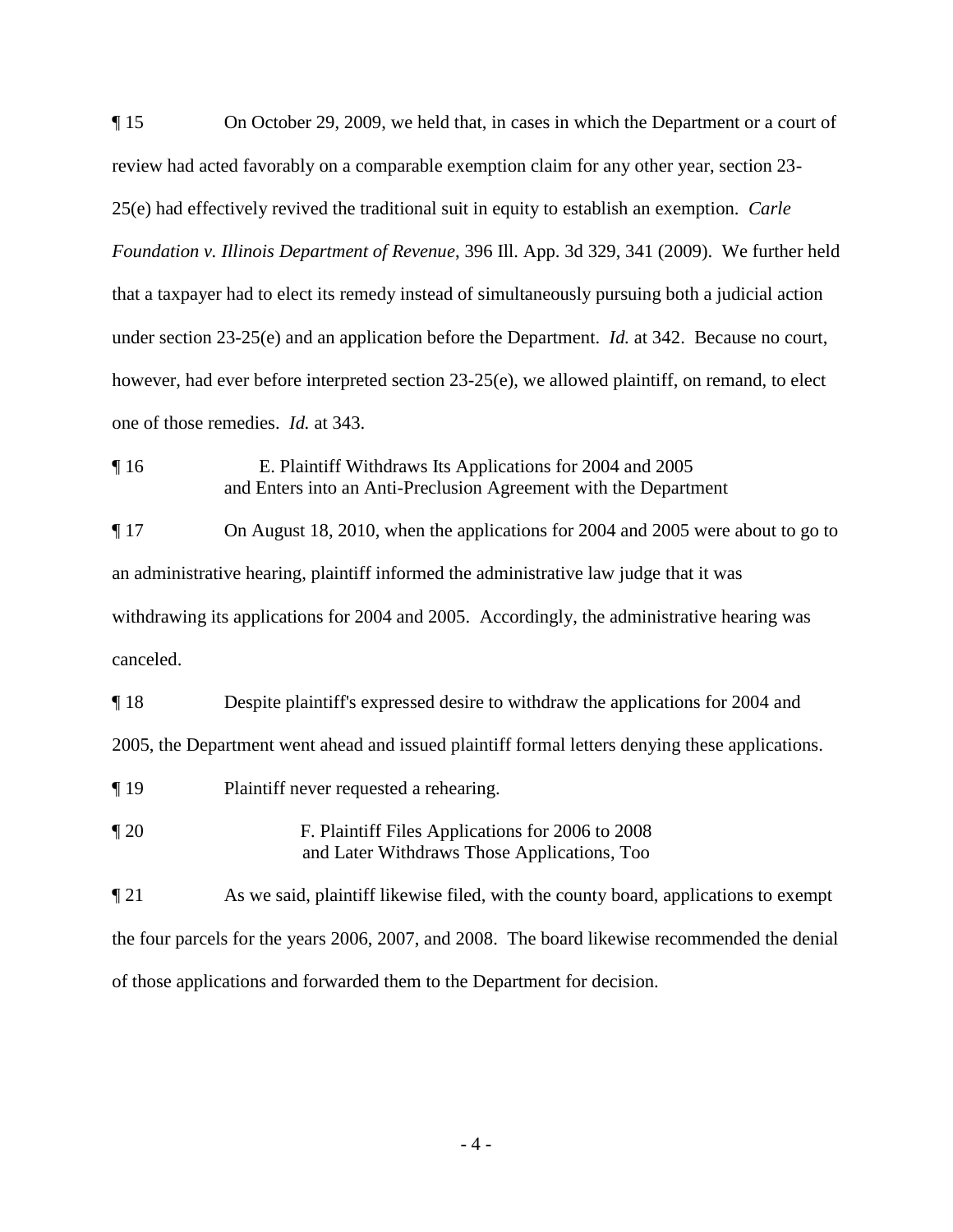¶ 22 In March 2012, plaintiff informed the Department it was withdrawing its applications for 2006 to 2008. As of that time, the Department had not yet made an initial decision on those applications.

¶ 23 On March 29, 2012, despite plaintiff's notification of withdrawal, the Department issued formal denials of the applications for 2006 to 2008. Plaintiff never requested an administrative hearing.

¶ 24 G. Plaintiff Filed No Applications for 2009 to 2011

¶ 25 Plaintiff filed with the board no application to exempt the four parcels from taxation for 2009, 2010, and 2011.

¶ 26 H. The Fourth Amended Complaint

¶ 27 Plaintiff claims, in its fourth amended complaint, that the four parcels should be exempt from real estate taxes during the assessment years 2004 to 2011 on the ground of charitable use.

¶ 28 The fourth amended complaint has 35 counts. If we were to organize them by the legal theories they advance, these counts would fall into four categories.

¶ 29 The first category would consist of a single count, count I. In this count, plaintiff alleges that preexisting exemptions of the four parcels never were validly discontinued. Sometime before 2004, the Department or its predecessor agency determined the four parcels to be exempt, and, in plaintiff's view, the local taxing officials lacked the statutory authority to override the Department's determination and end the exemptions.

¶ 30 The second category would consist of counts III through XXXIV (we have not forgotten about count II; we will come to it in a moment). In those counts, plaintiff alleges that if, contrary to plaintiff's position in count I, the local taxing authorities had authority to return the

- 5 -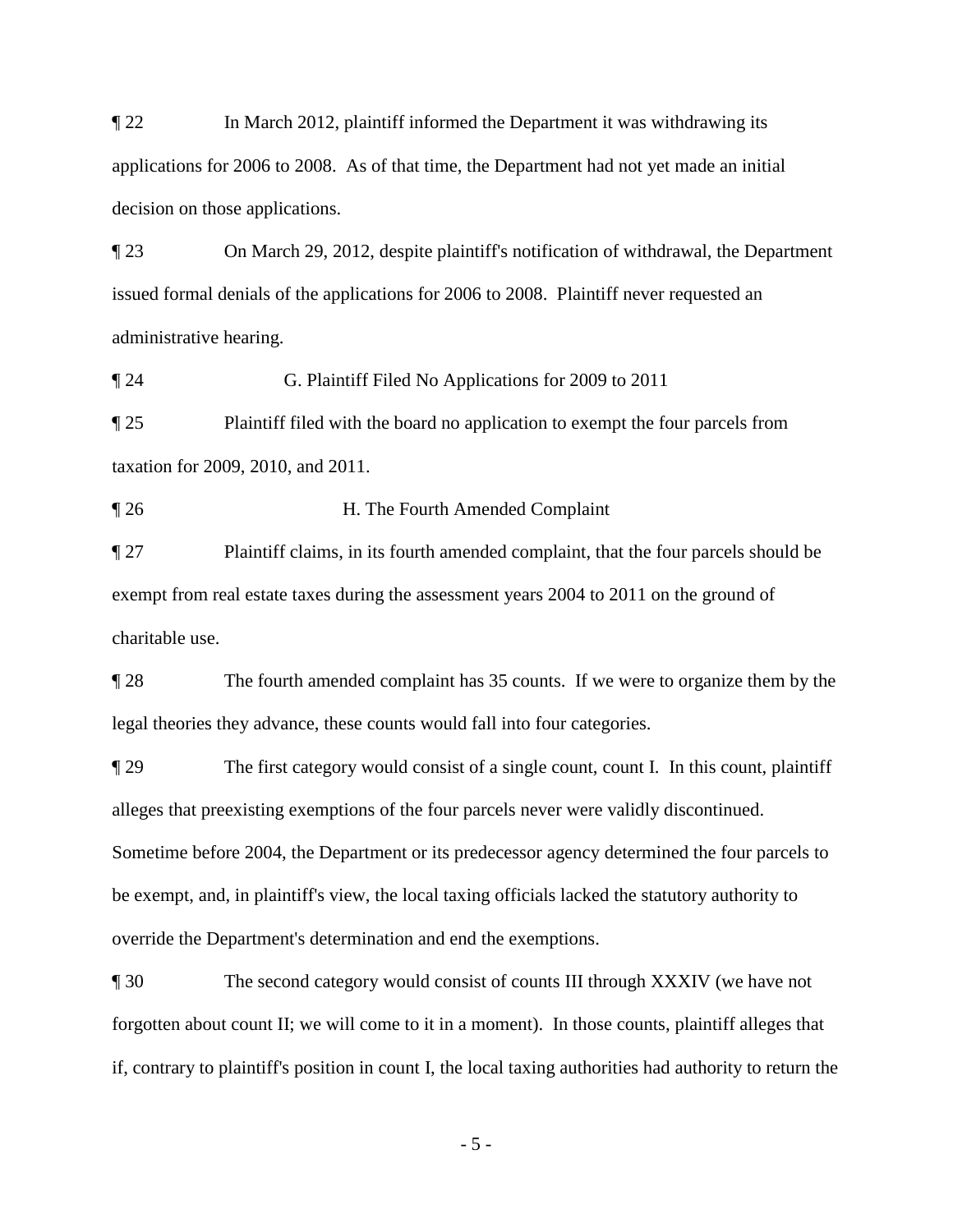four parcels to the tax rolls and "thereby force [plaintiff] to establish anew its entitlement to an exemption on those properties, *de novo* consideration of the exemption issue [would lead] to the conclusion that [plaintiff] has satisfied the legal criteria for an exemption for each of the parcels and tax years in question," 2004 to 2011. Those "legal criteria," according to counts III through XXXIV, are to be found in the recently enacted section 15-86 (35 ILCS 200/15-86 (West 2014)), added to the Code by Public Act 97-688 (Pub. Act 97-688, § 5-55 (eff. June 14, 2012)); or, alternatively, if section 15-86 is inapplicable, the "legal criteria" are to be found in an older provision of the Code, section 15-65 (35 ILCS 200/15-65 (West 2014)).

¶ 31 The third category would consist of count II, which seeks a declaratory judgment "that Section 15-86 applies to any determination of [plaintiff's] entitlement to exemptions for the Four Parcels for tax assessment years 2004 through 2011."

¶ 32 The fourth and final category would consist of count XXXV, in which plaintiff alleges the breach of a settlement agreement from 2002. Allegedly, under this settlement agreement, plaintiff paid \$775,000 to various local taxing bodies, including Cunningham Township and the City of Urbana, and, in return, the local taxing bodies promised to "refrain from taking any action to challenge [plaintiff's] entitlement to charitable exemptions with respect to certain properties owned by [plaintiff], including the Four Parcels involved in this litigation." Plaintiff accuses Cunningham Township and City of Urbana of breaking that promise.

¶ 33 I. Summary Judgment in Plaintiff's Favor on Count II of the Fourth Amended Complaint

¶ 34 Plaintiff moved for a summary judgment on count II of its fourth amended complaint, the count seeking a declaratory judgment that the newly enacted section 15-86 of the Code (35 ILCS 200/15-86 (West 2014)) applied to the claims for exemption in counts III to XXXIV, which covered the period of 2004 to 2011.

- 6 -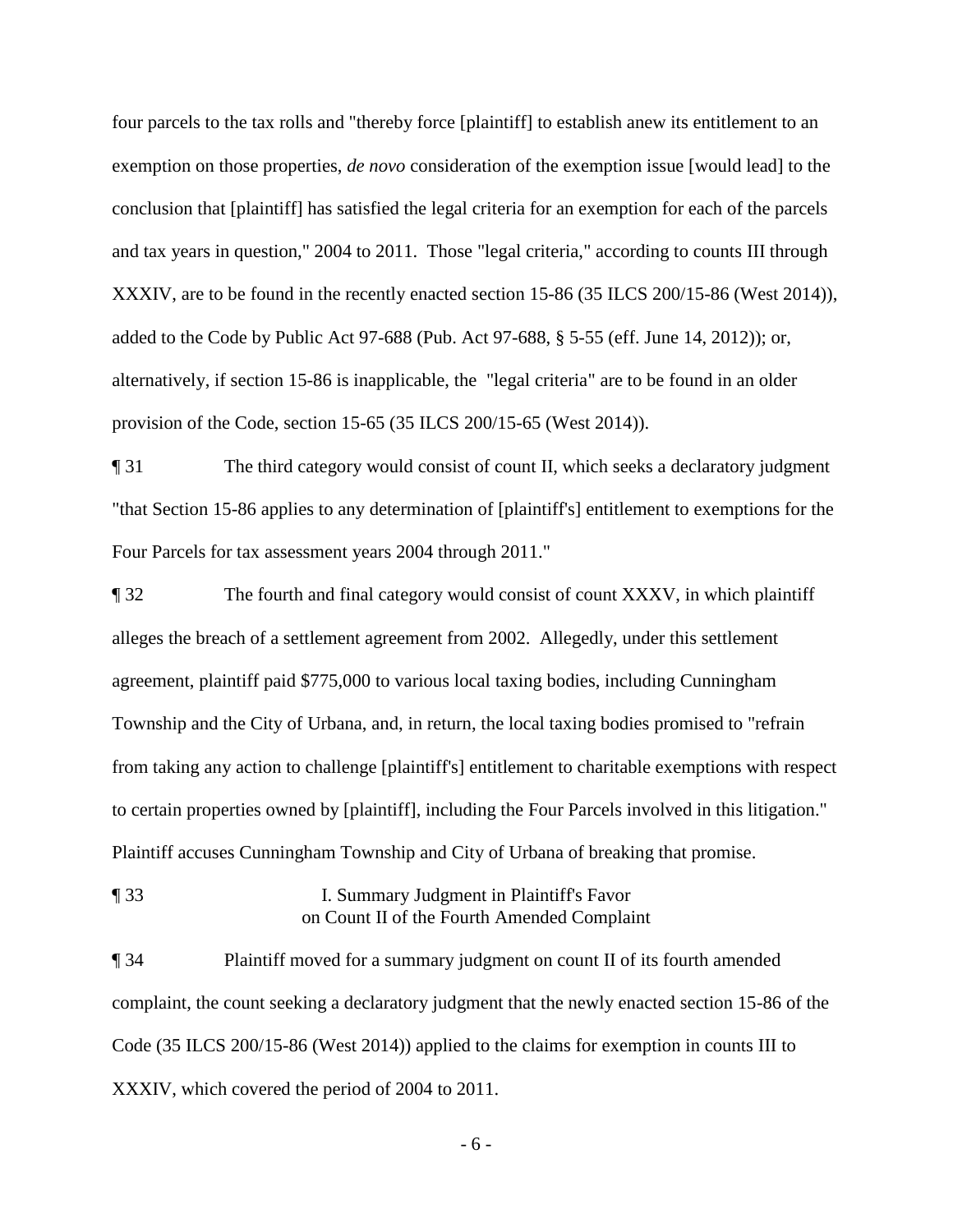¶ 35 The trial court granted plaintiff's motion for summary judgment on count II. Later, on August 28, 2014, in a modified opinion, the court held that section 15-86 applied to plaintiff's claims of exemption and that by enacting section 15-86, the legislature had repudiated the supreme court's description of "the distinctive characteristics of a charitable institution," in *Methodist Old Peoples Home v. Korzen*, 39 Ill. 2d 149, 157 (1968). The modified opinion included a Rule 304(a) finding.

¶ 36 In addition to the Department, two groups of defendants appeal. We will call the first group "the township defendants." They consist of Cunningham Township; Dan Stebbins, in his official capacity as Cunningham township assessor; and the City of Urbana. We will call the second group "the county defendants." And on the motion of the assistant State's Attorney, we substitute one of these county defendants for another: Joseph Meents, the current supervisor of assessments for Champaign County, is substituted for Stan Jenkins, who previously held that office. The remaining county defendants are Champaign County; the Champaign County Board of Review; Dianne Hays, Elizabeth Burgener-Patton, and Mark Whitsett, in their official capacities as members of the Champaign County Board of Review; and Daniel J. Welch, in his official capacity as the Champaign County treasurer.

¶ 37 II. ANALYSIS

¶ 38 A. Our Subject-Matter Jurisdiction

¶ 39 The trial court granted plaintiff's motion for a summary judgment on count II of the fourth amended complaint, and the court made a Rule 304(a) finding. The other counts, *i.e.*, count I and counts III through XXXV, remain pending. Do we have subject-matter jurisdiction under Rule 304(a)?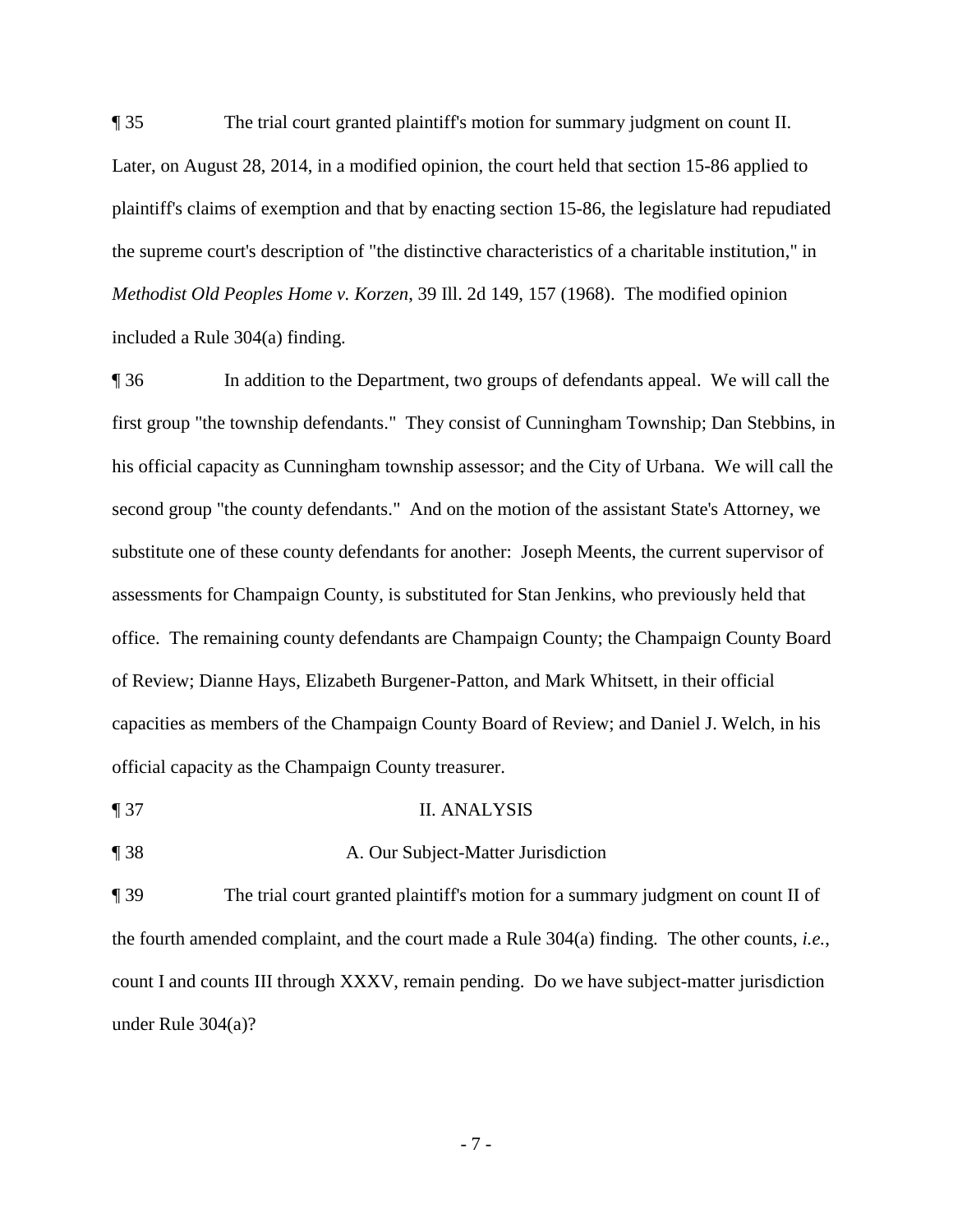¶ 40 We have a Rule 304(a) finding, but that is not enough. We also must have a final judgment on a separate claim, or else we lack jurisdiction. Ill. S. Ct. R. 304(a) (eff. Feb. 26, 2010) ("a final judgment as to one or more but fewer than all of the parties or claims"). "[A] final order under Rule 304(a) must be final in the sense that it disposes of the rights of the parties, either upon the entire controversy or upon *some definite and separate part thereof*." (Emphasis added and internal quotation marks omitted.) *In re Estate of French*, 166 Ill. 2d 95, 101 (1995). A Rule 304(a) cannot create finality where there is none. *Kellerman v. Crowe*, 119 Ill. 2d 111, 115 (1987). Without a final judgment on a separate claim, a Rule 304(a) finding is ineffectual. *Id.*

 $\P$  41 As for whether the summary judgment on count II qualifies as a final judgment on a separate claim, *In re Marriage of Best*, 228 Ill. 2d 107 (2008), and *In re Marriage of Leopando*, 96 Ill. 2d 114 (1983), appear to be the most relevant cases—but the parties are not in unanimity as to the conclusion to draw from those cases. On the one hand, plaintiff and the township defendants believe we have jurisdiction under *Best*. On the other hand, the county defendants and the Department regard *Best* as distinguishable, and they believe that, under *Leopando*, we lack jurisdiction (although, for safety's sake, the county defendants and the Department filed their own notices of appeal).

¶ 42 Let us take a look, then, at *Best* and *Leopando*, to see which of those cases the present case most resembles.

¶ 43 In *Best*, Steven Best filed a petition for dissolution of marriage, and afterward he filed an amended motion for a declaratory judgment, in which he sought a ruling on the validity and meaning of a premarital agreement. *Best*, 228 Ill. 2d at 110. The trial court granted his motion for a declaratory judgment, ruling that (1) the premarital agreement was valid and

- 8 -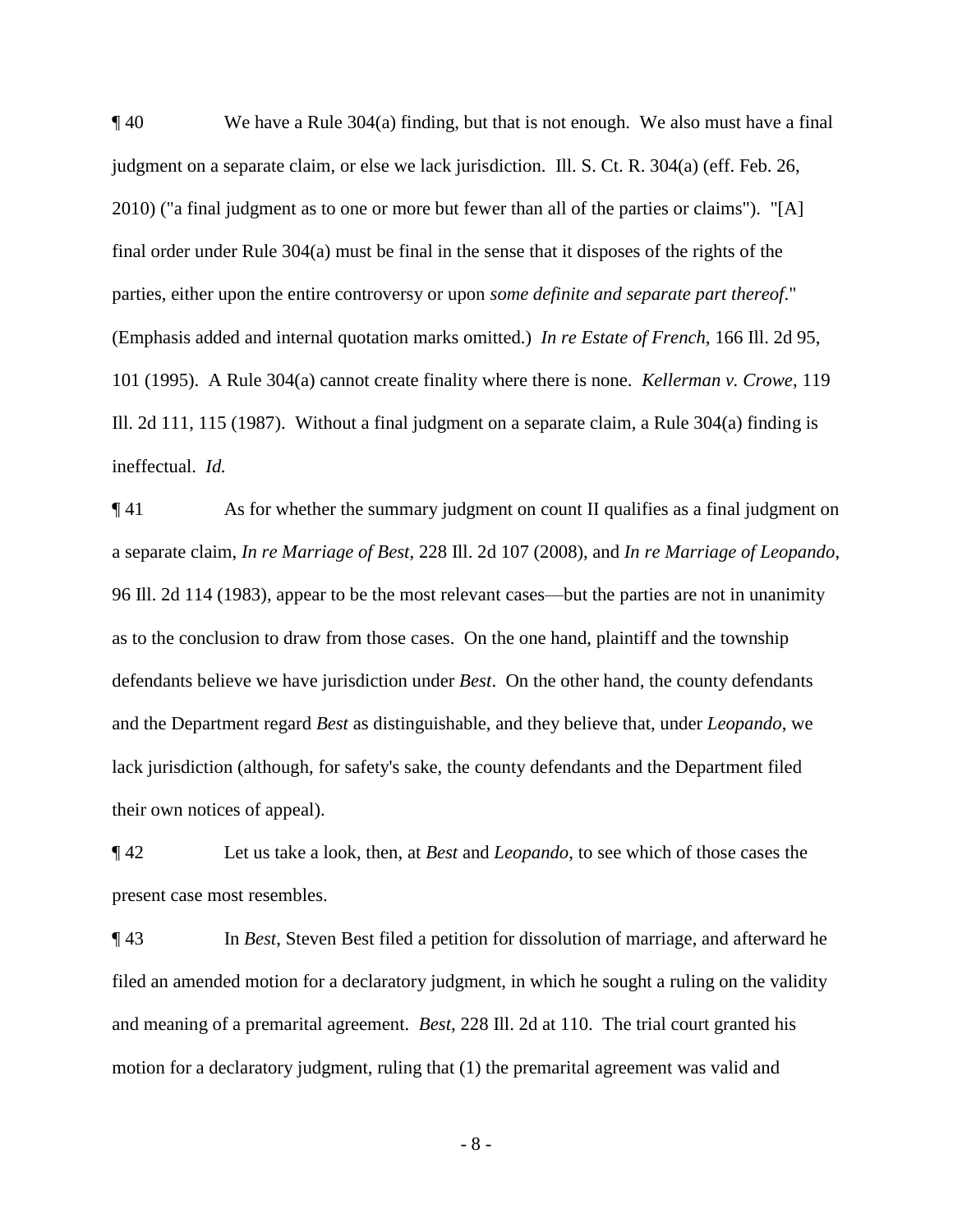enforceable and (2) a waiver of attorney fees, in section 19 of the premarital agreement, was inapplicable to custody proceedings. *Id.* The declaratory judgment included a Rule 304(a) finding, and Steven Best appealed, arguing that, contrary to the declaratory judgment, the waiver of attorney fees applied to custody proceedings. *Id.*

¶ 44 The first thing the appellate court did, upon receiving Steven Best's appeal, was consider whether it had jurisdiction under Rule 304(a). As the appellate court perceived, that depended on whether the declaratory judgment was a final judgment on a separate claim. *Id.* at 112-13. The appellate court concluded it was.

¶ 45 Having decided it had jurisdiction, the appellate court reversed the declaratory judgment because, in the appellate court's opinion, the declaratory judgment had failed to "terminate the controversy[,] or some part thereof, giving rise to the proceeding," as section 2-701(a) of the Code of Civil Procedure (735 ILCS  $5/2$ -701(a) (West 2004)) required declaratory judgments to do. *Best*, 228 Ill. 2d at 109.

 $\P$ 46 The case then went to the supreme court, which disagreed that section 2-701(a) was unfulfilled. By construing the premarital agreement, the supreme court observed, the declaratory judgment had indeed terminated *part* of the controversy. *Id.* at 117.

¶ 47 For our purposes, though, the most important discussion in *Best* comes earlier. Before reaching the question of whether the declaratory judgment had terminated part of the controversy, the supreme court scrutinized the appellate court's jurisdiction: the supreme court considered whether the appellate court was correct in its conclusion that the declaratory judgment was a final judgment on a separate claim—a prerequisite to jurisdiction under Rule 304(a). *Id.* at 113.

- 9 -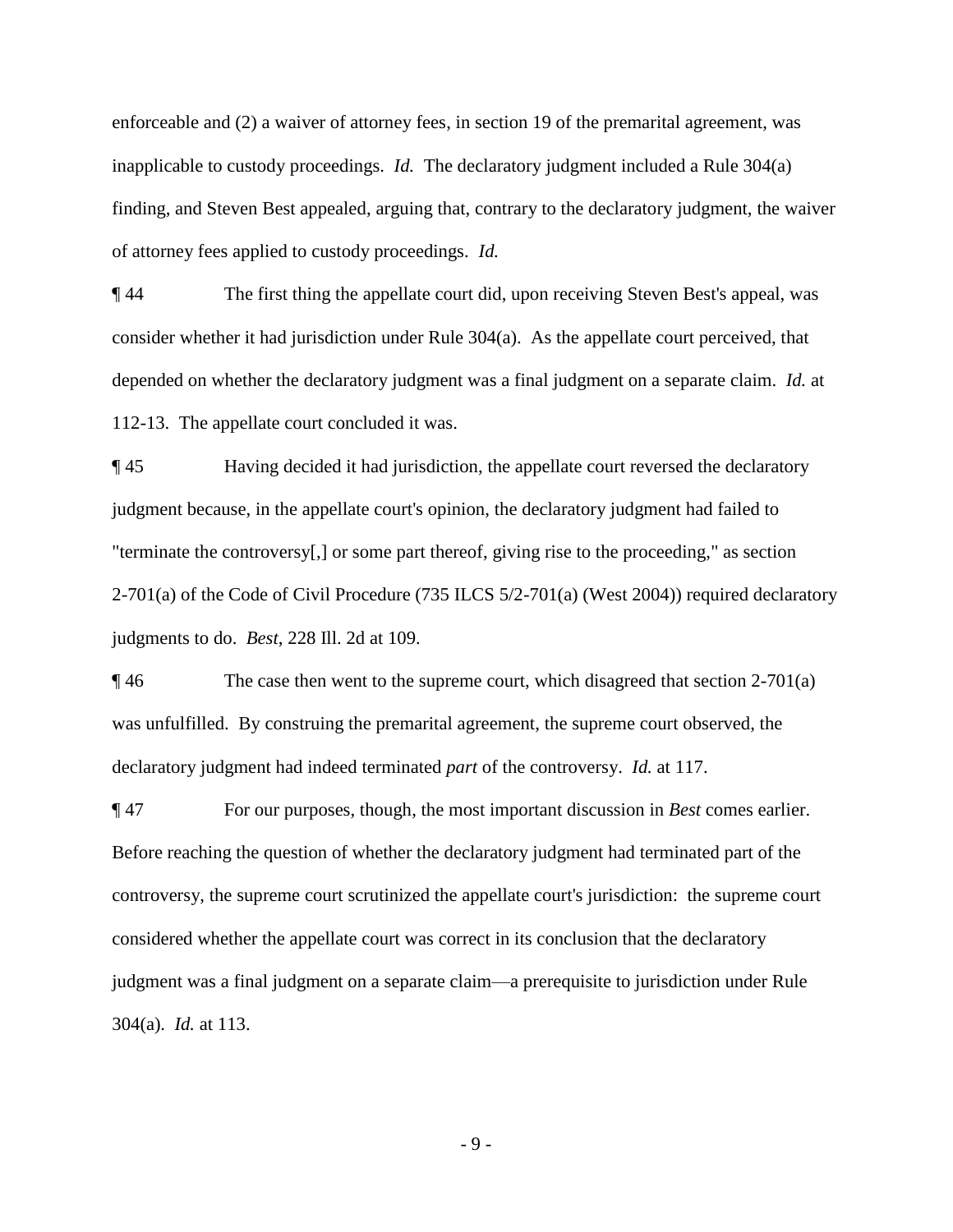¶ 48 The appellate court, in its jurisdictional analysis, had identified *Leopando* as the case of potential concern. *Id.* In *Leopando*, the trial court entered an order dissolving the parties' marriage, and then the court entered an order awarding permanent custody of the parties' child to the father. *Leopando*, 296 Ill. 2d at 116. The custody order made a Rule 304(a) finding and reserved the issues of maintenance, property division, and attorney fees. *Id.* Was the custody order in *Leopando* appealable under Rule 304(a)?

¶ 49 The supreme court answered no in *Leopando* because, instead of resolving a separate claim, the custody order had resolved an issue within the claim for dissolution of the parties' marriage. *Id.* at 119. The supreme court explained:

> "A petition for dissolution advances a single claim; that is, a request for an order dissolving the parties' marriage. The numerous other issues involved, such as custody, property disposition, and support are merely questions which are *ancillary* to the cause of action. [Citation.] They do not represent separate, unrelated claims; rather, they are separate issues relating to the *same* claim." (Emphases in original.) *Id.*

¶ 50 Given the dichotomy, in *Leopando*, between *a claim* and *an issue within a claim*, it might have been easy to assume, in *Best*, that the validity and meaning of the premarital agreement were *issues* within the *claim* for dissolution of marriage—but the appellate court did not see it that way, and neither did the supreme court. See *Best*, 228 Ill. 2d at 113. The supreme court agreed with the appellate court that *Leopando* was distinguishable and that, unlike the custody ruling in *Leopando*, the declaratory judgment was a final judgment on a separate claim. *Id.* at 115.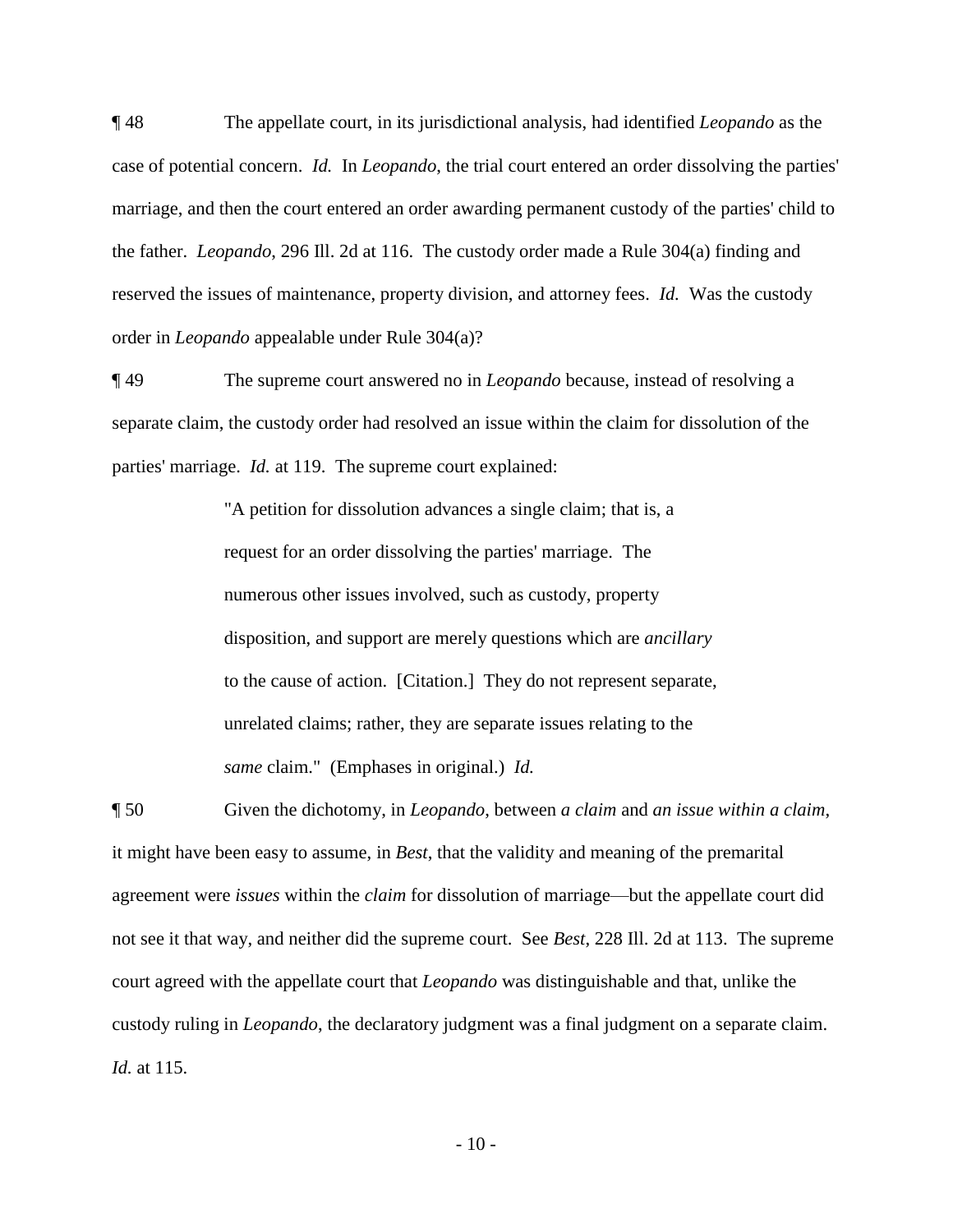¶ 51 According to the supreme court, *Leopando* was distinguishable for two reasons.

¶ 52 First, the trial court in *Leopando* awarded permanent custody to the father, whereas in *Best* the trial court merely issued a declaratory judgment, without making any actual award. *Id.* at 114. In *Leopando*, custody was part of the claim for dissolution of marriage, and, consequently, by granting custody, the trial court adjudicated part of the *same* claim instead of entering a final judgment on a *separate* claim. By contrast, the validity and meaning of the premarital agreement in *Best* were not part of the claim for dissolution of marriage, and by holding the premarital agreement to be valid and by interpreting section 19 of the premarital agreement, the trial court merely decided some threshold legal issues without actually awarding any relief on the claim for dissolution of marriage. In its declaratory judgment, the court did not—and could not—award custody, for instance, or divide property or dissolve the marriage: all those things still had to be done. In fact, the trial court in *Best* could have issued the requested declaratory judgment without thereafter granting *any* of the relief the dissolution petition requested. Therefore, the supreme court reasoned in *Best*, the motion for a declaratory judgment was a separate claim. *Id.* at 115.

¶ 53 Second, the petitioner in *Leopando* had requested no relief outside that available under the Illinois Marriage and Dissolution of Marriage Act (Dissolution Act) (Ill. Rev. Stat. 1981, Ch. 40, ¶ 101 *et seq*.), whereas the petitioner in *Best* requested relief under both the Dissolution Act and a separate statute, the declaratory judgment statute (735 ILCS 5/2-701 (West 2004)). *Best*, 228 Ill. 2d at 114-15. Therefore, "[in contrast] to *Leopando*, the two requests for relief here had distinctly different statutory bases," the supreme court observed. *Id.* at 115.

¶ 54 For those reasons, the supreme court concluded in *Best*:

- 11 -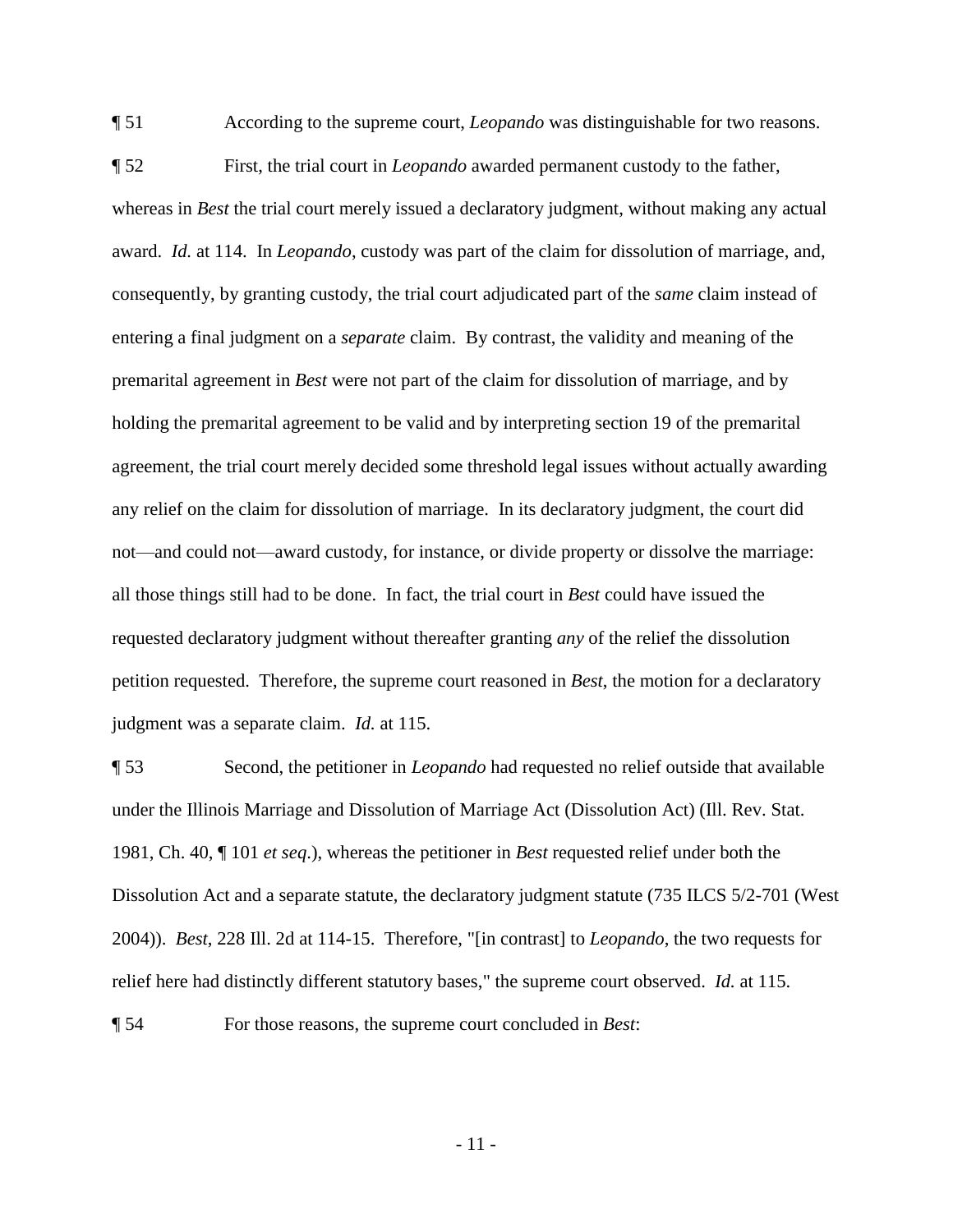"Under the facts and circumstances of this case, the request for dissolution of the parties' marriage and the request for declaratory judgment on the validity and interpretation of the premarital agreement are not so closely related that they must be deemed part of a single claim for relief, as they were in *Leopando*. Thus, *Leopando* is distinguishable." *Id.*

¶ 55 Following the lead of the supreme court in *Best*, we conclude that *Leopando* likewise is distinguishable from the present case. It is distinguishable for essentially the same two reasons.

¶ 56 First, by issuing a declaratory judgment that section 15-86 (30 ILCS 200/15-86 (West 2014)) applied to plaintiff's claims for a charitable exemption for the assessment years 2004 to 2011, the trial court "did not make any actual awards": the court did not hold that any of the four parcels actually were exempt for any assessment year. *Best*, 228 Ill. 2d at 114.

¶ 57 Second, in the proceedings below, plaintiff "sought nondeclaratory relief" under the Code (35 ILCS 200/1-1 to 32-20 (West 2014)) "as well as declaratory relief under the declaratory judgment statute" (735 ILCS 5/2-701 (West 2014)), just as Steven Best sought both nondeclaratory and declaratory relief. *Best*, 228 Ill. 2d at 115. Plaintiff invoked two different statutes. *Heinrich v. Peabody International Corp.*, 99 Ill. 2d 344, 348 (1984); *Rice v. Burnley*, 230 Ill. App. 3d 987, 991 (1992).

¶ 58 For those reasons, which come straight from *Best*, we find *Leopando* to be distinguishable, and we conclude that we have subject-matter jurisdiction over defendants' appeals. Count II, on the one hand, and counts III through XXXIV, on the other hand, "are not so closely related that they must be deemed part of a single claim for relief." *Best*, 228 Ill. 2d at

- 12 -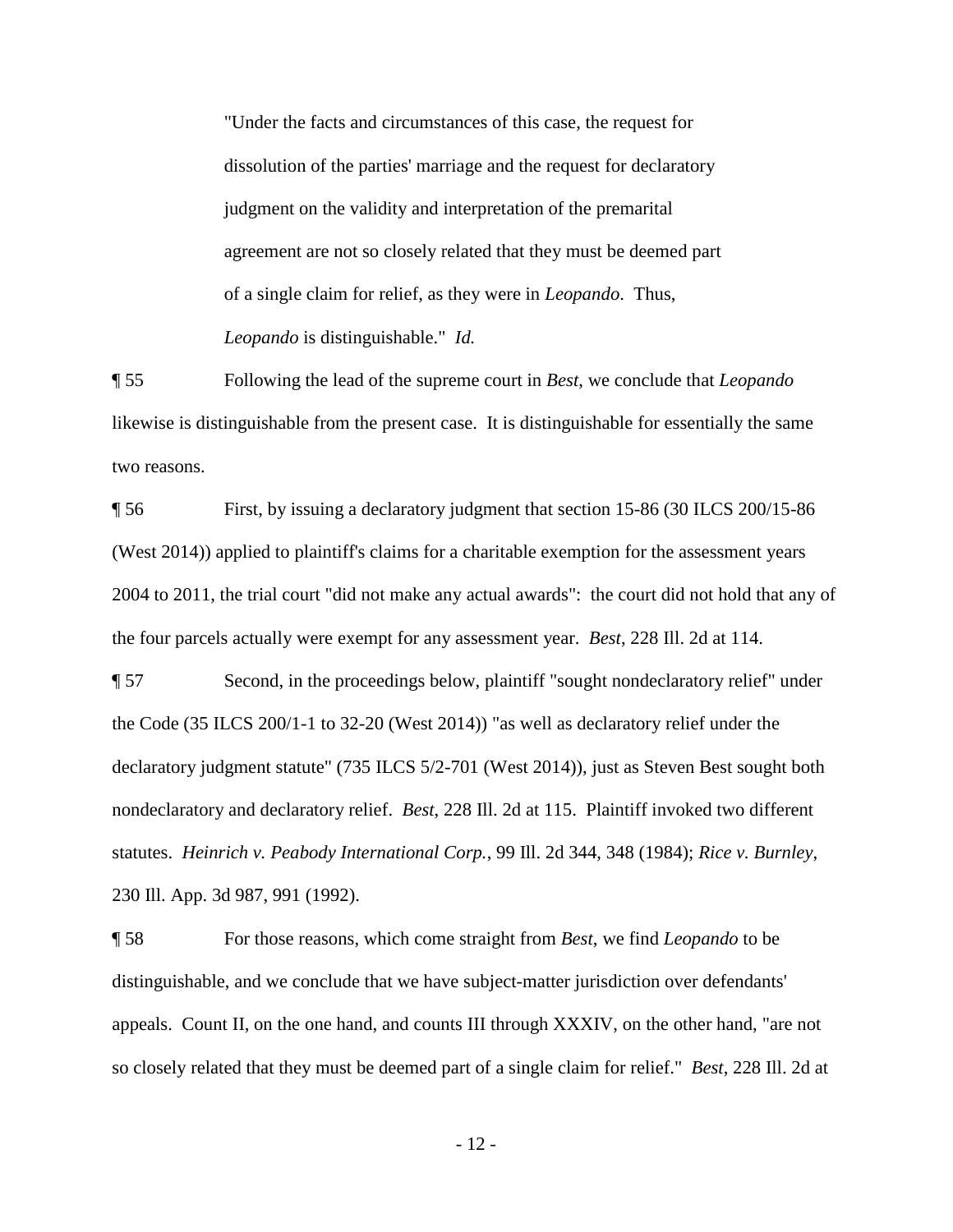115. By granting the declaratory relief requested by count II, the trial court entered a final judgment on a separate claim. See *id.* In sum, all the ingredients of subject-matter jurisdiction are here: a Rule 304(a) finding, a final judgment on a separate claim, and timely notices of appeal.

¶ 59 B. An Overview of the Administrative Procedures for Establishing and Maintaining an Exemption from Property Taxes

¶ 60 This is an action pursuant to section 23-25(e) of the Code (35 ILCS 200/23-25(e) (West 2014)), and as we will explain a little later, the legislature intended, in section 23-25(e), to provide an exception to the administrative procedures for obtaining an exemption from property taxes. In order that the reader will understand what section  $23\n-25(e)$  is an exception to, we will give this brief overview of the administrative procedures for obtaining an exemption.

#### ¶ 61 1. *Establishing an Exemption for the First Time*

¶ 62 Although the General Assembly has categorically exempted certain real estate from taxation (35 ILCS 200/15-35 to 15-185 (West 2014)), anyone wishing to establish an exemption for a particular parcel of real estate must apply for one. "Any person wishing to claim an exemption for the first time" must file an application with the county board of review (in counties with less than 1 million inhabitants) or with the board of appeals (in counties with 1 million or more inhabitants, *i.e.*, Cook County). 35 ILCS 200/15-5 (West 2014); see also 11 Eunice A. Eichelberger, *Judicial Review of* A*ssessment*, in 11 Illinois Real Property Service § 59:78 at 62 (Edward W. Jessen & Erwin S. Barbre et al. eds., 1989). (For our purposes, it is unnecessary to differentiate between the board of review and the board of appeals: we will refer to them, indiscriminately, as "the board.")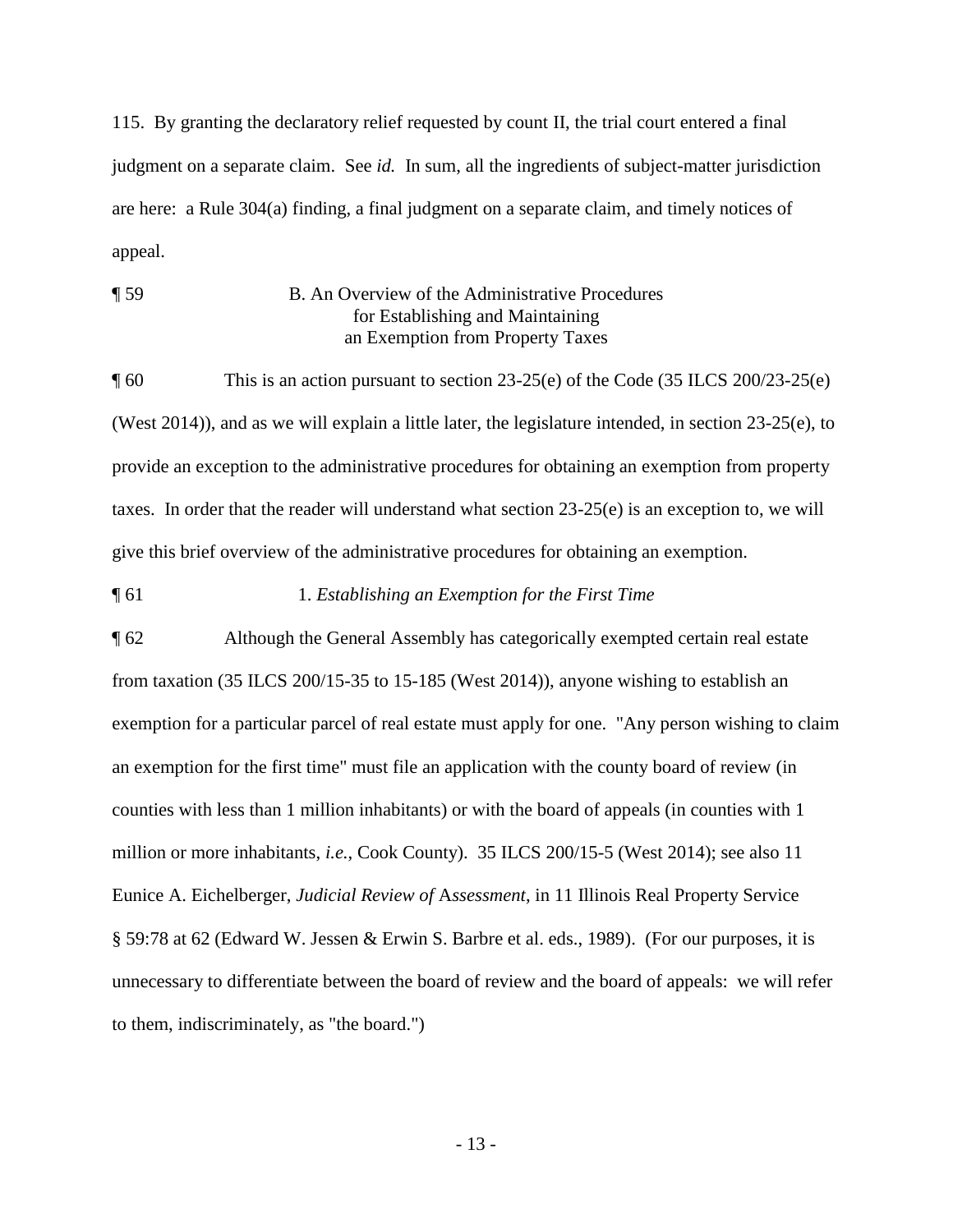¶ 63 The board will make a decision on the application for an exemption, but its decision will not be final (except as to homestead exemptions). 35 ILCS 200/16-70, 16-130 (West 2014). Rather, the board will "make out and forward to the Department[] a full and complete statement of all the facts in the case." 35 ILCS 200/16-70 (West 2014). The Department then will decide whether the property is exempt from taxation, after which it will notify the board of its decision, and, if necessary, the board will correct the assessment. 35 ILCS 200/16-70, 16-130 (West 2014). At the same time the Department notifies the board of its exemption decision, the Department will notify the applicant, by certified mail. 35 ILCS 200/8- 35 (West 2014).

¶ 64 If the Department decides the property is exempt, "any taxes extended upon the unauthorized assessment shall be abated or, if paid, shall be refunded." 35 ILCS 200/16-70; see also 35 ILCS 200/16-130 (West 2014). (Payment of taxes will not be delayed by the board's consideration of the application or by the Department's review of the board's recommendatory decision. 35 ILCS 200/16-70, 16-130 (West 2014).) If, alternatively, the Department decides the property should be taxed, the landowner may file, with the Department, an application for a hearing. 35 ILCS 200/8-35(b) (West 2014).

¶ 65 When the Department makes a decision on the application for exemption forwarded by the board, "any party to the proceeding who feels aggrieved by the decision may file an application for hearing." *Id*. The application for hearing has to be filed with the Department within 60 days after the Department gave notice, by certified mail, of its initial decision, and the application has to state the mistakes allegedly made and the new evidence to be presented. *Id.*

- 14 -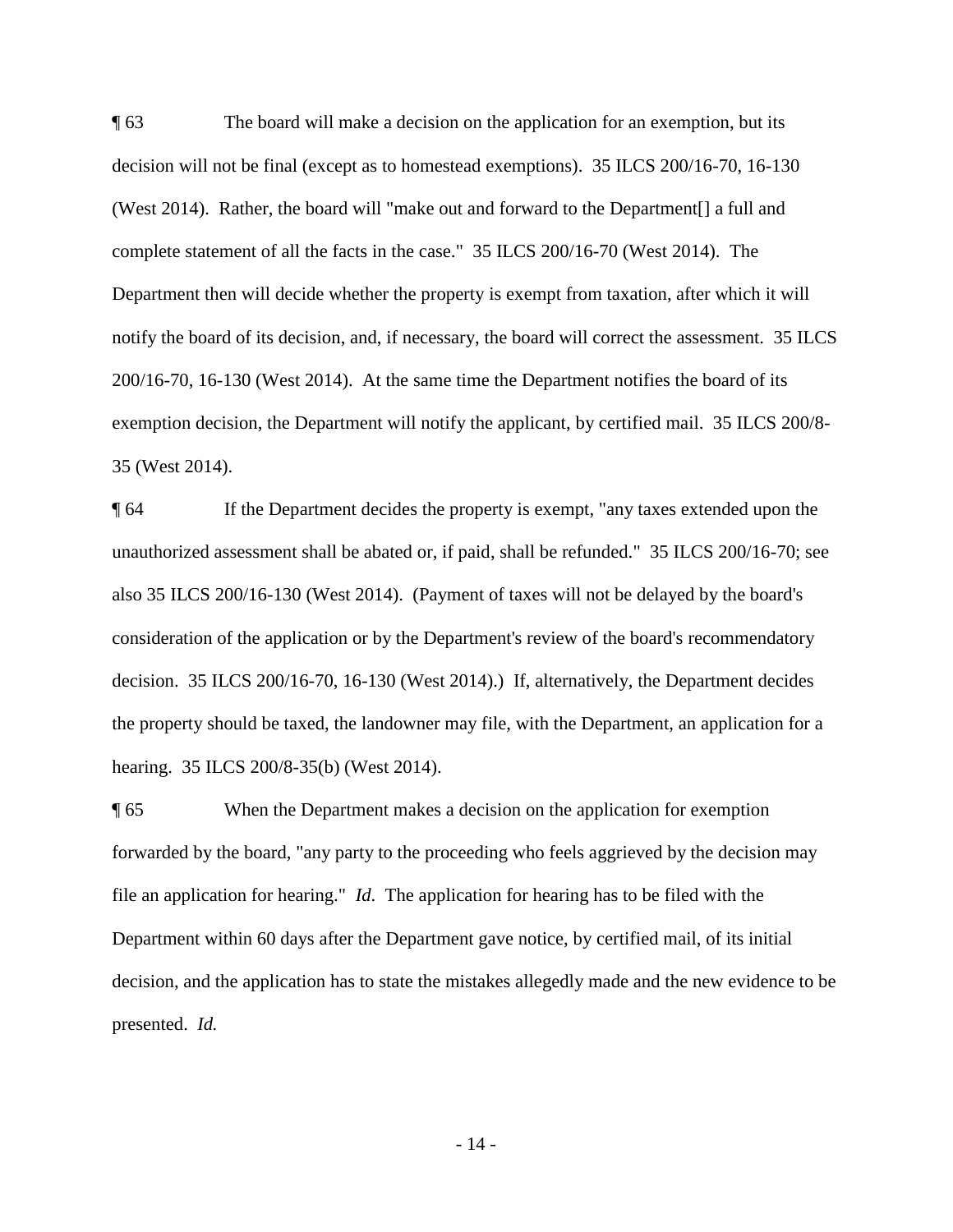¶ 66 Upon receiving an application for hearing, the Department will reconsider its exemption decision and will grant any party to the proceeding a hearing. *Id.* After the hearing, the Department will issue a notice of decision, again by certified mail. *Id.* The notice of decision will set forth the findings of fact and the bases of the Department's decision. *Id.*

¶ 67 Within 30 days after the Department mails its notice of decision, any party to the proceeding may file with the Department a request for rehearing. *Id.* The Department does not have to grant the request. If the Department allows a rehearing, it will issue a revised decision as a result of the rehearing. *Id.*

¶ 68 The action of the Department on an application for hearing will become final the later of (1) 30 days after the issuance of a notice of decision, if no request for rehearing is made, or (2) if a timely request for rehearing is made, upon the issuance of the denial of the request for rehearing or upon the issuance of a notice of final decision. *Id.*

¶ 69 No action for judicial review of an exemption decision by the Department (see 35 ILCS 200/8-40 (West 2014)) is allowed unless the party commencing the action has filed with the Department an application for a hearing and the Department has acted upon the application. 35 ILCS 200/8-35(b) (West 2014).

¶ 70 The judicial review will be in accordance with the Administrative Review Law (735 ILCS 5/3-101 to 3-113 (West 2014)). 35 ILCS 200/8-40 (West 2014).

¶ 71 2. *Maintaining an Exemption After It Is Granted*

¶ 72 After an exemption has been granted, all property owners, except the United States and those with certain types of homestead exemptions, must file a certificate of status with the county assessor or the supervisor of assessments on or before January 31 of each year. 35 ILCS 200/15-10 (West 2014). The certificate of status must state, under oath, whether there has

- 15 -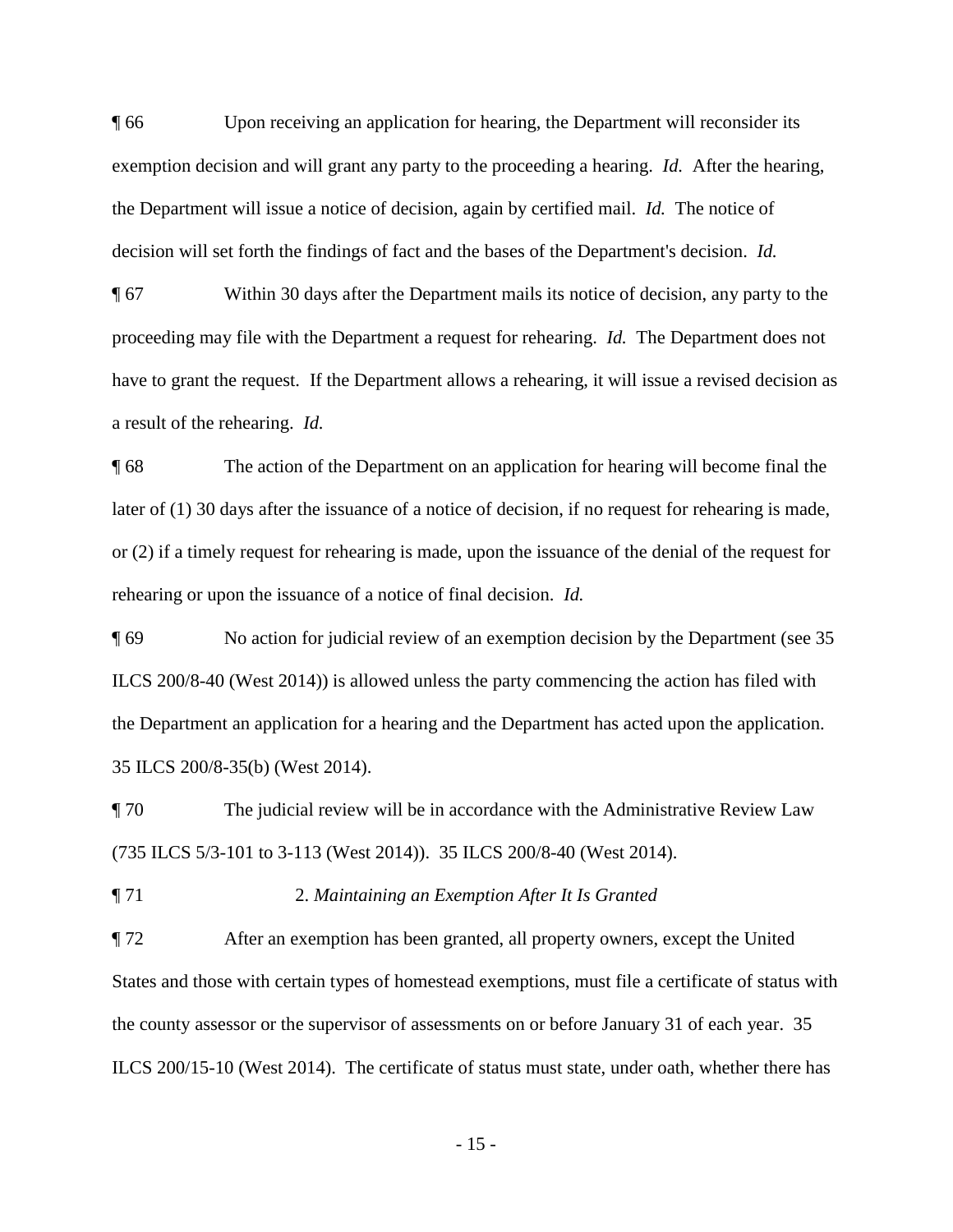been any change in the ownership or use of the property, and if there has been a change, the certificate must state the nature of the change. *Id.* The assessment officer has the discretion to terminate an exemption in the event of a failure to file this sworn certificate. *Id.*

¶ 73 C. An Introduction to Section 15-86

¶ 74 In its declaratory judgment, which defendants have appealed, the trial court held that section 15-86 applied to this judicial proceeding pursuant to section 23-25(e) (35 ILCS 200/23-25(e) (West 2014)). Consequently, this appeal requires an understanding of section 15- 86. To that end, we provide this introduction.

¶ 75 Public Act 97-688 (Pub. Act 97-688, § 5-55 (eff. June 14, 2012)), added section 15-86 (35 ILCS 200/15-86 (West 2014)) to the Code.

¶ 76 The preamble to section 15-86 says: "It is the intent of the General Assembly to establish a new category of ownership for charitable property tax exemption to be applied to notfor-profit hospitals and hospital affiliates in lieu of the existing ownership category of 'institutions of public charity'." 35 ILCS 200/15-86(a)(5) (West 2014). "Institutions of public charity" is a phrase from a preexisting section of the Code, section 15-65(a) (35 ILCS 200/15- 65(a) (West 2012)), which provides as follows:

> "§ 15-65. Charitable purposes. All property of the following is exempt when actually and exclusively used for charitable or beneficent purposes, and not leased or otherwise used with a view to profit:

> > (a) *Institutions of public charity*." (Emphasis added.)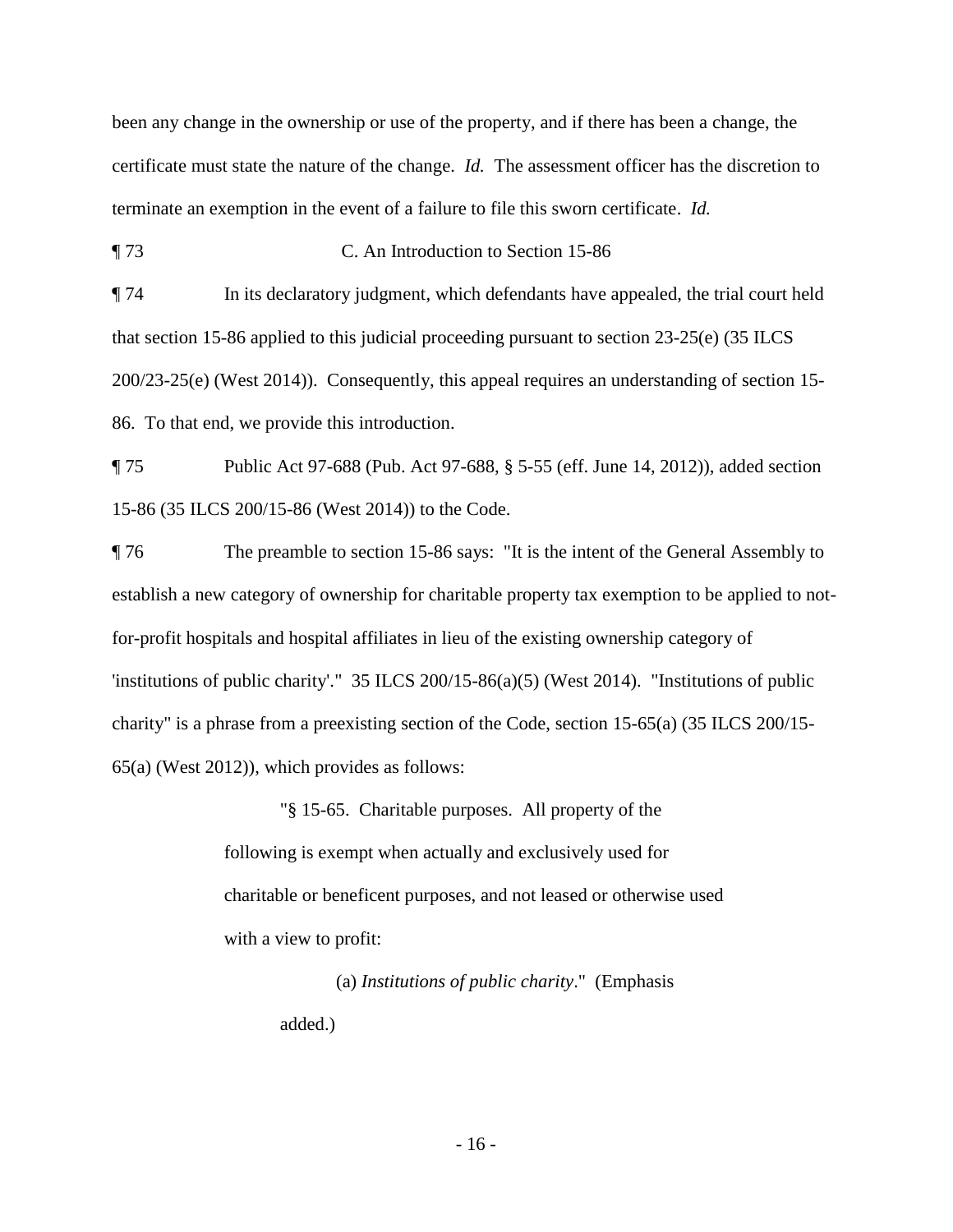$\P$  77 Previously, under section 15-65(a), a hospital had to be owned by an "[i]nstitution[] of public charity" to qualify for a charitable exemption. *Id.* In section 15-86, the legislature intended to eliminate that requirement as to hospitals and to require, instead, that the owner of the hospital be a "not-for-profit corporation."  $35$  ILCS  $200/15-86(b)(2)$ ,  $(b)(6)$ ,  $(c)$ (West 2014). (Article IX, section 6, of the Illinois Constitution (Ill. Const. 1970, art. IX, § 6) does not require, as a condition of a charitable exemption, that the property be owned by a charitable institution or by any particular type of owner. It requires merely that the property be "used exclusively for \*\*\* charitable purposes." *Id.* Charitable ownership is an additional, statutory prerequisite to the exemption, which the legislature imposed (35 ILCS 200/15-65(a) (West 2014))—as the legislature was free to do, given that, in the first place, it did not have to create any exemption at all. *Provena Covenant Medical Center v. Department of Revenue*, 384 Ill. App. 3d 734, 741 (2008).)

¶ 78 In addition to establishing this "new category of ownership for [the] charitable property tax exemption," the legislature intended, in section 15-86, to "establish quantifiable standards for the issuance of charitable exemptions for such property."  $35$  ILCS  $200/15-86(a)(5)$ (West 2014). The legislature wanted to dispel the "considerable uncertainty surrounding the test for charitable property tax exemption, especially regarding the application of a quantitative or monetary threshold." 35 ILCS 200/15-86(a)(1) (West 2014). For a long time, it had been unclear what quantity of charity a hospital had to provide to qualify for the charitable exemption. In section 15-86, the legislature meant to clear up that ambiguity, right down to the dollar amount.

¶ 79 Nothing could be clearer than subsection (c) (35 ILCS 200/15-86(c) (West 2014)), which provides as follows: "A hospital applicant satisfies the conditions for an exemption under

- 17 -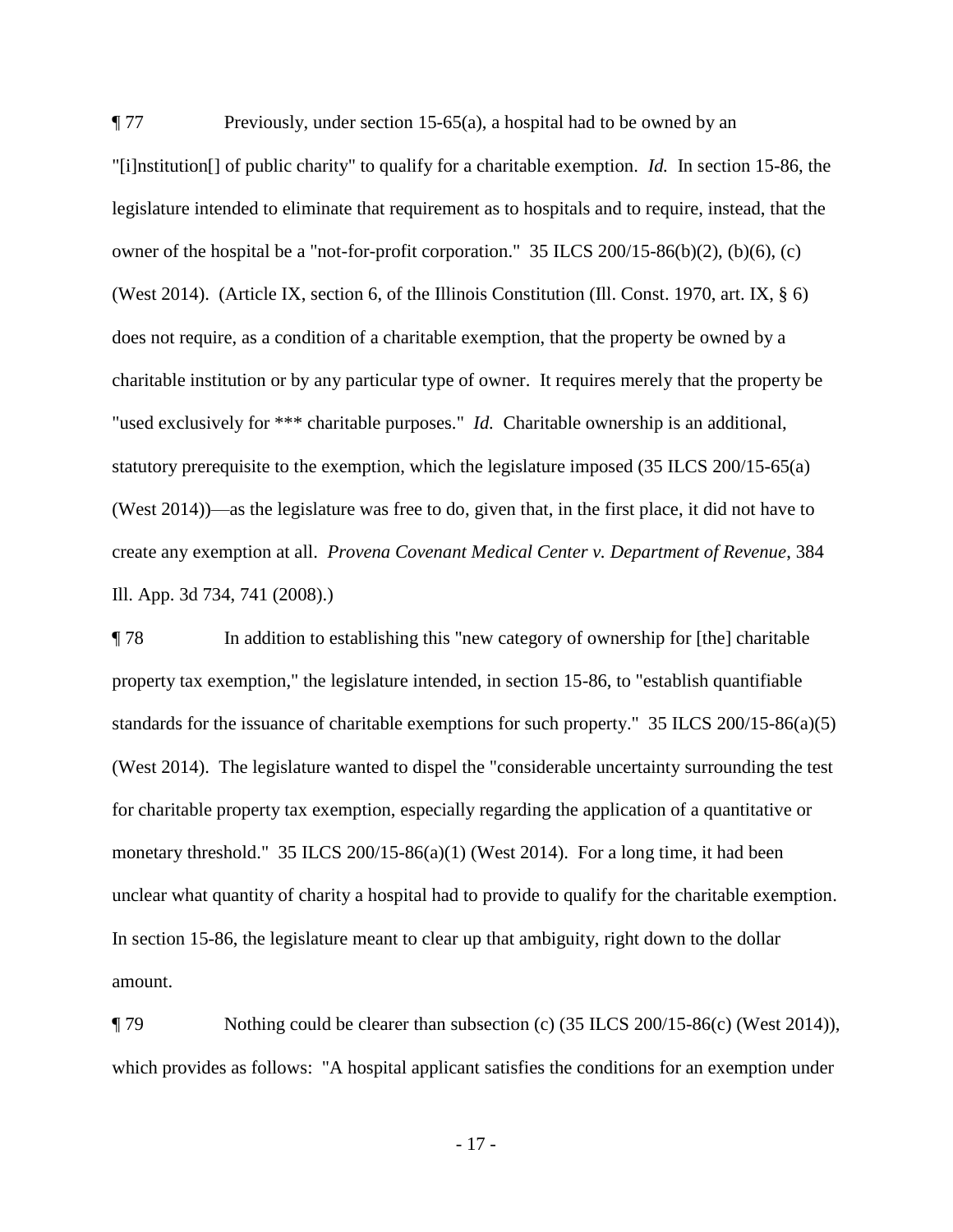this Section with respect to the subject property, and shall be issued a charitable exemption for that property, if the value of services or activities listed in subsection (e) [(35 ILCS 200/15-86(e) (West 2014))] for the hospital year equals or exceeds the relevant hospital entity's estimated property tax liability, as determined under subsection (g) [(35 ILCS 200/15-86(g) (West 2014))], for the year for which exemption is sought."

¶ 80 Thus, subsection (c) contemplates the comparison of two numbers. The first number is the total dollar amount of "[s]ervices that address the health care needs of low-income or underserved individuals or relieve the burden of government with regard to health care services." 35 ILCS 200/15-86(e) (West 2014). The hospital had to provide these services during the "hospital year," defined as the hospital's fiscal year ending in the year for which the exemption is sought (35 ILCS 200/15-86(b)(9) (West 2014). The second number is the estimated property tax liability for the year for which an exemption is sought. 35 ILCS 200/15- 86(c) (West 2014). If the first number equals or exceeds the second number, the hospital is to be given an exemption for the subject property. *Id.*

¶ 81 What "services and activities" count as charity, to be measured against the estimated property tax liability? *Id.* Subsection (e) (35 ILCS 200/15-86(e) (West 2014)) lists them under the heading of "Services that address the health care needs of low-income or underserved individuals or relieve the burden of government." Such services include "[c]harity care," defined as "[f]ree or discounted services provided pursuant to the relevant hospital entity's financial assistance policy, measured at cost, including discounts provided under the Hospital Uninsured Patient Discount Act [(210 ILCS 89/1 to 30 (West 2014))]." 35 ILCS 200/15-86(e)(1) (West 2014). Off-site subsidies also count, including financial support to unaffiliated hospitals (35 ILCS 200/15-86(e)(2) (West 2014)), financial or in-kind support to community clinics (*id.*),

- 18 -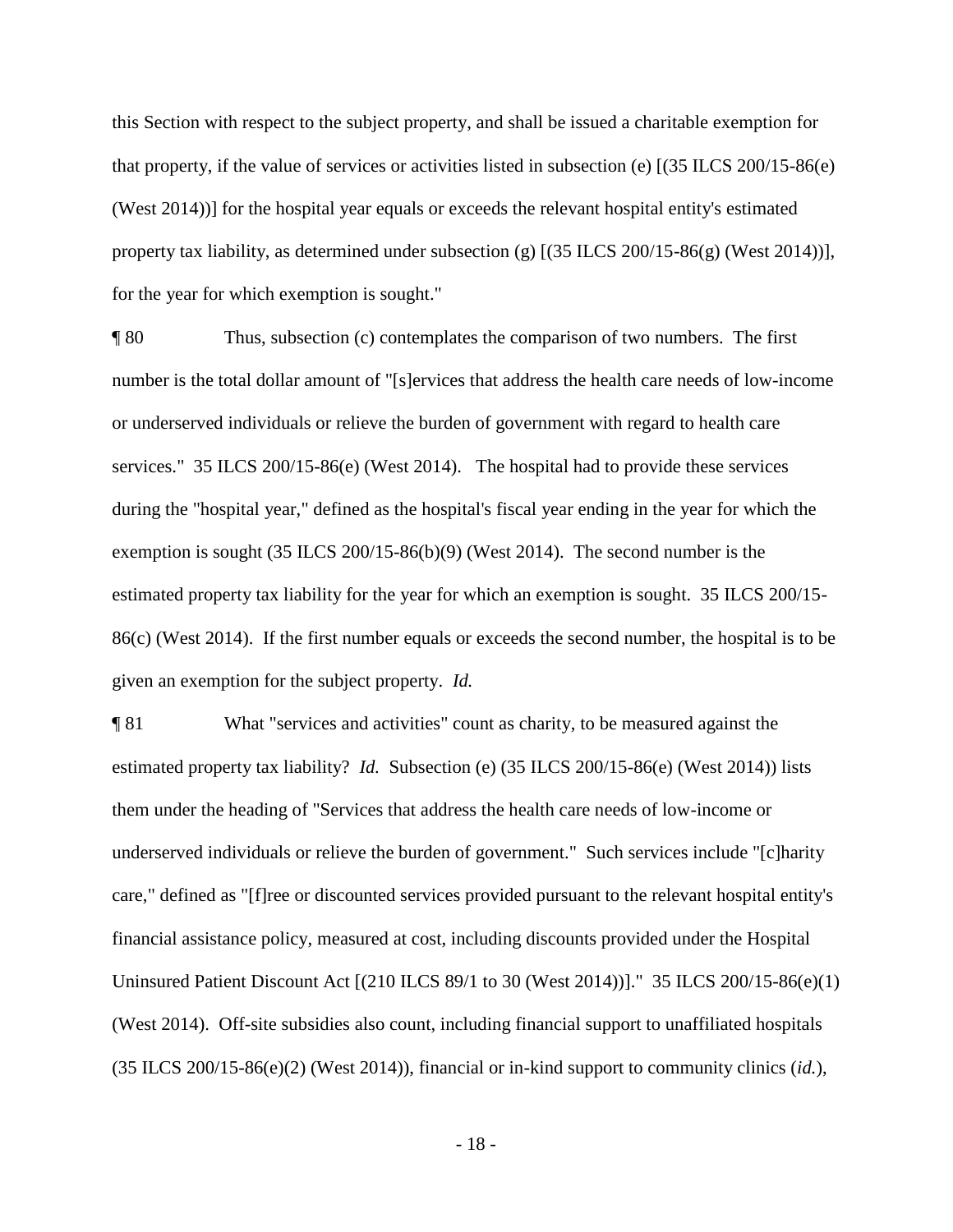and direct subsidies to the state government or to local governments to pay for activities or programs related to health care for low-income or underserved individuals (35 ILCS 200/15- 86(e)(3) (West 2014)).

¶ 82 The "hospital applicant" will list all these services and activities, along with their respective dollar values, on an application form provided by the Department, and the "hospital applicant" will attach all the necessary, supporting records to its application. 35 ILCS 200/15- 86(d), (h) (West 2014). Because a "hospital applicant" is, by definition, "a hospital owner or hospital affiliate that files an application for a property tax exemption pursuant to Section 15-5 [(35 ILCS 200/15-5 (West 2014))] and this Section" (35 ILCS 200/15-86(b)(6) (West 2014)), the "hospital applicant" will file its application "with the county board of review or board of appeals" (35 ILCS 200/15-5 (West 2014)). Then, like any other application for an exemption, the application will go through the process of administrative adjudication we already have described.

¶ 83 D. Whether Section 15-86 Applies to an Action Pursuant to Section 23-25(e)

¶ 84 It is pretty clear that whenever a hospital owner seeks, "for the first time," an exemption pursuant to section 15-86 for a particular parcel of real estate, the legislature intends the hospital owner to go through the administrative process we have described. 35 ILCS 200/15- 5 (West 2014). We know that because, under the terms of section 15-86, the hospital owner has to fill out an application, using a form provided by the Department, and the hospital owner has to file this application with the county board of review or the board of appeals, pursuant to section 15-5. 35 ILCS 200/15-86(b)(6), (b)(8), (h) (West 2014).

¶ 85 So, the legislature envisions that, in the first instance, the board and then the Department will apply section 15-86 to the question of whether a given parcel is exempt from taxation. In a subsequent action for administrative review, the trial court may have occasion to

- 19 -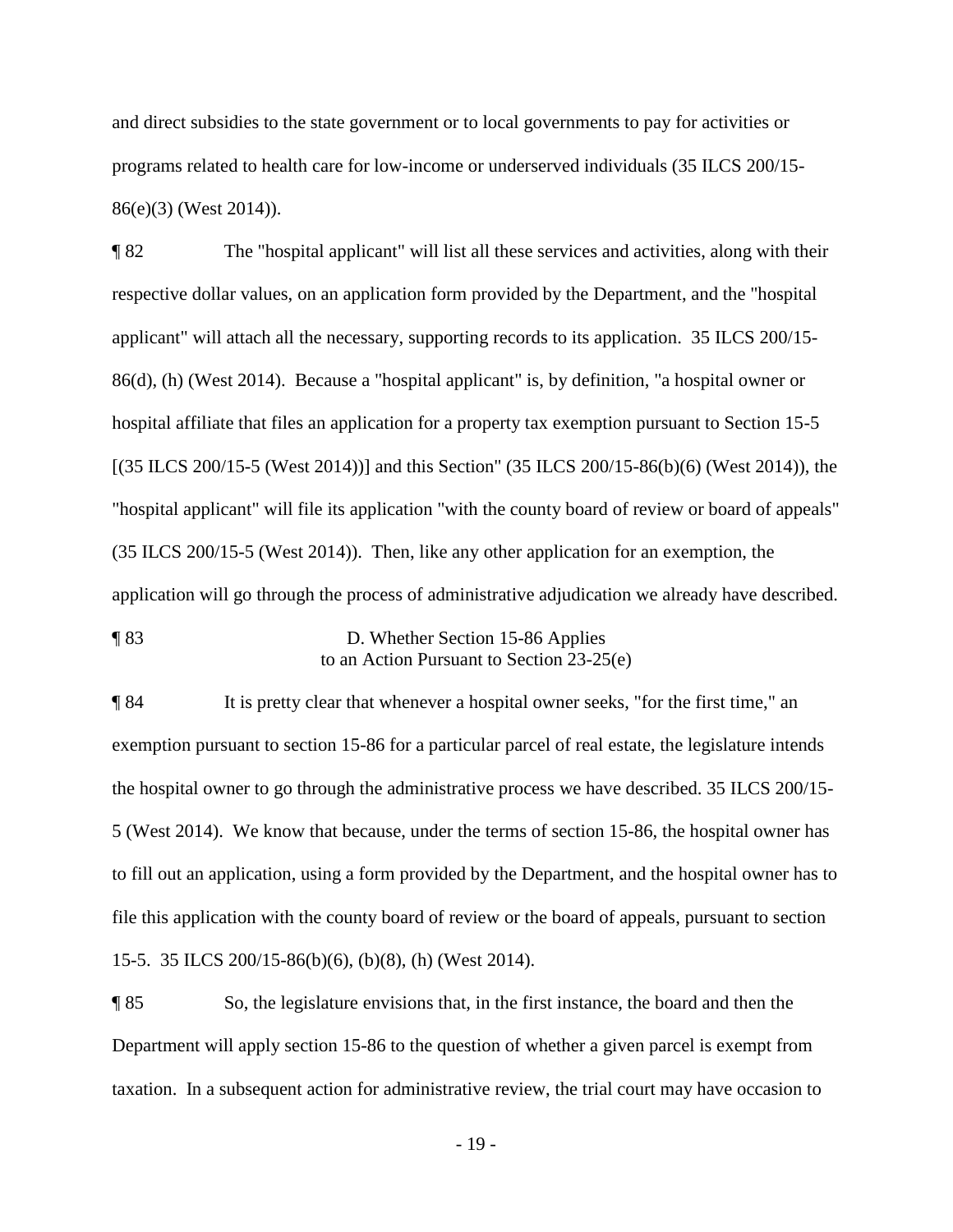scrutinize the Department's application of section 15-86, but the court will be deferential toward the Department's factual findings. See 735 ILCS 5/3-110 (West 2014) ("The findings and conclusions of the administrative agency on questions of fact shall be held to be prima facie true and correct.").

¶ 86 Because section 15-86, by its terms, contemplates an *administrative* determination of the application for exemption, we have to ask whether it makes sense to say, as the trial court did, that section 15-86 applies to this *judicial* proceeding pursuant to section 23-25(e) (35 ILCS 200/23-25(e) (West 2014)). (We do not even reach the question of section 15-86's constitutionality unless we first find that section 15-86 is applicable to this judicial proceeding.)

¶ 87 How can this pervasively administrative statute, section 15-86, apply to a judicial proceeding under section 23-25(e)? After all, section 23-25(e) is supposed to be an *alternative* to administrative procedures. It reads as follows:

> " (e) The limitation in this Section shall not apply to court proceedings to establish an exemption for any specific assessment year, provided that the plaintiff or its predecessor in interest in the property has established an exemption for any subsequent or prior assessment year on grounds comparable to those alleged in the court proceedings. For purposes of this subsection, the exemption for a subsequent or prior year must have been determined under Section 8-35 [(35 ILCS 200/8-35 (West 2014))] or a prior similar law by the Department or a predecessor agency, or under Section 8-40 [(35 ILCS 200/8-40 (West 2014))]. Court proceedings permitted by this subsection may be initiated while proceedings for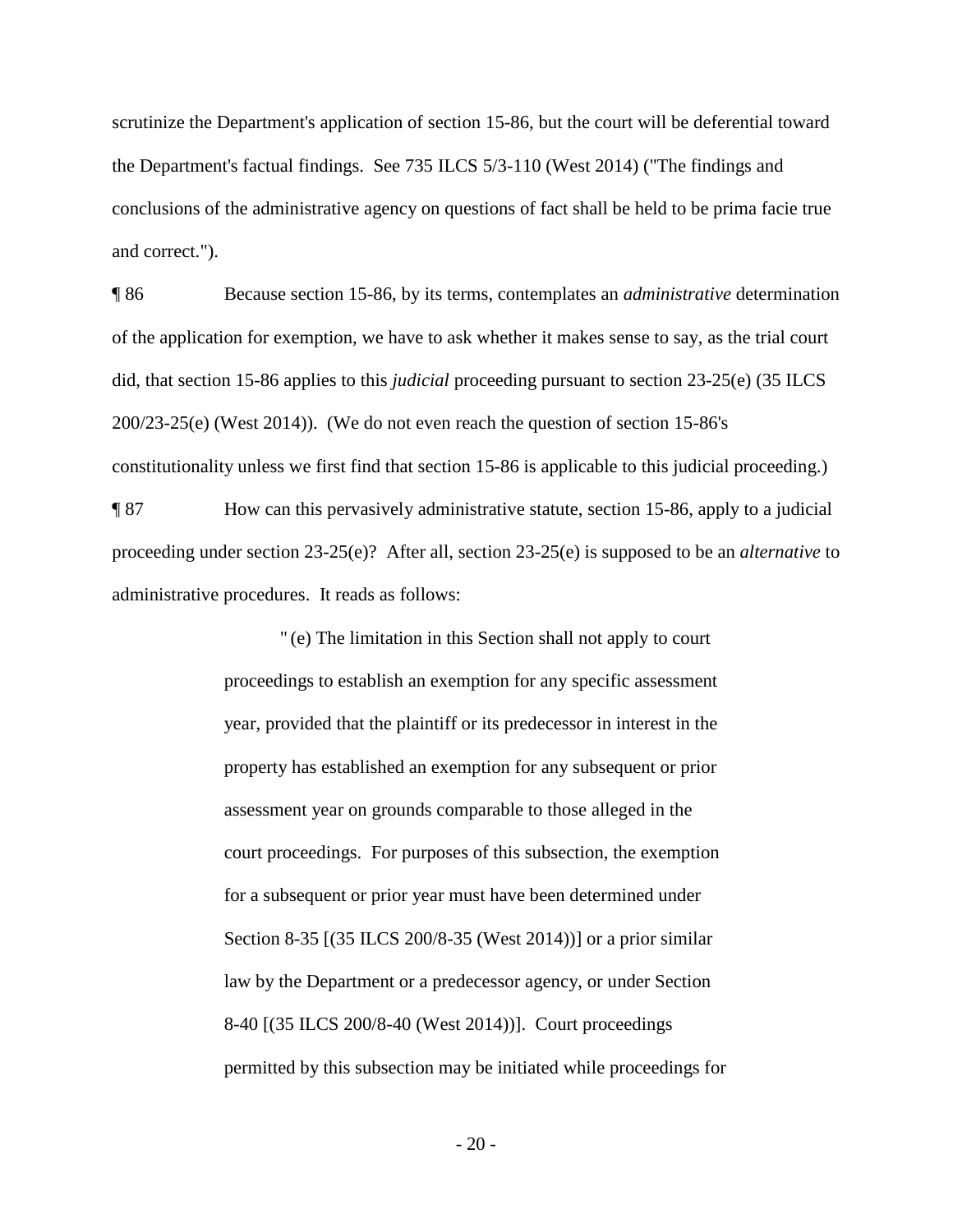the subsequent or prior year under Section 16-70 [(35 ILCS 200/16-70 (West 2014))], 16-130 [(35 ILCS 200/16-130 (West 2014))], 8-35, or 8-40 are still pending, but judgment shall not be entered until the proceedings under Section 8-35 or 8-40 have terminated." *Id*.

¶ 88 The phrase at the beginning of the quoted passage—"[t]he limitation in this Section"—means the requirement of obtaining a final decision by the Department as to the assessment year in question before filing an action in the circuit court. See 35 ILCS 200/23- 25(a) (referring to section 8-40 (35 ILCS 200/8-40 (West 2014))). The plaintiff may skip the normally obligatory process of litigating to finality before the Department, and may go directly to the circuit court, if, "for any subsequent or prior assessment year"—that is, any assessment year that came after or before the assessment year in question—the plaintiff obtained an exemption of the parcel "on grounds comparable to those alleged in the court proceedings." 35 ILCS 200/23-25(e) (West 2014).

¶ 89 "[T]he exemption for a subsequent or prior year must have been determined under Section 8-35 [(35 ILCS 200/8-35 (West 2014))] or a prior similar law by the Department or a predecessor agency, or under Section 8-40 [(35 ILCS 200/8-40 (West 2014))]." *Id.* In other words, the Department must have issued a final administrative decision granting an exemption for a subsequent or prior year (35 ILCS 200/8-35(b) (West 2014))—or, alternatively, in an action for administrative review, a circuit court must have reversed a final administrative decision in which the Department denied an exemption for a subsequent year or prior year (35 ILCS 200/8-40 (West 2014)).

- 21 -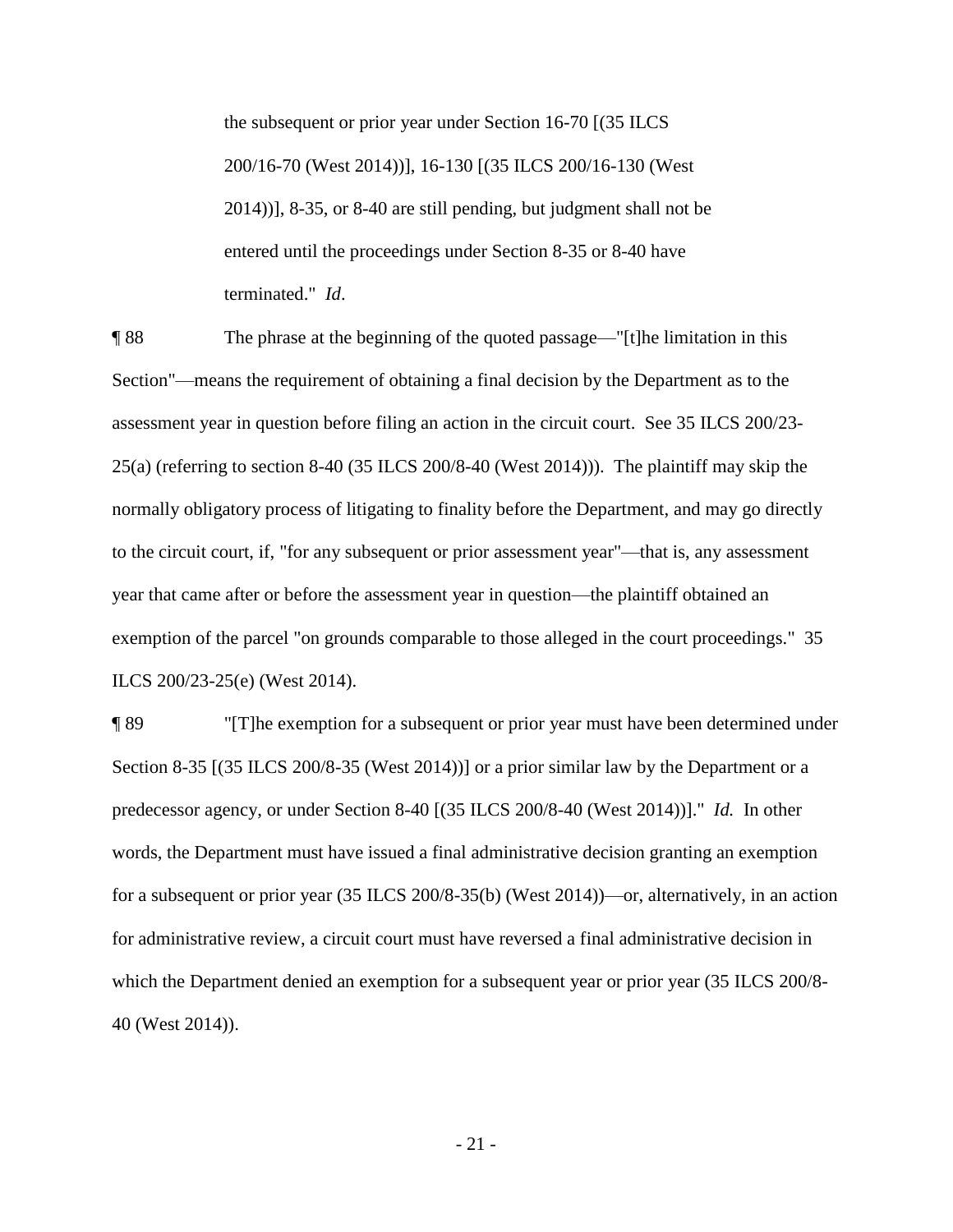¶ 90 Thus, as to the subject property, section 23-25(e) presupposes a favorable decision, under sections 8-35 or 8-40, for a subsequent or prior assessment year. But precisely what function does this favorable decision serve in a proceeding pursuant to section  $23-25(e)$ ? What did the legislature intend in this respect, as evidenced by the language of that statute? See *Paris v. Feder*, 179 Ill. 2d 173, 177 (1997).

¶ 91 Plaintiff seems to take the view that the favorable decision serves merely as an admission ticket into the circuit court and that once the taxpayer is admitted, the ticket is forgotten and the court applies section 15-86 in a *de novo* determination of whether the parcel deserves an exemption for the assessment year in question. In this view, the circuit court would function as a super agency. *Cf.* 35 ILCS 200/16-70 (West 2014) ("The Department shall determine whether the property is legally liable to taxation.").

 $\P$ 92 We can think of a different interpretation of section 23-25(e), an interpretation that would have the advantage of not transforming the circuit court into a clone of the Department. The legislature could have intended the favorable decision to serve not merely as an admission ticket into the circuit court, but as an object of comparison in the trial. The trial would compare two sets of facts: the facts existing during the assessment year in question and the facts on which the Department or the circuit court relied when finding the parcel to be exempt for a subsequent or prior year. That would not be the same thing as taking over the Department's job. There is a significant difference between, on the one hand, trying to do the Department's job by processing an application for an exemption and, on the other hand, looking at the facts in an application that previously was granted and asking the Department, "Why did you deny an exemption this time, considering that the facts proven by the plaintiff appear to be substantially the same as the facts set forth in this application for a subsequent or prior, which

- 22 -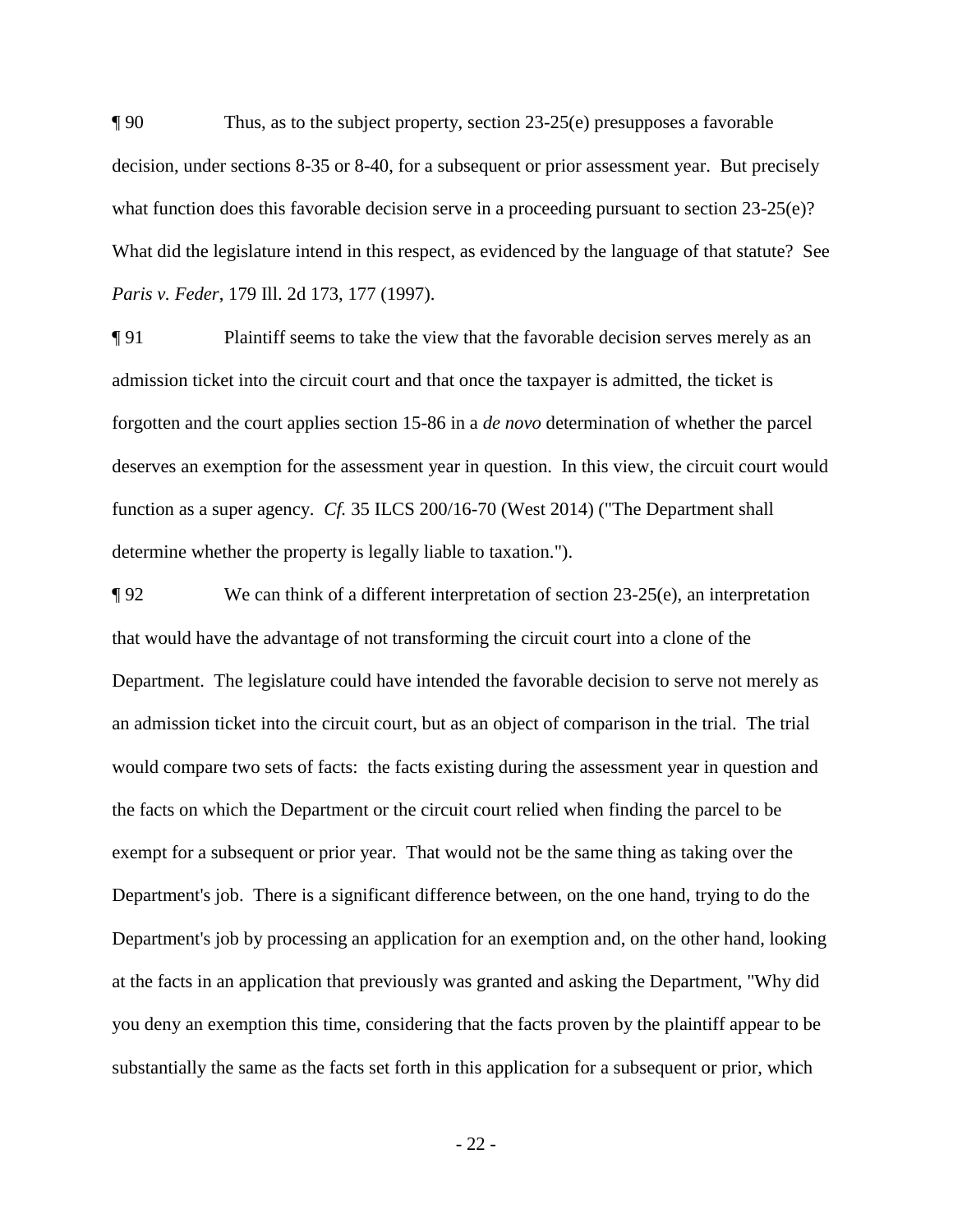was granted? Or, in your view, are the facts different?" Instead of becoming a redundant agency, the court would be on the lookout for arbitrariness in the form of an inconsistent treatment of substantially the same facts.

¶ 93 In our *de novo* review (*Paris*, 179 Ill. 2d at 177-78), we favor this interpretation of section 23-25(e) that envisions a comparison of facts, not only because this interpretation preserves the relevance of the Department (which, after all, is the expert, with lots of experience) but also because it lines up with the statutory phrase "grounds comparable to those alleged in the court proceedings": "The limitation in this Section shall not apply to court proceedings to establish an exemption for any specific assessment year, provided that the plaintiff or its predecessor in interest in the property has established an exemption for any subsequent or prior assessment year *on grounds comparable to those alleged in the court proceedings*." (Emphasis added.) 35 ILCS 200/23-25(e) (West 2014). When adding section 23-25(e) to the Code in 1998 (Pub. Act 90-679, § 5 (eff. July 31, 1998)), the legislature presumably knew that Illinois was a fact-pleading jurisdiction (*Knox College v. Celotex Corp*., 88 Ill. 2d 407, 426-27 (1981); *Richco Plastic Co. v. IMS Co.*, 288 Ill. App. 3d 782, 784 (1997)) and that "grounds" "alleged in the court proceedings" necessarily would be factual grounds. See *Nelson v. Kendall County*, 2014 IL 116303, ¶ 27.

¶ 94 Here, then, is the procedure the legislature must have contemplated. In an action pursuant to section 23-25(e), the plaintiff would allege and prove that, as to the subject property, a certain set of facts existed during the assessment year in question and that substantially the same facts caused that property to be exempt for a subsequent or prior assessment year. By hearing this evidence, the circuit court would not make a *de novo* determination so much as compare two sets of facts, to see if the Department is being inconsistent or arbitrary.

- 23 -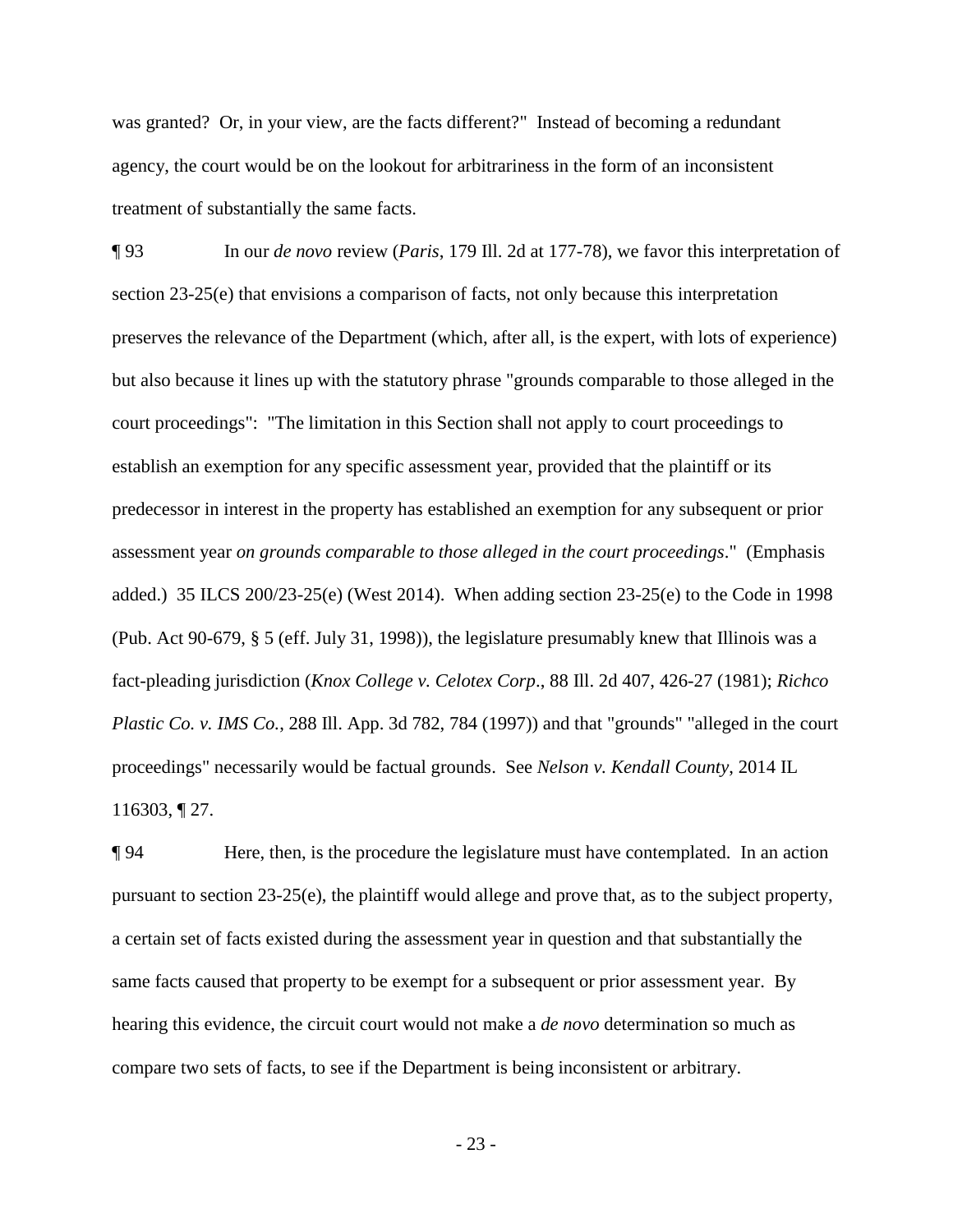¶ 95 Unless the two sets of facts are materially different or unless the Department convinces the circuit court that the exemption for the subsequent or prior assessment year actually was unlawful (see *Brown's Furniture, Inc. v. Wagner*, 171 Ill. 2d 410, 432 (1996) ("[T]his court has refused to estop the State from reexamining a taxpayer's liability even when returns for the relevant tax period have been filed and approved."); *Austin Liquor Mart, Inc. v. Department of Revenue*, 51 Ill. 2d 31, 34 (1972) ("It is firmly established that where the public revenues are involved, public policy ordinarily forbids the application of estoppel to the State."), logic would likewise require an exemption for the assessment year in question.

¶ 96 Now that we understand how section 23-25(e) works, we return to our question: Did the legislature intend that section 15-86 would apply to a proceeding pursuant to section 23- 25(e)? The legislature must have intended section 15-86 to apply at least indirectly. If section 15-86 was the authority for exempting the property from taxation for a subsequent or prior assessment year, section 15-86 would indirectly apply to the proceeding under section 23-25(e), through a comparison of facts: if under *those* facts the property was entitled to an exemption pursuant to section 15-86, it follows that under *these* comparable facts the property likewise is entitled to an exemption pursuant to section 15-86. Ultimately, the authority would be the same: section 15-86.

¶ 97 But what if the assessment year in question and a subsequent assessment year to which a comparison is being made are on different sides of the effective date of section 15-86: June 14, 2012? See Pub. Act 97-688, § 5-55 (eff. June 14, 2012) (adding section 15-86 to the Code). That is a dilemma the present case poses. Paragraph 4 of the fourth amended complaint alleges: "Before tax assessment year 2004, and then again for tax assessment year 2012, [plaintiff] obtained a determination from the [Department] or its predecessor agency under

- 24 -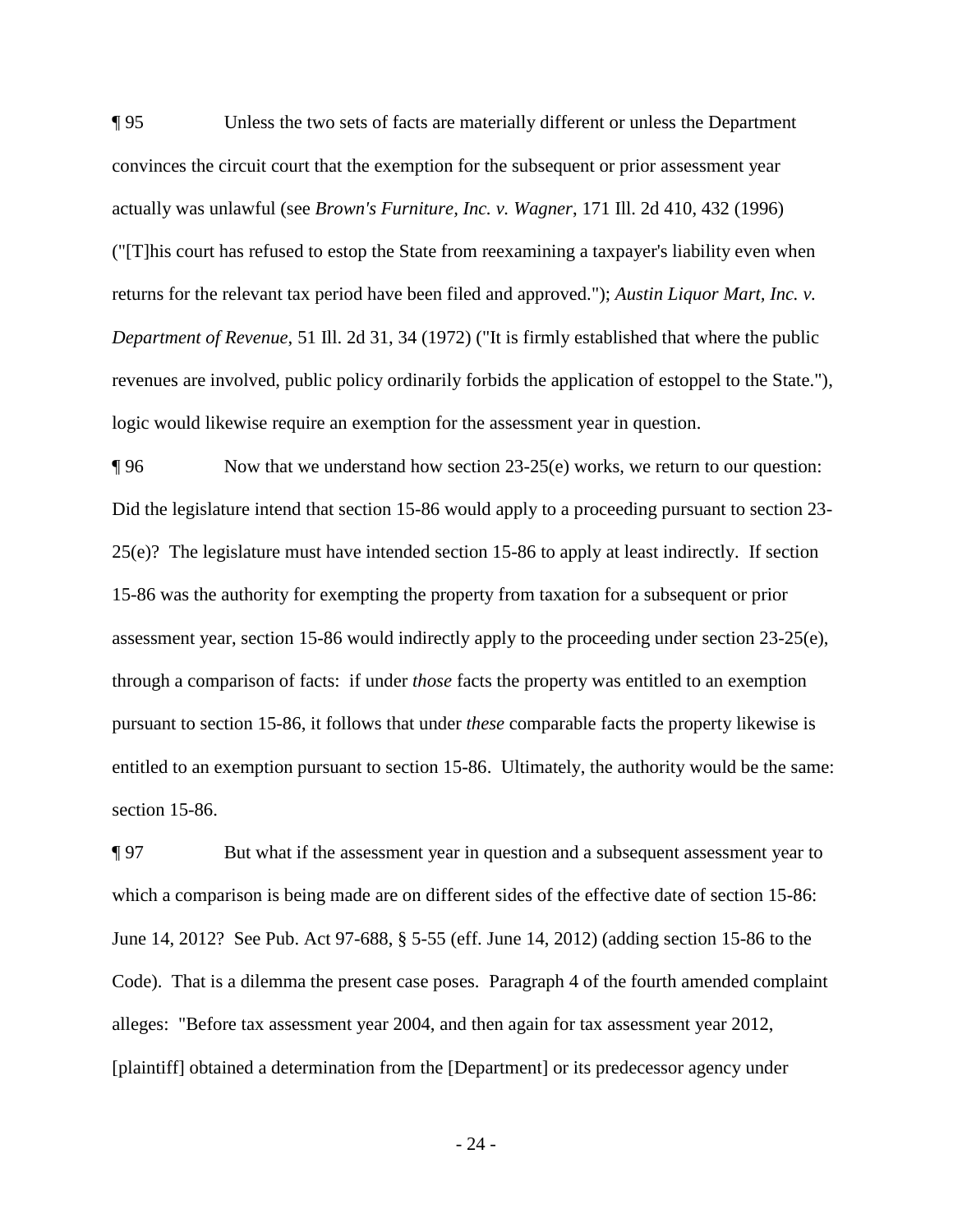Section 8-35 or a prior law, or from a court under Section 8-40, that it was entitled to a full or partial exemption with respect to each of the Four Parcels."

 $\P$ 98 It would seem, then, that, in this proceeding pursuant to section 23-25(e), plaintiff intends to compare the assessment years 2004 through 2011 not only to a prior assessment year, that is, a year prior to 2004, but also to a subsequent assessment year, 2012.

¶ 99 Assessment year 2012 was subject to section 15-86. The Department applied section 15-86 when determining the four parcels to be exempt for 2012, as Laurence J. Fallon, plaintiff's senior vice president of legal affairs, stated in his affidavit, dated July 15, 2013. He stated in paragraph 24:

> "24. Following the passage of P.A. 97-688 in 2012, [plaintiff] filed Section 15-5 applications seeking exemptions for the Four Parcels and other \*\*\* properties [belonging to plaintiff], pursuant to the hospital property tax exemption contained in Section 15-86, for the 2012 tax year. A true and correct copy of the Certificates of Non-homestead exemption for the Four Parcels issued to [plaintiff] by the [Department] for the tax year 2012 is attached as Group Exhibit H."

¶ 100 So, after the passage of Public Act 97-688, plaintiff received an exemption for the assessment year 2012, and the exemption was pursuant to section 15-86. Now, in this proceeding pursuant to section 23-25(e), plaintiff wants to compare the assessment years 2004 to 2011, during which section 15-86 did not yet exist, to the assessment year 2012, when section 15-86 did exist. Can plaintiff do that? Is the anachronism permissible?

- 25 -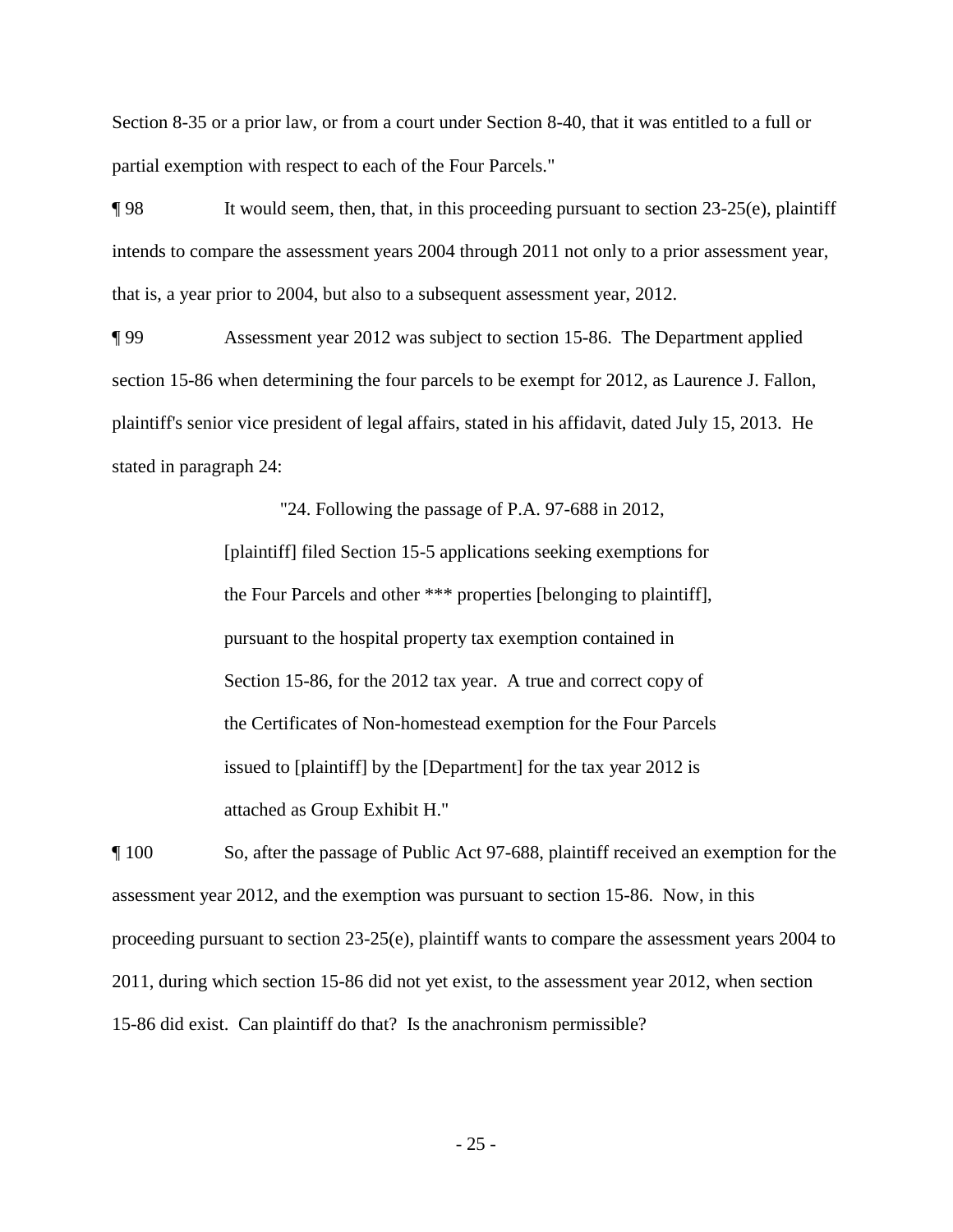¶ 101 It depends on whether the legislature intended section 15-86 to apply retroactively. It also depends on whether section 15-86 is constitutional—but right now we will take up the question of retroactivity, in our continuing search for a nonconstitutional disposition of the township defendants' appeal.

¶ 102 E. The Retroactivity of Section 15-86

¶ 103 At the outset, we should be clear what we mean by the retroactive application of section 15-86. A retroactive act (or statute) "operat[es] on transactions that have occurred or rights and obligations that existed before passage of the act." 2 Norman Singer & J.D. Shambie Singer, Statutes and Statutory Construction § 41:1, at 383 (7th ed. 2009). Therefore, section 15- 86 would apply retroactively if it determined the exempt or nonexempt status of property on the basis of uses made of the property before June 14, 2012 (the effective date of section 15-86), or on the basis of other facts existing before that date.

¶ 104 Did the legislature intend section 15-86 to apply retroactively? In section 4 of the Statute on Statues (5 ILCS 70/4 (West 2014)), the legislature has clearly manifested its intent that statutory amendments which are substantive in nature, in contrast to amendments affecting procedure, will apply only prospectively, not retroactively. *Caveney v. Bower*, 207 Ill. 2d 82, 92 (2003). By adding section 15-86 to the Code, Public Act 97-688 made a change that was substantive in nature: section 15-86(c) (35 ILCS 200/15-86(c) (West 2014)) specifies the conditions for a charitable exemption, specifically, "the value of services or activities" the hospital must provide during the "hospital year." Insomuch as section 15-86 prescribes procedures, they merely implement that substantive change. Because the addition of section 15- 86 to the Property Tax Code was a change that was substantive in nature, section 4 of the Statute on Statutes requires that the change be given only prospective effect—unless the legislature has

- 26 -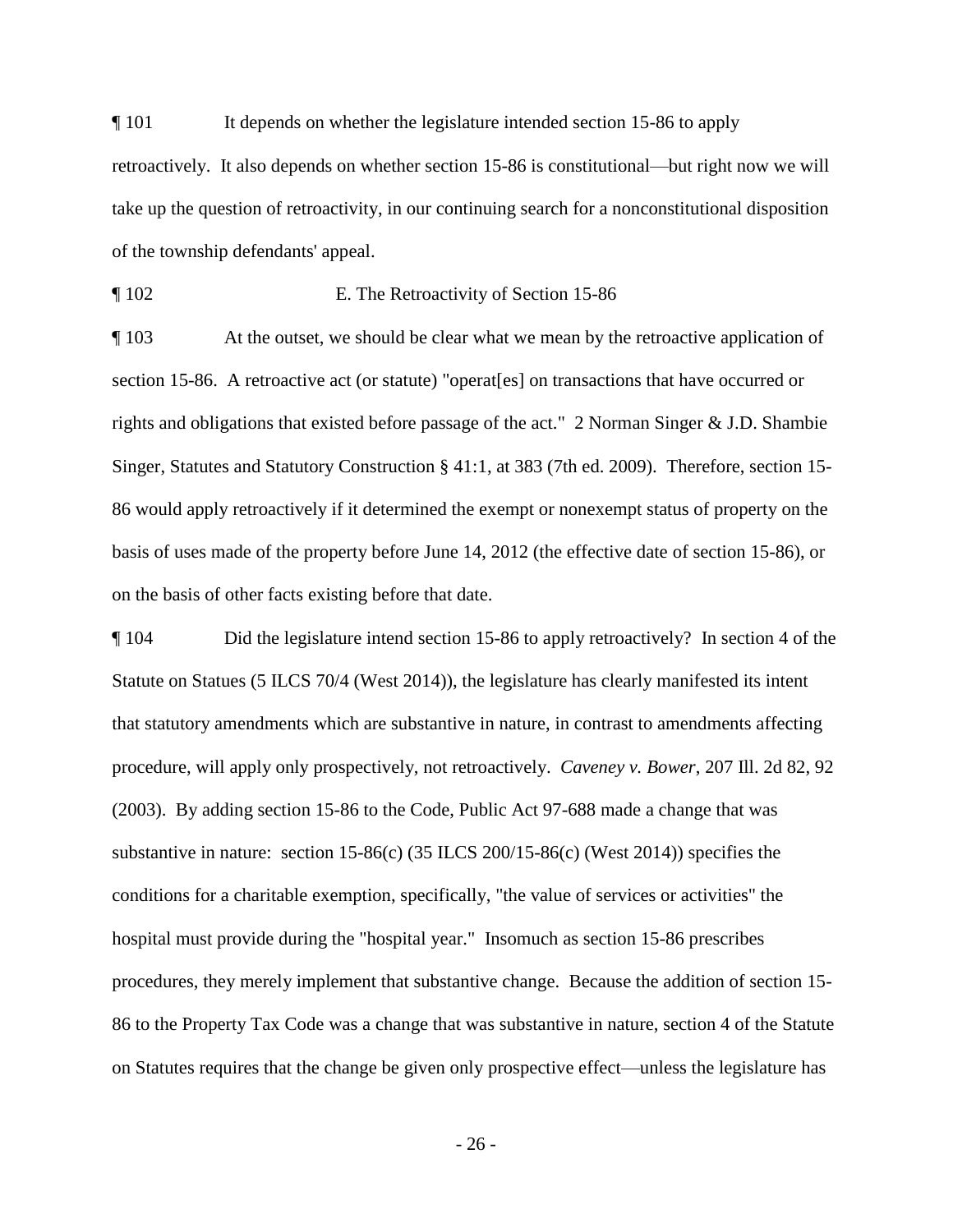clearly indicated otherwise in the amendatory act, Public Act 97-688. See *Caveney*, 207 Ill. 2d at 94-95.

¶ 105 Section 90 of Public Act 97-688 (codified as 35 ILCS 128/90 (West 2014)), entitled "Applicability," lists the administrative "decisions" and the "applications for property tax exemption" to which "[t]he changes made by this amendatory Act \*\*\* shall apply." Pub. Act 97- 688, art. 99, § 90 (eff. June 14, 2012). By so doing, section 90 indicates the temporal reach of the changes. We will quote only the portions of section 90 that pertain to property tax exemptions:

> "Section 90. Applicability. The changes made by this amendatory Act of the 97th General Assembly to the Property Tax Code, the Illinois Income Tax Act, the Use Tax Act, the Service Occupation Tax Act, and the Retailers' Occupation Tax Act shall apply to: (1) all decisions by the Department on or after the effective date of this amendatory Act of the 97th General Assembly regarding entitlement or continued entitlement by hospitals, hospital owners, hospital affiliates, or hospital systems to charitable property tax exemptions; (2) all applications for property tax exemption filed by hospitals, hospital owners, hospital affiliates, or hospital systems on or after the effective date of this amendatory Act of the 97th General Assembly; (3) all applications for property tax exemption filed by hospitals, hospital owners, hospital affiliates, or hospital systems that have either not been decided by the Department before the effective date of this

> > - 27 -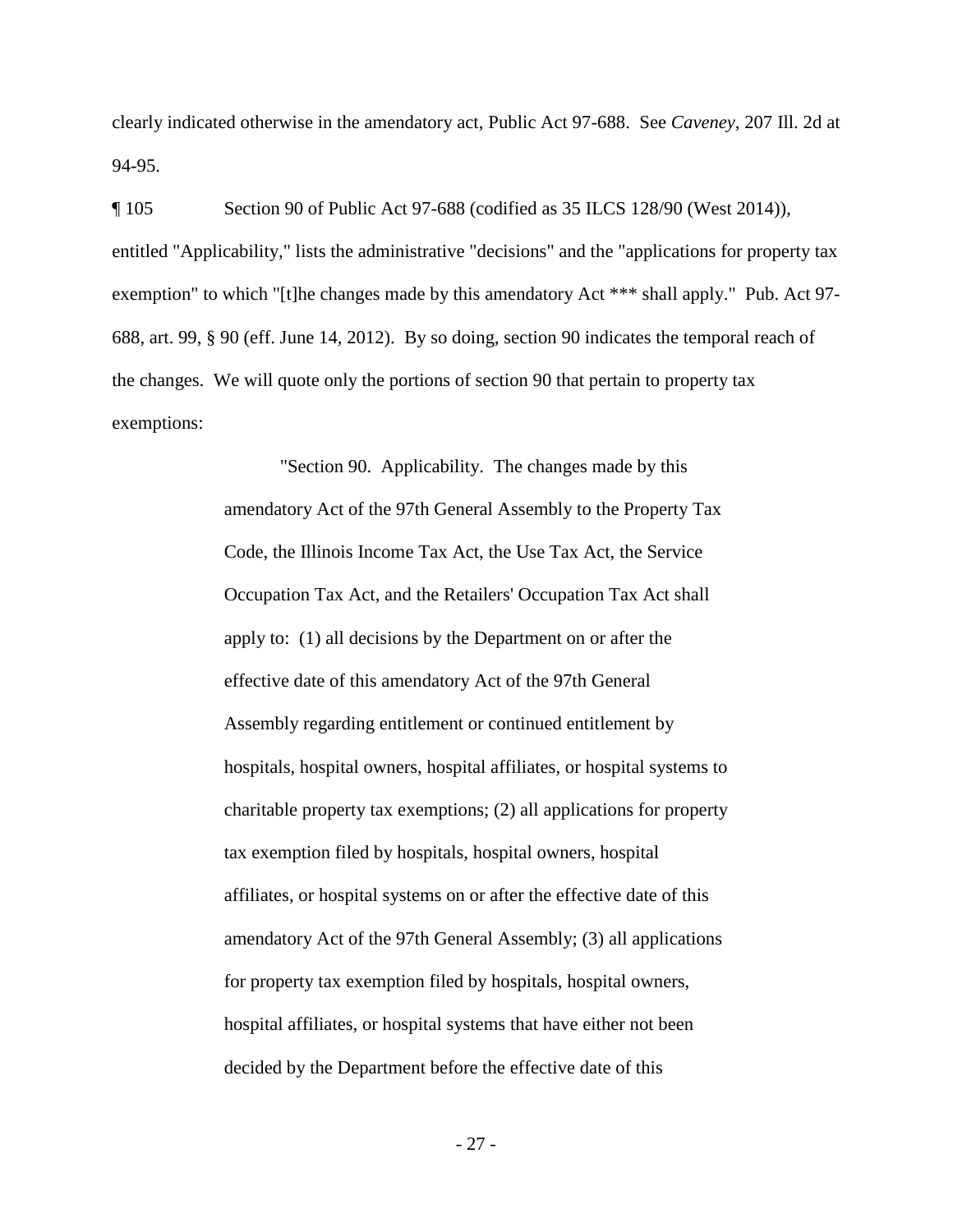amendatory Act of the 97th General Assembly, or for which any such Department decisions are not final and non-appealable as of that date \*\*\*." Pub. Act 97-688, art. 99, §§ 90(1), (2), (3) (eff. June 14, 2012) (codified as 35 ILCS 128/90(1), (2), (3) (West 2014)).

¶ 106 It is clear from section 90 of Public Act 97-688 that the legislature intended section 15-86 to apply retroactively. All three subsections of the quoted passage would entail the retroactive application of section 15-86.

¶ 107 Let us begin with subsection (1) (Pub. Act 97-688, art. 99, § 90(1) (eff. June 14, 2012) (codified as 35 ILCS 128/90(1) (West 2014))). If, as subsection (1) says, Public Act 97- 688 applies to "all" decisions the Department makes on charitable exemptions on or after the effective date of the act, June 14, 2012, it follows that section 5-55 of Public Act 97-688, codified as section 15-86 of the Code, applies to all those decisions, including decisions pending on June 14, 2012—decisions that necessarily scrutinize the uses made of property before that date. *Id.*

¶ 108 Now let us look at subsection (2) (Pub. Act 97-688, art. 99, § 90(2) (eff. June 14, 2012) (codified as 35 ILCS 128/90(2) (West 2014))). Public Act 97-688, and therefore section 15-86, will apply to "all applications for property tax exemption filed \*\*\* on or after the effective date of this amendatory Act." *Id.* If a hospital files an application on June 14, 2012, the application necessarily will be based on uses made of the property before that date.

¶ 109 Finally, let us look at subsection (3) (Pub. Act 97-688, art. 99, § 90(3) (eff. June 14, 2012) (codified as 35 ILCS 128/90(3) (West 2014))), with its unfortunate double negative. Public Act 97-688, including section 15-86 of the Code, shall apply to "all applications for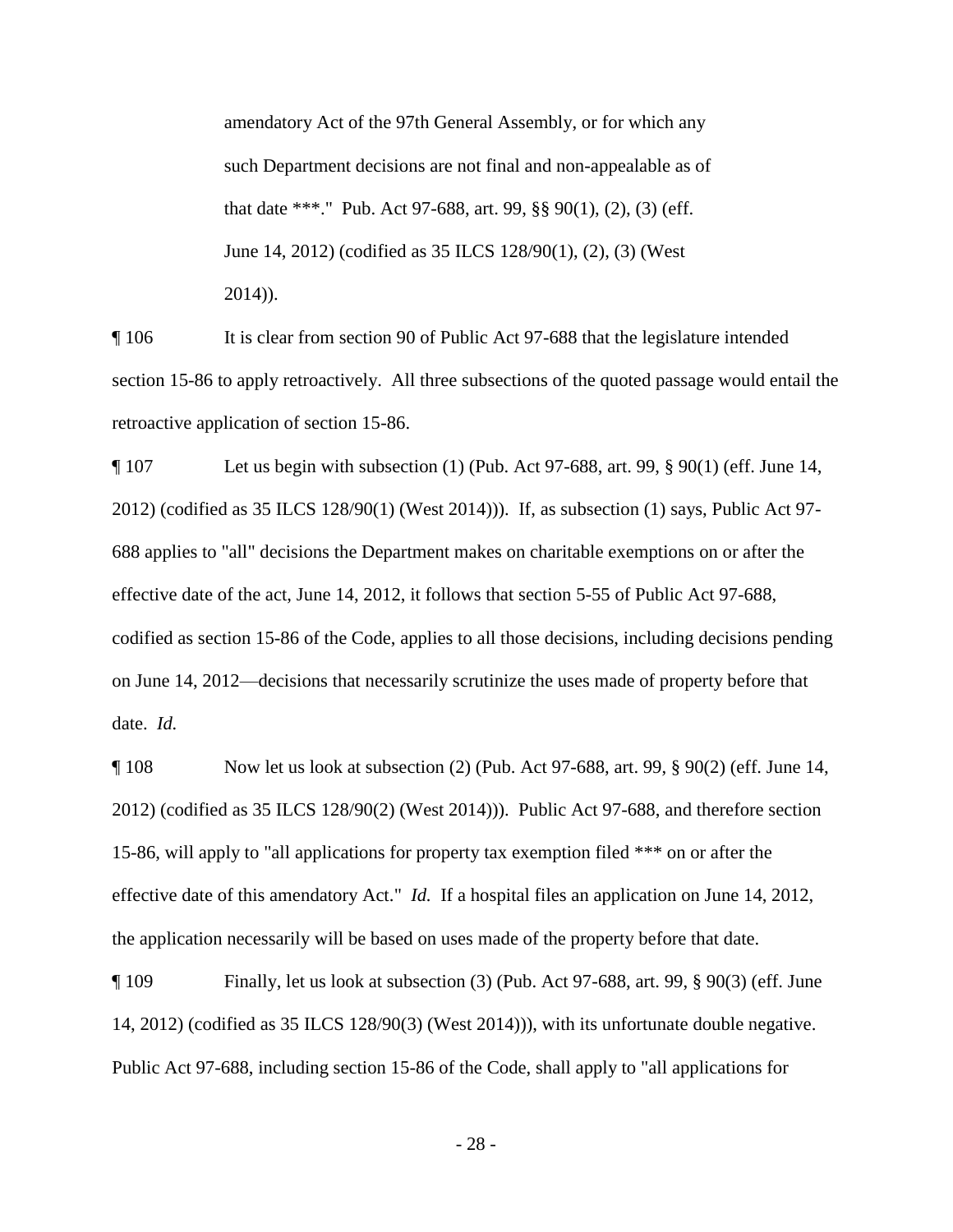property tax exemption filed by hospitals \*\*\* that have either not been decided by the Department before the effective date of this amendatory Act \*\*\*, or for which any such Department decisions are not final and non-appealable as of that date" (*id*.)—by which the legislature apparently means "not final and appealable" (the "not" modifying both "final" and "appealable"). Thus, if, on June 14, 2012, the Department made a nonfinal decision on an application for a property tax exemption—an application that necessarily would concern uses of the property earlier than June 14, 2012—section 15-86 will apply to that application.

¶ 110 We conclude, then, that the legislature "plainly" intended section 15-86 to apply retroactively. *Caveney*, 207 Ill. 2d at 94-95.

¶ 111 The county defendants, perhaps anticipating that conclusion, argue it is untenable because the fourth amended complaint is not, in the words of sections 90(2) and (3) (Pub. Act 97-688, art. 99, § 90 (eff. June 14, 2012)), an "application[] for property tax exemption" (*cf.* 35 ILCS 200/15-5 (West 2014) ("Any person wishing to claim an exemption for the first time \*\*\* shall file an application with the county board of review \*\*\*.")), and a decision by the circuit court in a proceeding pursuant to section  $23-25(e)$  is not, in the words of section  $90(1)$  (Pub. Act 97-688, art. 99, § 90 (eff. June 14, 2012)), a "decision[] by the Department."

¶ 112 True enough, but plaintiff's action is pursuant to section 23-25(e), not section 90, and section 90 does not say that the changes made by Public Act 97-688 apply *only* to the items listed in section 90. Again, the question is not whether this action fits within section 90 but, rather, whether the legislature intended section 15-86 to apply retroactively. Section 90 clearly evinces such an intent. See *Caveney*, 207 Ill. 2d at 94-95.

¶ 113 Understandably, the county defendants are concerned about open-ended retroactivity. They point out that "[i]f a taxpayer can raise an exemption claim long after the

- 29 -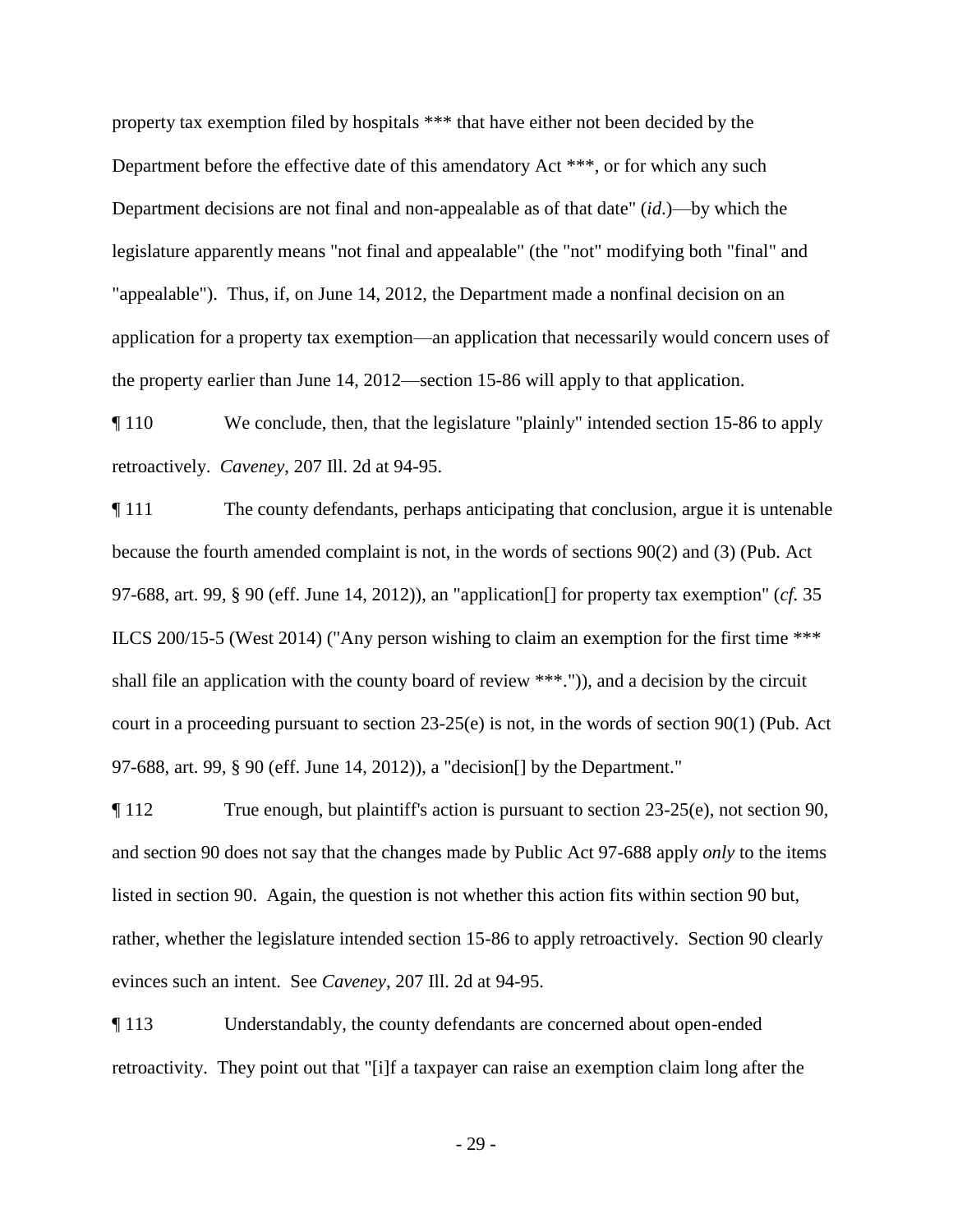[equalized assessed valuation] for a given year has been certified to the Department, there is no way for taxing districts to recoup the lost taxes: there is no statutory authority for the assessor to go back to prior years and collect additional taxes," to make up for the exemption that a court has retroactively granted. But we do not know how else to interpret the phrase "*any* subsequent \*\*\* assessment year," in section 23-25(e). (Emphasis added.) 35 ILCS 200/23-25(e) (West 2014). "*[A]ny* subsequent \*\*\* assessment year" can serve as the object of comparison, meaning that, in a proceeding pursuant to section 23-25(e), the plaintiff can obtain an exemption for an assessment year on the basis of an exemption granted anytime afterward, if the facts are comparable. (Emphasis added.) *Id.* If such open-ended retroactivity is unwise or impractical as public policy, the remedy is with the legislature, not with us. See *People ex rel. Brenza v. Gebbie*, 5 Ill. 2d 565, 583 (1955).

¶ 114 F. Is Section 15-86 Constitutional?

¶ 115 1. *The Unavoidability of This Constitutional Question*

¶ 116 The township defendants argue that section 15-86 is facially unconstitutional in that it creates an exemption unauthorized by article IX, section 6, of the Illinois Constitution (Ill. Const. 1970, art. IX, § 6). See *Chicago Bar Ass'n v. Department of Revenue*, 163 Ill. 2d 290, 297 (1994). Plaintiff agrees that, if indeed section 15-86 is facially unconstitutional, as the township defendants contend, the trial court should have denied rather than granted its motion for a summary judgment on count II. (Again, count II sought a declaratory judgment that section 15- 86 applied to counts III to XXXIV, which sought exemptions for the four parcels for the assessment years 2004 to 2011.) An unconstitutional statute is unenforceable from the moment of its enactment (*People v. Blair*, 2013 IL 114122, ¶ 30), and if section 15-86 were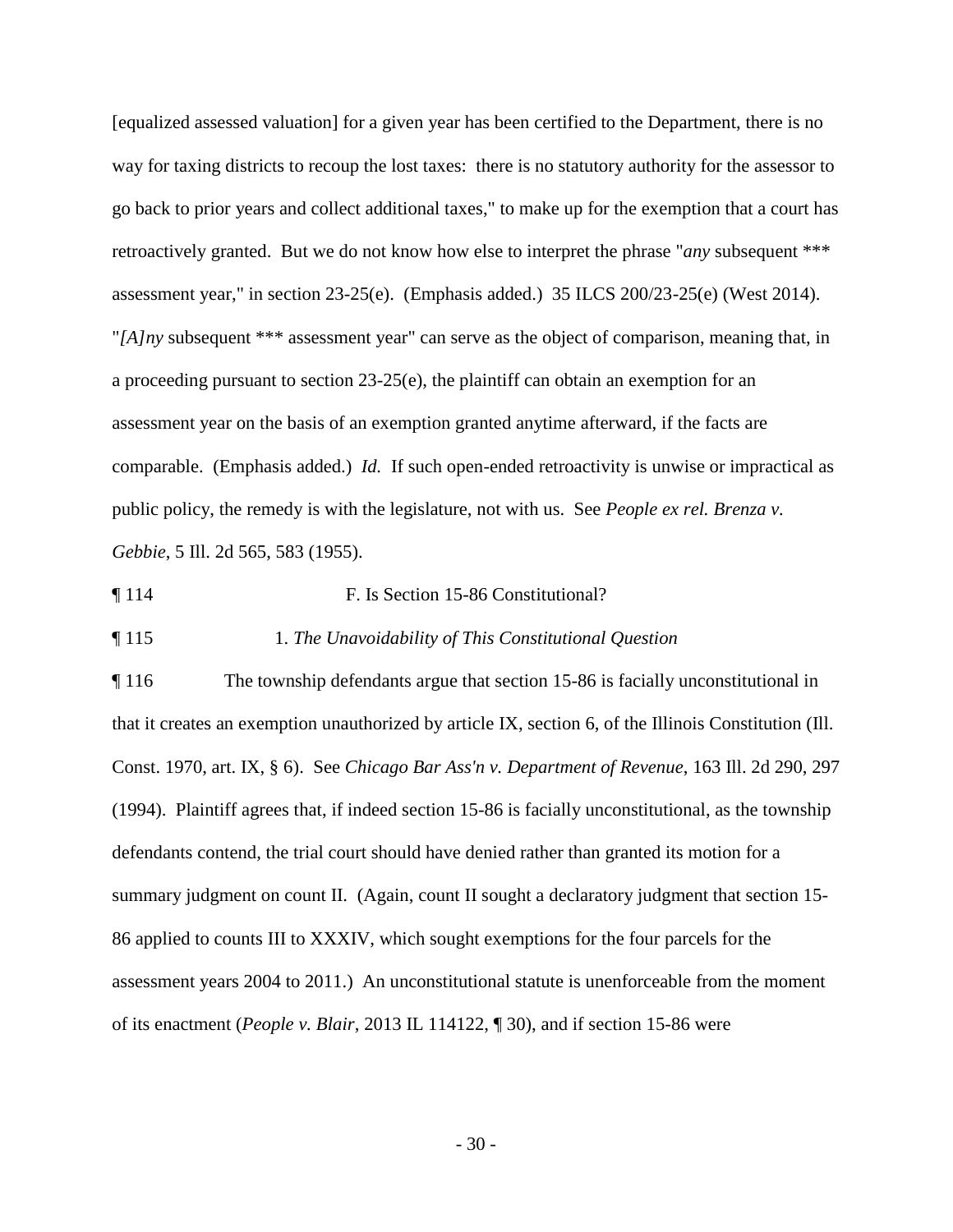unconstitutional and hence unenforceable, it could not apply, indirectly or otherwise, to the question of whether the four parcels should be exempt from taxation.

¶ 117 We do not see how we can avoid assessing the constitutionality of section 15-86. See *In re Haley D.*, 2011 IL 110886,  $\sqrt{ }$  54. We cannot say that section 15-86 is inapplicable to counts III to XXXIV for any nonconstitutional reason (we already have explored that possibility in our discussion thus far). Standing squarely before us, blocking the hallway, is the question of whether section 15-86 violates article IX, section 6, of the Illinois Constitution. So far as we can see, the question cannot be sidestepped.

### ¶ 118 2. *An Introduction to Article IX, Section 6*

¶ 119 Article IX, section 6, of the Illinois Constitution of 1970 provides as follows: "The General Assembly by law may exempt from taxation only the property of the State, units of local government and school districts and property used exclusively for agricultural and horticultural societies, and for school, religious, cemetery and charitable purposes. The General Assembly by law may grant homestead exemptions or rent credits." Ill. Const. 1970, art. IX, § 6.

¶ 120 In this appeal, we are concerned with the first sentence of article IX, section 6. We make three observations about that sentence.

¶ 121 First, it is not self-executing. If there is to be any exemption from property taxes, the General Assembly must so provide by statutory law—consistently, though, with article IX, section 6. *City of Chicago v. Illinois Department of Revenue*, 147 Ill. 2d 484, 492 (1992). If the General Assembly chooses to exempt property, it can make the exemption *more restrictive* than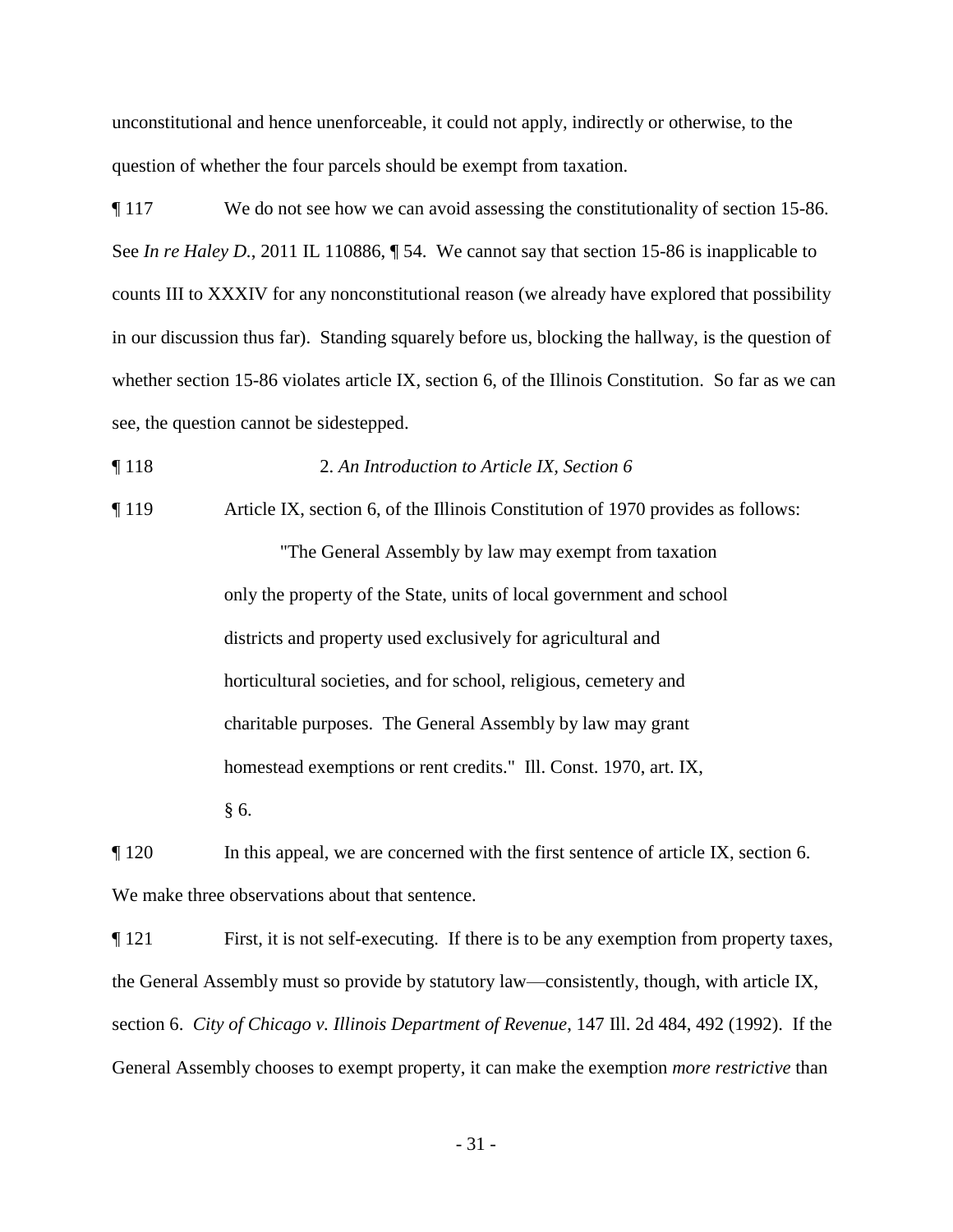the terms and conditions of article IX, section 6, such as by requiring, for a charitable exemption, that the property be owned by an "[i]nstitution[] of public charity" (35 ILCS 200/15-65(a) (West 2014)) (article IX, section 6, by contrast, says nothing about the *ownership* of the property used exclusively for charitable purposes), but the General Assembly cannot provide an exemption that *exceeds* the terms and conditions of article IX, section 6. *Provena*, 384 Ill. App. 3d at 741. In other words, the General Assembly may not "broaden or add to the exemptions that section 6 of article IX allows" (*id.*)—a limitation made clear by the adjective "only" in the constitutional text (Ill. Const. 1970, art. IX, § 6).

¶ 122 Second, the only owners of real estate that can be exempt from property taxes on the basis of their identity, regardless of how they use the real estate, are "the State, units of local government[,] and school districts." *Id*. All other exemptions—including exemptions for hospitals—must be based on the "exclusive<sup>[]"</sup> "*use*<sup>[]"</sup> of the real estate for any of the listed purposes, namely, "agricultural and horticultural societies, and for school, religious, cemetery[,] and charitable purposes." (Emphasis added.) *Id.*

¶ 123 Third, for the past 106 years, the supreme court has interpreted "exclusive" use as "primary" use. *Chicago Bar Ass'n v. Department of Revenue*, 163 Ill. 2d 290, 300 (1994); *Children's Development Center, Inc. v. Olson*, 52 Ill. 2d 332, 336 (1972); *Illinois Institute of Technology v. Skinner*, 49 Ill. 2d 59, 65-66 (1971); *MacMurray College v. Wright*, 38 Ill. 2d 272, 278 (1967); *City of Mattoon v. Graham*, 386 Ill. 180, 185 (1944); *People ex rel. Fix v. Trustees of Northwestern College*, 322 Ill. 120, 125 (1926); *First Congregational Church of De Kalb v. Board of Review of De Kalb County*, 254 Ill. 220, 224 (1912); *People ex rel. Thompson v. First Congregational Church of Oak Park*, 232 Ill. 158, 164 (1908). (Article IX, section 6, of our present constitution is nearly identical to article IX, section 3, of our previous constitution (Ill.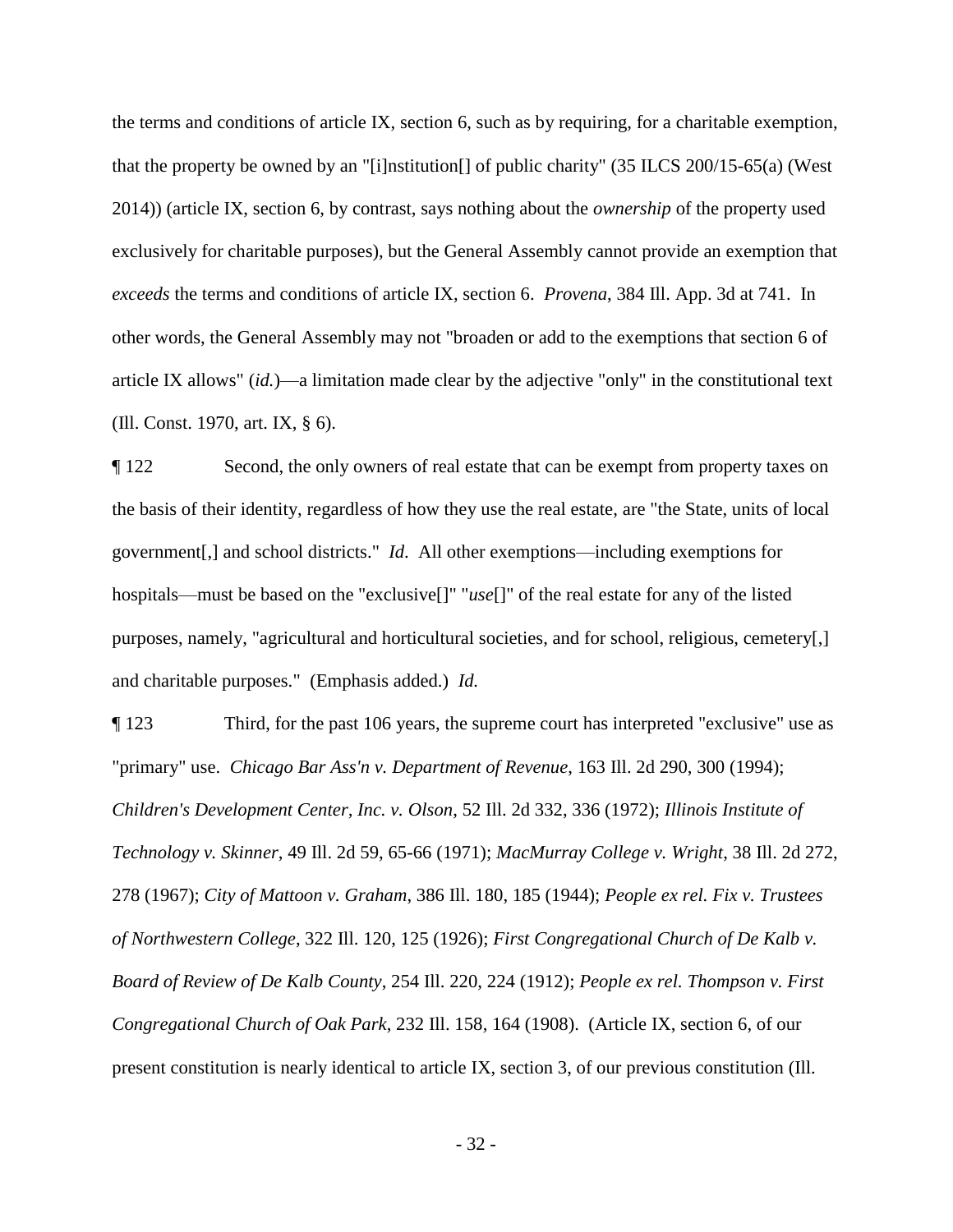Const. 1870, art. IX, § 3), which provided: "The property of the state, counties, and other municipal corporations, both real and personal, and such other property as may be used *exclusively* for agricultural and horticultural societies, for school, religious, cemetery and charitable purposes, may be exempted from taxation; but such exemption shall be only by general law." (Emphasis added.) Because of this close similarity in language, cases discussing property tax exemptions when the 1870 constitution was in force are equally relevant under the 1970 constitution. *Eden Retirement Center, Inc. v. Department of Revenue*, 213 Ill. 2d 273, 286  $(2004)$ .

¶ 124 It could strike an ordinary reader as counterintuitive that "exclusively," in article IX, section 6, means "primarily." After all, "[t]he meaning of a constitutional provision depends on the common understanding of the citizens who, by ratifying the constitution, gave it life. [Citations.] This understanding is best determined by referring to the common meaning of the words used. [Citations.]" *Committee for Educational Rights v. Edgar*, 174 Ill. 2d 1, 13 (1996). "Exclusively" is commonly understood to mean "solely," whereas "primarily" is commonly understood to mean "mostly." The meanings of these two words might seem, strictly speaking, incompatible.

¶ 125 Taking a hard line, though, on the meaning of "exclusively" would cause any nonexempt use of the property, however trivial and fleeting, to disqualify the property from an exemption—because "exclusively," if one wanted to be strict and pedantic, means 100%, not 99.99%. To the supreme court, it seemed implausible that the ratifiers intended such a draconian, unforgiving standard. It seemed implausible that they intended a church, for example, to lose its exemption, as property used exclusively for religious purposes, merely because the elders held a business meeting there or because a sexton lived in the furnace room. *First* 

- 33 -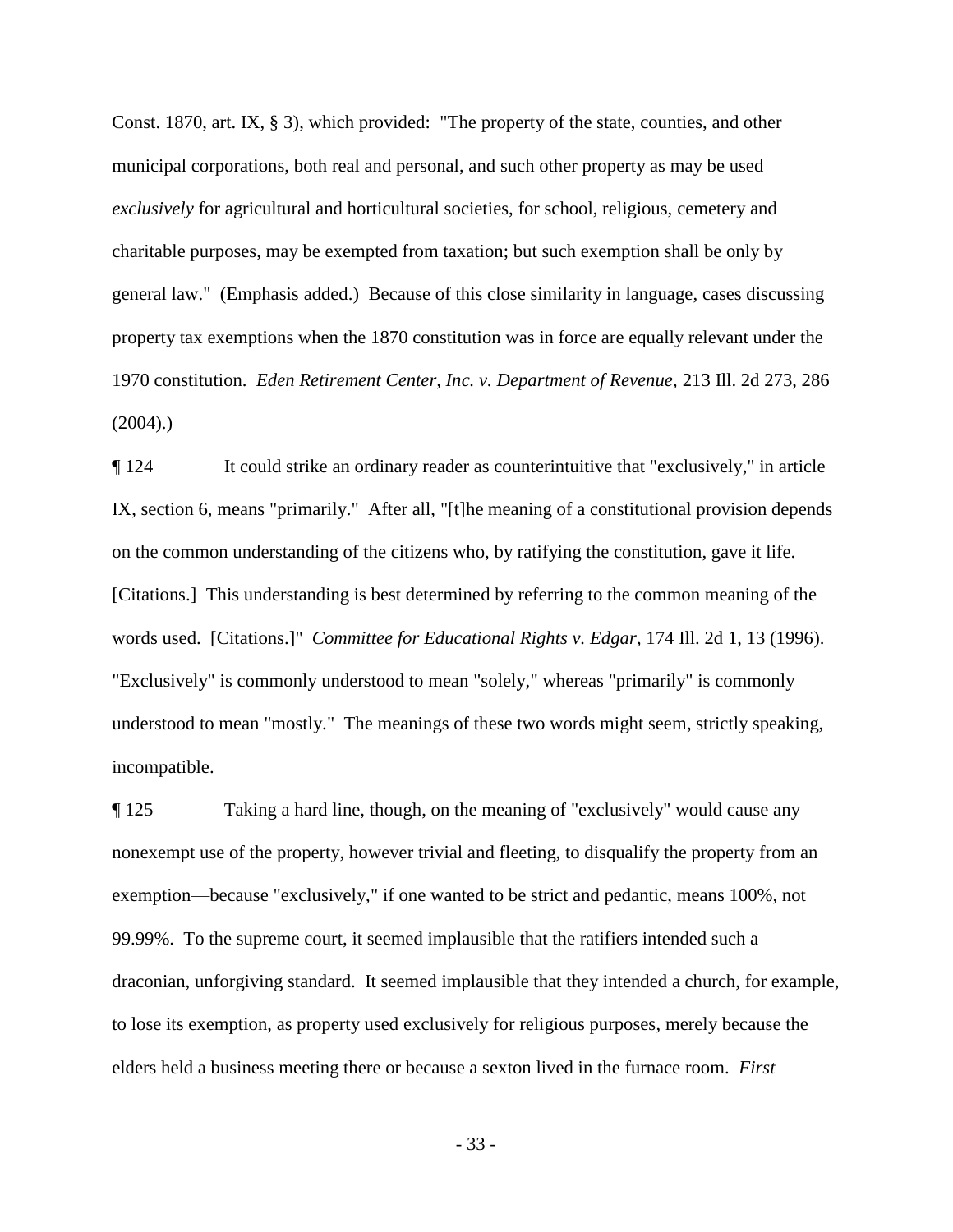*Congregational Church of Oak Park*, 232 Ill. at 164. (Since *First Congregational Church of Oak Park*, the supreme court has taken a more expansive view of what constitutes use for an exempt purpose. *McKenzie v. Johnson*, 98 Ill. 2d 87, 98-99 (1983).) If "exclusively" meant "solely," in the absolute sense of 100%, a church would have to forfeit its exemption if one night it hosted a chamber music concert. Likewise, a hospital that provided nothing but charity care would have to forfeit its exemption if it allowed a vending machine on the premises or if it allowed a nurse, during lunch break, to sell Little League popcorn to fellow employees. So, in a spirit of reasonableness, the supreme court somewhat softened the standard to "primary" use.

¶ 126 This standard of "primary" use might seem to suggest that if a building were used 51% of the time for religious purposes and the remaining 49% of the time as a nightclub, it would qualify for an exemption. But that apparently is not what the supreme court means. The nonexempt use has to be "merely incidental" (*Skinner*, 49 Ill. 2d at 66), that is, it cannot be a "major" use. The New Oxford American Dictionary 859 (2001) (definition of "incidental"); see *Streeterville Corp. v. Department of Revenue*, 186 Ill. 2d 534, 536-37 (1999) ("In the instant case, Streeterville concedes that the 26% nonexempt use of the parking facility cannot qualify as merely incidental."). Any nonexempt use has to be trivial or *de minimis;* a reasonable reader would have to give at least that much rigor to the constitutional phrase "used *exclusively* for [exempt] purposes." (Emphasis added.) Ill. Const. 1970, art. IX, § 6.

¶ 127 3. *The Township Defendants' Argument That Section 15-86 Is Facially Unconstitutional in That It Bestows a Charitable Exemption Without Requiring an Exclusively Charitable Use of the Property*

¶ 128 The township defendants argue that section 15-86 is unconstitutional in that it "authorizes property tax exemption for hospitals without regard to whether a hospital meets the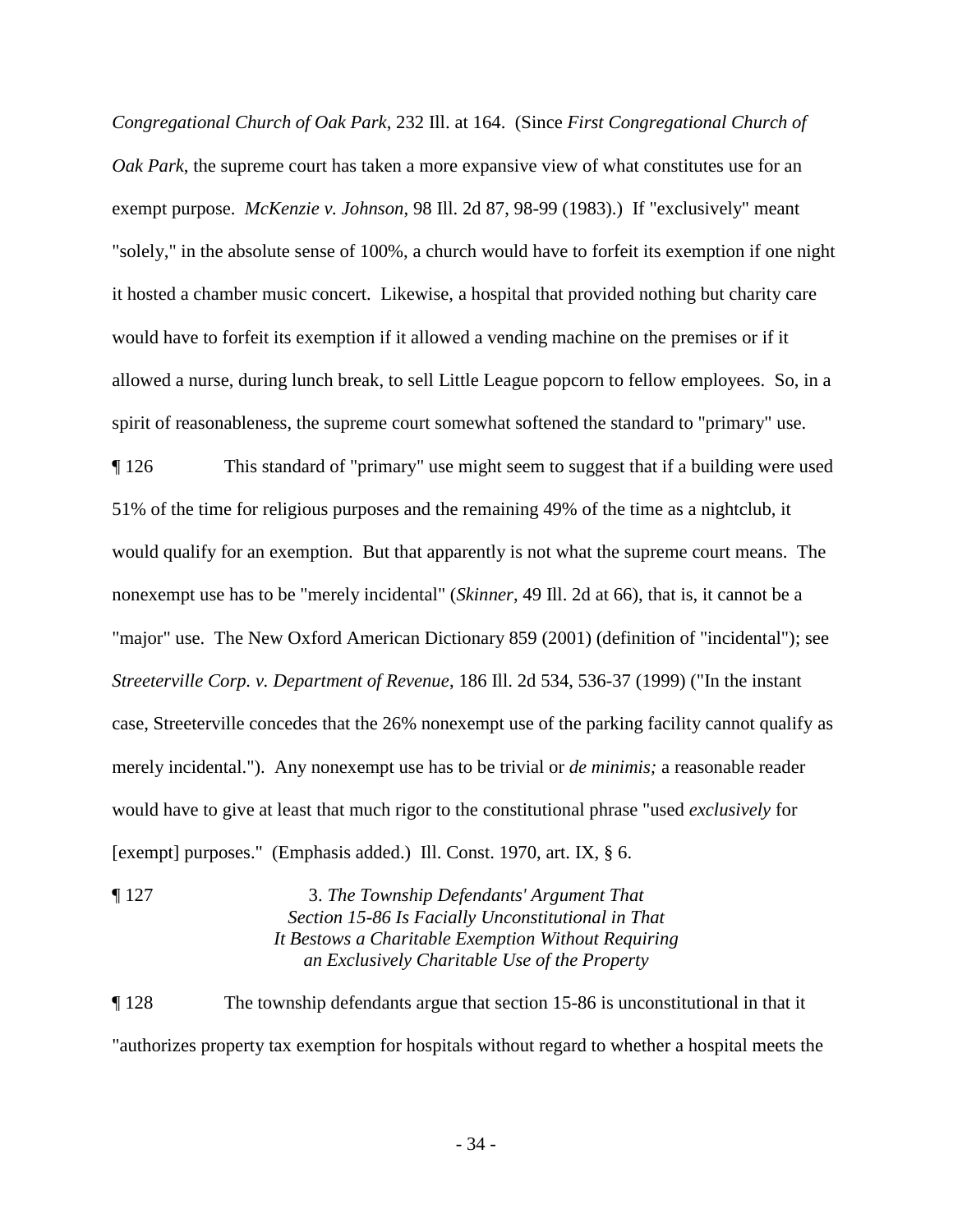requirement for a charitable exemption under the Illinois Constitution of 1970, article IX, section 6." *Id*.

¶ 129 For two reasons, plaintiff disagrees with the township defendant's argument.

¶ 130 First, plaintiff argues that section 15-86 should be construed to condition the exemption on satisfying the constitutional requirement of exclusive charitable use. See *id.* ("property used exclusively for \*\*\* charitable purposes").

¶ 131 Second, plaintiff argues that, regardless of whether section 15-86 is construed to require exclusive charitable use within the meaning of article IX, section 6, the township defendants are unable to prove that there is no set of circumstances in which an exemption pursuant to section 15-86 would be constitutional.

¶ 132 By addressing these two counterarguments by plaintiff, we effectively would address the township defendants' argument. So, let us consider plaintiff's counterarguments, taking them one at a time.

¶ 133 a. Construing Section 15-86 So as To Make It Constitutional, Insomuch as Such a Construction Would Be Reasonably Defensible

¶ 134 In our *de novo* review of the constitutionality of section 15-86 (see *People v. Boeckmann*, 238 Ill. 2d 1, 7 (2010)), we begin with the presumption that the statute is constitutional, a presumption the township defendants have the burden of clearly rebutting (see *id.* at 6). If the text of section 15-86 is susceptible to two interpretations, both reasonable, one of which would make section 15-86 constitutional and the other of which would make it unconstitutional, we should choose the interpretation that would make it constitutional (thus the township defendants' burden of clearly showing the unconstitutionality). See *id.*

¶ 135 This rule of construction is not a license to rewrite section 15-86; our interpretation should have an objective basis in the statutory text. See *People v. One 1998 GMC*,

- 35 -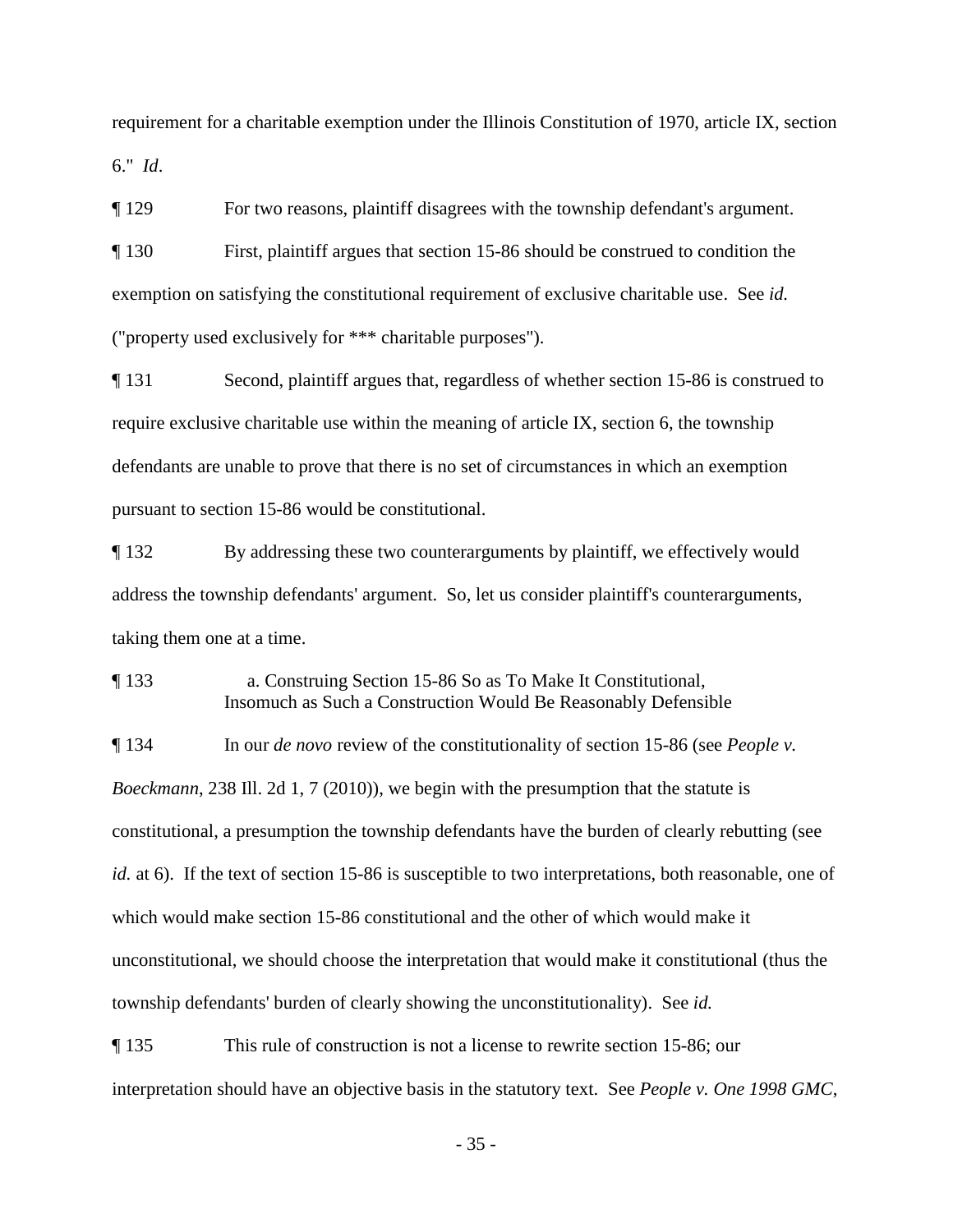2011 IL 110236, ¶ 13. We should "construe [the] statute in a manner upholding its constitutionality *if reasonably possible.*" (Emphasis added.) *Boeckmann*, 238 Ill. 2d at 6.

¶ 136 According to plaintiff, "[s]ection 15-86 should be interpreted, consistent with prevailing case law, to provide a description or illustration of properties owned by not-for-profit hospital-related entities that may be entitled to exemption, but issuance of an exemption remains subject to compliance with the charitable use requirement." The "prevailing case law" that plaintiff has in mind is *Chicago Bar Ass'n* and *McKenzie*. Unlike section 15-86, however, the statutes at issue in those cases actually stated the constitutional requirement of exclusive use and then listed examples of properties that, when so used, would be exempt. See *Chicago Bar Ass'n*, 163 Ill. 2d at 299-300; *McKenzie*, 98 Ill. 2d at 96.

¶ 137 The statute at issue in *Chicago Bar Ass'n* was section 19.1 of the Revenue Act of 1939 (Ill. Rev. Stat. 1991, ch. 120, ¶ 500.1). *Chicago Bar Ass'n*, 163 Ill. 2d at 293-94. It exempted "any other real property used by such schools exclusively for school purposes, \*\*\* including, but not limited to" several examples, among which was "property \*\*\* on or adjacent to \*\*\* the grounds of a school which property is used by [a] \*\*\* professional society \*\*\* which serves the advancement of learning." Ill. Rev. Stat. 1991, ch. 120, ¶ 500.1. Evidently confused by the convolutions of section 19.1, which resembled a wadded-up fishing line, the circuit court in *Chicago Bar Ass'n* interpreted the "adjacent" property of the "professional society" as something *in addition to and other than* the "real property used by such schools exclusively for school purposes" (*id*.) *Chicago Bar Ass'n*, 163 Ill. 2d at 298. But the supreme court concluded that the text of section 19.1 was reasonably susceptible to an alternative interpretation, which was the preferable interpretation because it made section 19.1 constitutional. Under this alternative interpretation, the "adjacent" property was an example or illustration of "real property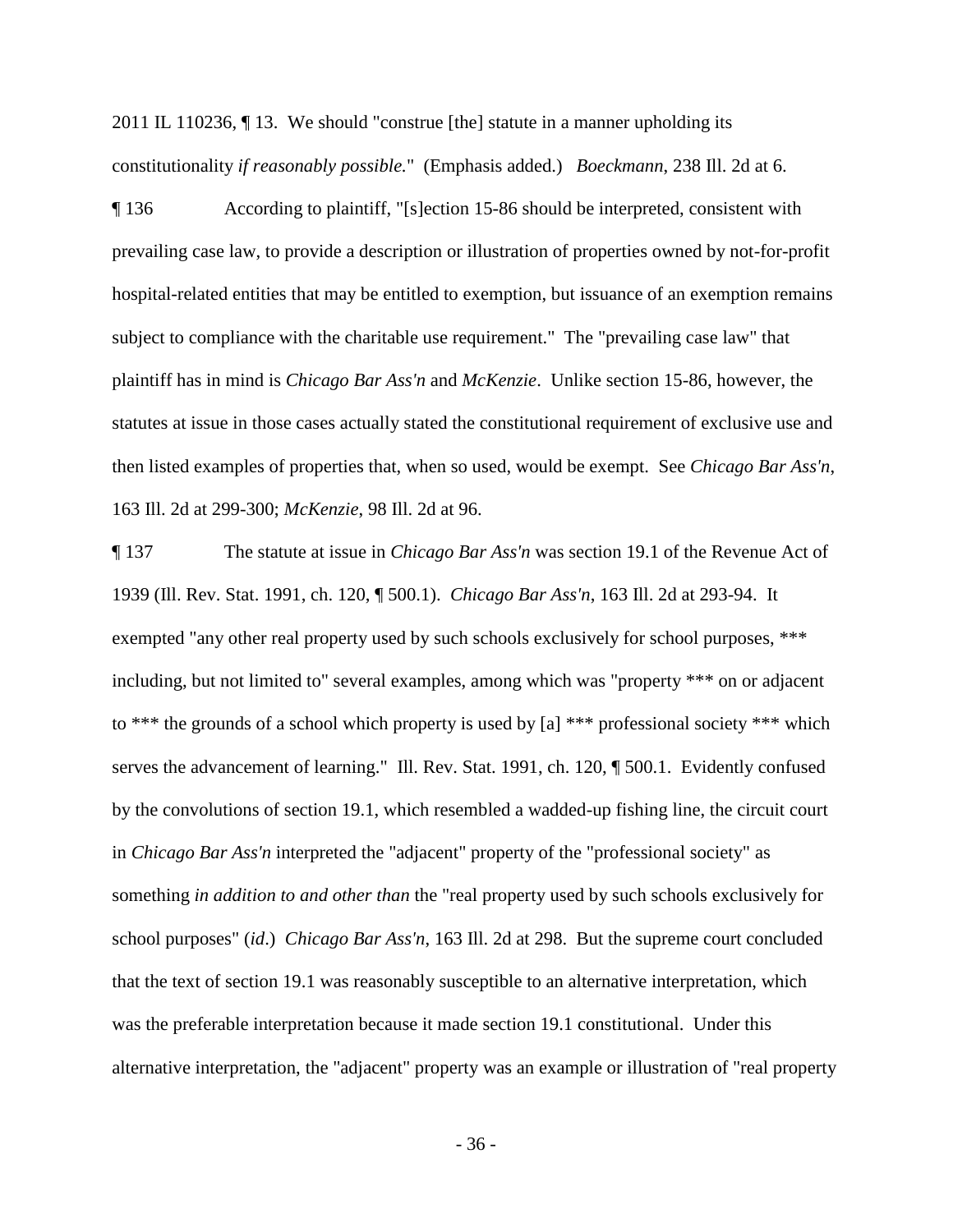used by such schools exclusively for school purposes" (Ill. Rev. Stat. 1991, ch. 120, ¶ 500.1). *Chicago Bar Ass'n*, 163 Ill. 2d at 299-300.

¶ 138 Similarly, in *McKenzie*, the statute established an exemption for " 'property used exclusively for religious purposes,' " and then, in an " 'including' " clause, it listed examples of " 'such property.' " *McKenzie*, 98 Ill. 2d at 94 (quoting Ill. Rev. Stat. 1981, ch. 120, ¶ 500.2). The statute was section 19.2 of the Revenue Act of 1939, and to quote it more fully, it exempted from taxation " '[a]ll property used exclusively for religious purposes \*\*\* and not leased or otherwise used with a view to profit, including all such property owned by churches or religious institutions or denominations and used in conjunction therewith as parsonages.' " *Id.* (quoting Ill. Rev. Stat. 1981, ch. 120, ¶ 500.2). This statutory exemption of " 'parsonages' " was constitutional because (1) " 'parsonages' " were linked to the explicitly stated exempt use by an "including" clause and (2) " 'parsonages' " were " 'such property,' " that is, " 'property used exclusively for religious purposes.' "*Id.* (quoting Ill. Rev. Stat. 1981, ch. 120, ¶ 500.2).

¶ 139 Because section 15-86, by contrast, lacks any mention of exclusive use for an exempt purpose, we do not see how it is comparable to the statutes in *Chicago Bar Ass'n* and *McKenzie.* The statute at issue in *Chicago Bar Ass'n*, section 19.1 of the Revenue Act of 1939 (Ill. Rev. Stat. 1991, ch. 120, ¶ 500.1), exempted "any other real property *used by such schools exclusively for school purposes*, \*\*\* including, but not limited to \*\*\* property \*\*\* on or adjacent to \*\*\* the grounds of a school which property is used by [a] \*\*\* professional society \*\*\* which serves the advancement of learning." (Emphasis added.) *Cf.* Ill. Const. 1970, art. IX, § 6 ("property used exclusively for \*\*\* school \*\*\* purposes"). In like manner, the statute at issue in *McKenzie*, section 19.2 of the Revenue Act of 1939 (Ill. Rev. Stat. 1981, ch. 120, ¶ 500.2), exempted " 'property used exclusively for religious purposes \*\*\*, including all such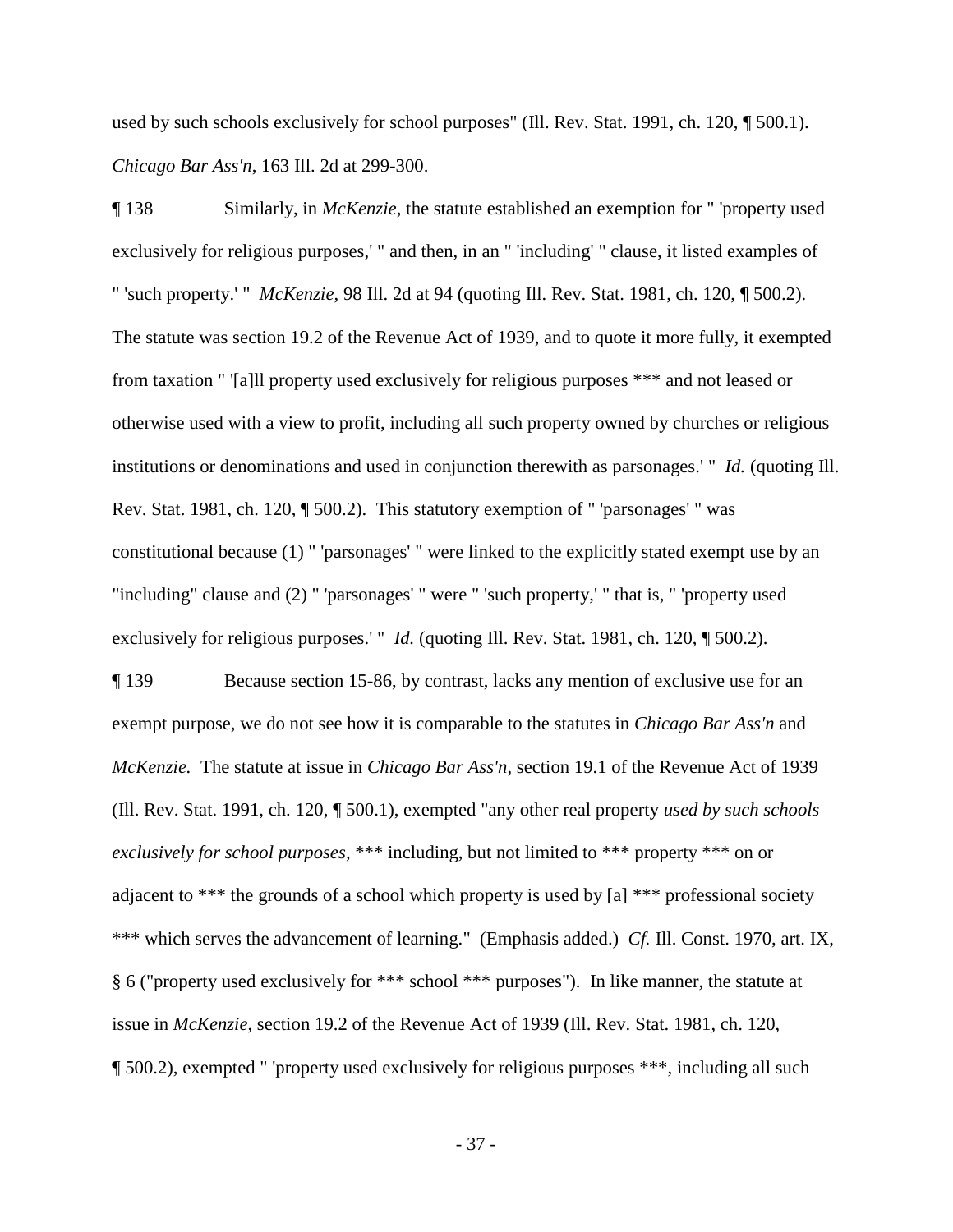property owned by churches \*\*\* and used in conjunction therewith as parsonages.' " *McKenzie*, 98 Ill. 2d at 94 (quoting Ill. Rev. Stat. 1981, ch. 120, ¶ 500.2). *Cf.* Ill. Const. 1970, art. IX, § 6 ("property \*\*\* used exclusively for \*\*\* religious \*\*\* purposes").

¶ 140 Section 15-86 is quite different. It omits the constitutional standard, and we should not effectively rewrite the statute so as to express what simply is not there. See *One 1998 GMC*, 2011 IL 110236, ¶ 13. Nowhere does section 15-86 say, as a condition of the charitable exemption, that the property must be "used exclusively for \*\*\* charitable purposes." Ill. Const. 1970, art. IX, § 6. Instead, section 15-86 bestows a charitable exemption if, during the hospital entity's fiscal year ending in the year for which it seeks an exemption, the value of the "[s]ervices" in subsection (e) (35 ILCS 200/15-86(e) (West 2014)) that the hospital entity provided equals or exceeds the hospital entity's estimated property tax liability for the year for which it seeks an exemption. 35 ILCS 200/15-86(c) (West 2014).

¶ 141 This statutory standard for a charitable exemption conflicts with article IX, section 6, of our constitution. Rather than require the hospital entity to use the subject property exclusively for charitable purposes (nowhere in section 15-86 is the phrase "used exclusively for charitable purposes" to be found), section 15-86 merely requires the hospital entity to, in a manner of speaking, pay for its property tax exemption with certain services of equivalent value. *Id.* The legislature thereby added a new exemption to those authorized by article IX, section 6: a charitable exemption for hospital entities that, regardless of whether they use the property exclusively for charitable purposes, provide just enough "[s]ervices that address the health care needs of low-income or underserved individuals" to economically counterbalance the property tax exemption (35 ILCS 200/15-86(e) (West 2014)). See *Provena*, 384 Ill. App. 3d at 741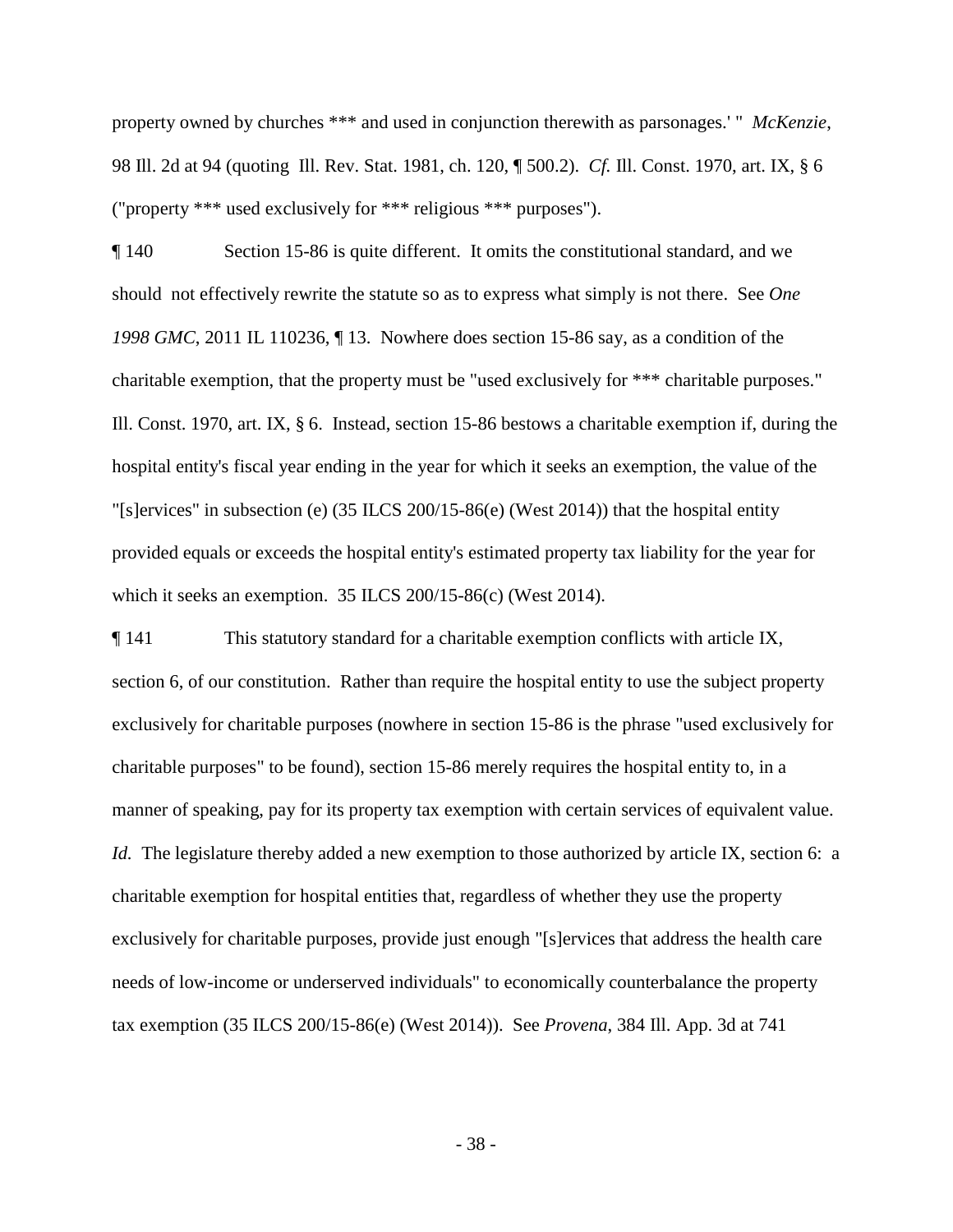("[T]he General Assembly may not broaden or add to the exemptions that section 6 of article IX allows.").

¶ 142 Not only does section 15-86 settle for something less than exclusive use of the property for charitable purposes; it does not require any charitable use of the property at all. Under section 15-86, a hospital entity can obtain a charitable exemption simply by paying subsidies to community clinics, for example (35 ILCS 200/15-86(e)(2) (West 2014)), or by paying subsidies to the state or local government (35 ILCS 200/15-86(e)(3) (West 2014)). But article IX, section 6, of the constitution requires exclusive use of the property itself for charitable purposes. Ill. Const. 1970, art. IX, § 6. A property owner cannot buy a charitable exemption. " 'The use to which the property is devoted is decisive rather than the use to which income derived from the property is employed.' " *Provena*, 384 Ill. App. 3d at 764 (quoting *City of Lawrenceville v. Maxwell*, 6 Ill. 2d 42, 49 (1955)). " '[P]roperty which is used to produce income to be used exclusively for charitable purposes may not be exempted from taxation, the test being, instead, the present use of the property rather than the ultimate use of the proceeds derived from the property sought to be exempted.' " *Provena*, 384 Ill. App. 3d at 764 (quoting *People ex rel. Goodman v. University of Illinois Foundation*, 388 Ill. 363, 374 (1944)).

¶ 143 b. The No-Set-of-Circumstances Test

¶ 144 A party challenging the constitutionality of a statute can contend either that the statute is unconstitutional on its face or that the statute is unconstitutional as applied to the particular context in which the party acted or proposed to act. *Lamar Whiteco Outdoor Corp. v. City of West Chicago*, 355 Ill. App. 3d 352, 365 (2005). The township defendants challenge the facial constitutionality of section 15-86.

¶ 145 Our supreme court has said this about facial unconstitutionality:

- 39 -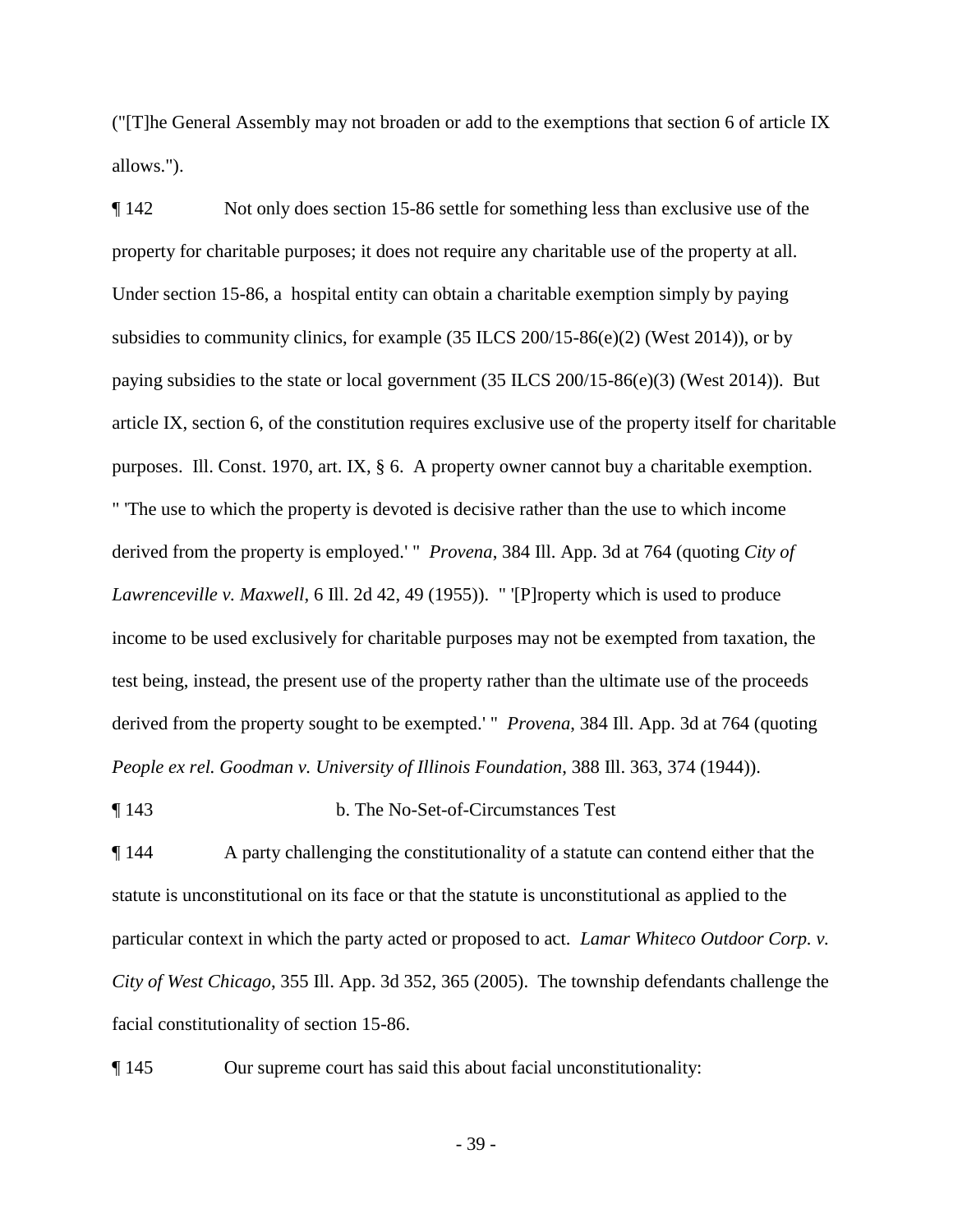"It is especially difficult to successfully mount a facial challenge to a statute. The fact that a statute may operate invalidly under some circumstances is insufficient to establish facial invalidity; a statute is facially unconstitutional only if ' "*no* set of circumstances exists under which the Act would be valid." ' (Emphasis added.) *In re C.E.*, 161 Ill. 2d 200, 210-11 (1994), quoting *United States v. Salerno*, 481 U.S. 739, 745 (1987). Thus, so long as there exists a situation in which a statute could be validly applied, a facial challenge must fail." *Hill v. Cowan*, 202 Ill. 2d 151, 157 (2002).

¶ 146 The no-set-of-circumstances test seems problematic to us for three reasons, which we will discuss under the following headings.

¶ 147 (1) *The Supreme Court of the United States Apparently Has Never Used the Test, and in Fact Has Backpedaled From It*

¶ 148 *Hill* poses the question of whether any "set of circumstances *exists* under which the Act would be valid" or whether "there *exists* a situation in which [the] statute could be validly applied." (Emphases added and internal quotation marks omitted.) *Id.* And yet surely, when a party contends that a statute is unconstitutional on its face, *Hill* does not expect the court to perform an extrajudicial investigation to find out if some alternative set of circumstances empirically "exists." *Id.* Rather, *Hill* must mean "hypothetically exists": the court should try to hypothesize an alternative set of circumstances, or imagine a different "situation," in which the statute would be constitutionally valid. *Id.*

¶ 149 One problem with this speculative approach is that the originator of the no-set-ofcircumstances test, the Supreme Court of the United States (see *United States v. Salerno*, 481

- 40 -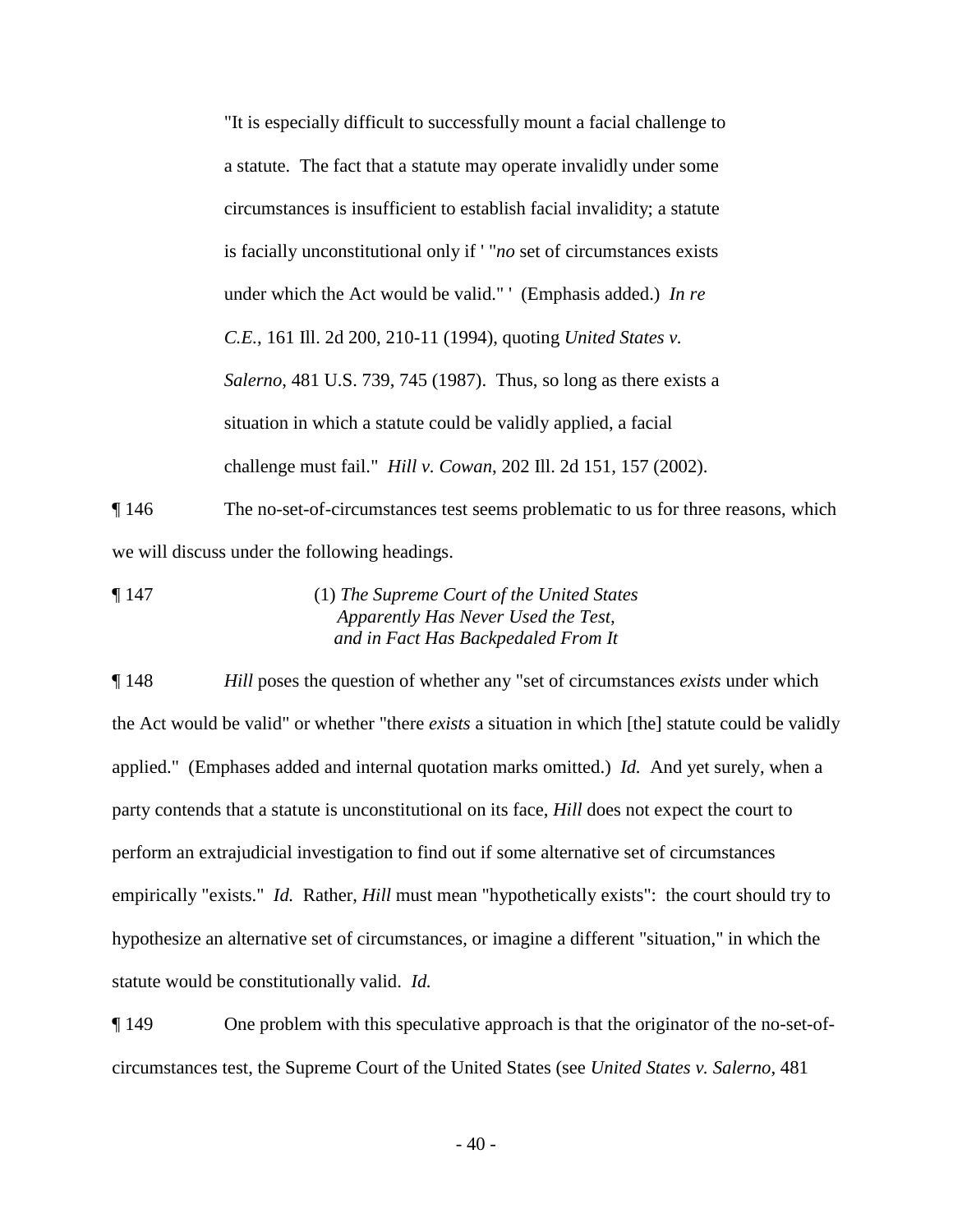U.S. 739, 745 (1987)), has more recently stated: "In determining whether a law is facially invalid, we must be careful not to go beyond the statute's facial requirements and speculate about 'hypothetical' or 'imaginary' cases." *Washington State Grange v. Washington State Republican Party*, 552 U.S. 442, 449-50 (2008). This seems another way of saying that when determining whether a statute is facially unconstitutional, we must be careful *not* to apply the no-set-ofcircumstances test. See *City of Chicago v. Morales*, 527 U.S. 41, 55 n.22 (1999) (plurality opinion noting that "[t]o the extent we have consistently articulated a clear standard for facial challenges, it is not the *Salerno* formulation, which has never been the decisive factor in any decision of this Court, including *Salerno* itself"); *Doe v. City of Albuquerque*, 667 F.3d 1111, 1125 n.8 (10th Cir. 2012) (giving examples of cases in which the Supreme Court assessed the facial constitutionality of a statute and in which the no-set-of-circumstances test would have led to the opposite result, had the Supreme Court applied that test); *Sonnier v. Crain*, 613 F.3d 436, 463-64 (5th Cir. 2010) (Dennis, J., concurring in part and dissenting in part) (arguing that the noset-of-circumstances language in *Salerno* is "nothing more than a controversial dictum" and stating that "diligent research" has failed to reveal "a single Supreme Court case—including *Salerno* itself—in which the holding actually relied on the 'no set of circumstances' test").

### ¶ 150 (2) *It Is Unclear What the Phrase "Validly Applied" Means*

¶ 151 *Hill* says a statute is facially unconstitutional only if no circumstances could be hypothesized in which the statute "would be valid" or "could be validly applied." (Internal quotation marks omitted.) *Hill*, 202 Ill. 2d at 157. We are unclear what the phrase "validly applied" means in this context.

¶ 152 To explain our uncertainty, we invite the reader to assume the existence of an Illinois statute that provides: "A charitable exemption shall be granted to every parcel of real

- 41 -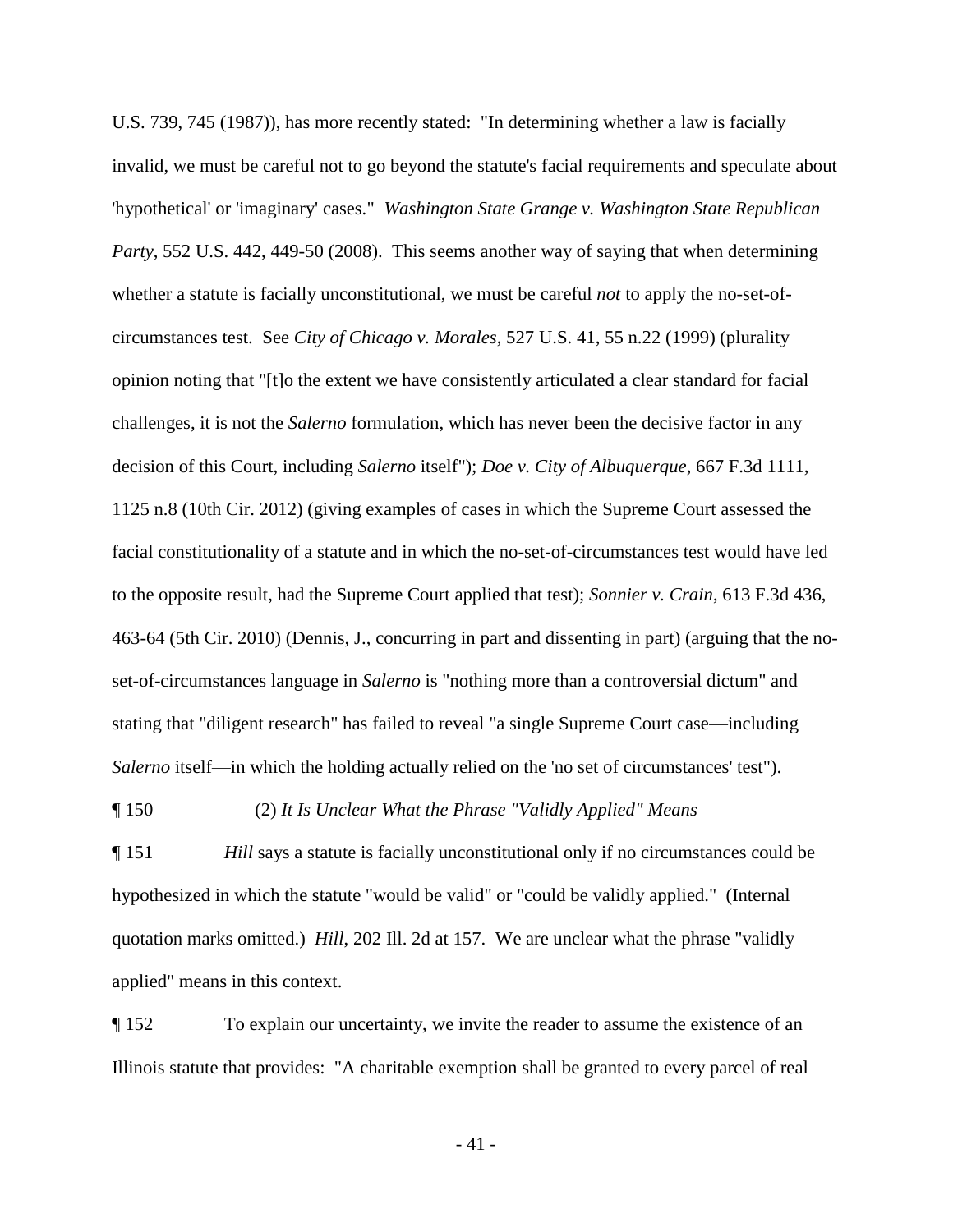estate that has an odd-numbered street address." Pursuant to the no-set-of-circumstances test, we can easily hypothesize that, somewhere in Illinois, there exists a parcel of real estate used exclusively for charitable purposes—a food bank, for instance—that has an odd-numbered street address. Could the statute be "validly applied" to this hypothetical food bank? *Id.*

¶ 153 Well, yes and no. It depends on what you mean by "validly applied." More precisely, it depends on what part of the statute you are applying. The part of the statute reading "[a] charitable exemption shall be granted" could be validly (constitutionally) applied to the food bank, because the food bank is used exclusively for charitable purposes, in satisfaction of article IX, section 6 (Ill. Const. 1970, art. IX,  $\S$  6). But the part of the statute basing the exemption on having "an odd-numbered street address" could not be validly applied to any parcel, no matter what the circumstances, because granting an exemption merely on the basis of having an oddnumbered street address, without regard to exclusive use for charitable purposes, violates article IX, section 6.

¶ 154 This illustration we have come up with might at first seem far-fetched, but actually, as far as article IX, section 6, is concerned, providing charitable services equivalent in value to the estimated property tax liability is just as irrelevant as having an odd-numbered street address. When it comes to the charitable exemption, all article IX, section 6, cares about is whether the property is "used exclusively for \*\*\* charitable purposes." *Id.* Article IX, section 6, on its face, is completely indifferent to whether this exclusively charitable use makes the exemption financially worthwhile for the government, just as it is completely indifferent to whether the property has an odd-numbered street address.

¶ 155 If the legislature wished, it could provide that *even though* property is used exclusively for charitable purposes, the property shall be exempt from taxation only if,

- 42 -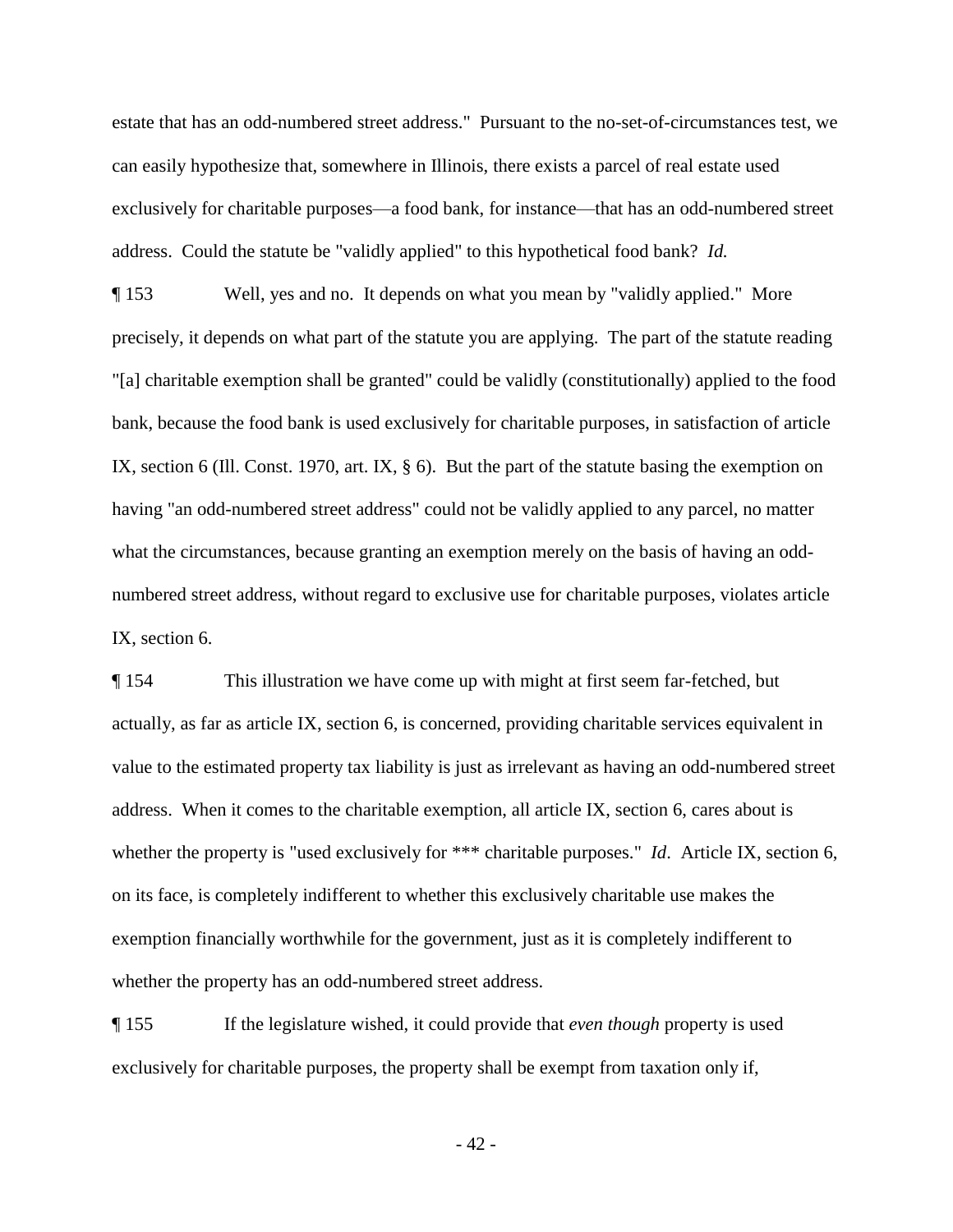additionally, the value of the charitable services equals or exceeds the estimated property tax liability—because, again, the legislature is free to make the terms of an exemption more restrictive than the terms in article IX, section 6 (*Provena*, 384 Ill. App. 3d at 741). But the legislature lacks the constitutional authority to provide that, *regardless of whether* the property is used exclusively for charitable purposes, the property shall receive an exemption if the value of the charitable services equals or exceeds the estimated property tax liability—because that would be adding to or broadening the exemption in article IX, section 6 (see *id.*).

¶ 156 Such, though, is the import of section 15-86. "[A] constitutional defect inheres in the terms of the statute itself, independent of the statute's application to particular cases." *One 1998 GMC*, 2011 IL 110236, ¶ 86 (Karmeier, J., specially concurring). "[T]he omission of a provision which constitutional principles require," namely, use exclusively for charitable purposes, "is an inherent and inescapable flaw" in section 15-86 "which renders the [statute] invalid no matter what the circumstances." *Id. ¶* 87.

¶ 157 (3) *The No-Set-of-Circumstances Test Turns the Discussion Away From the Statutory Text,Whereas, Seemingly, When the Facial Constitutionality of a Statute Is Challenged, the Discussion Should Be All About the Statutory Text*

¶ 158 One of the drawbacks of the no-set-of-circumstances test is that it "completely divorces review of the constitutionality of a statute from the terms of the statute itself, and instead improperly requires a court to engage in hypothetical musings about potentially valid *applications* of the statute." (Emphasis in original.) *Doe*, 667 F.3d at 1123. The discussion gets diverted to the subject of the hypothetical food bank (to return to our illustration) when the discussion should be about the undeniably unconstitutional statutory provision that would award a charitable exemption merely on the basis of having an odd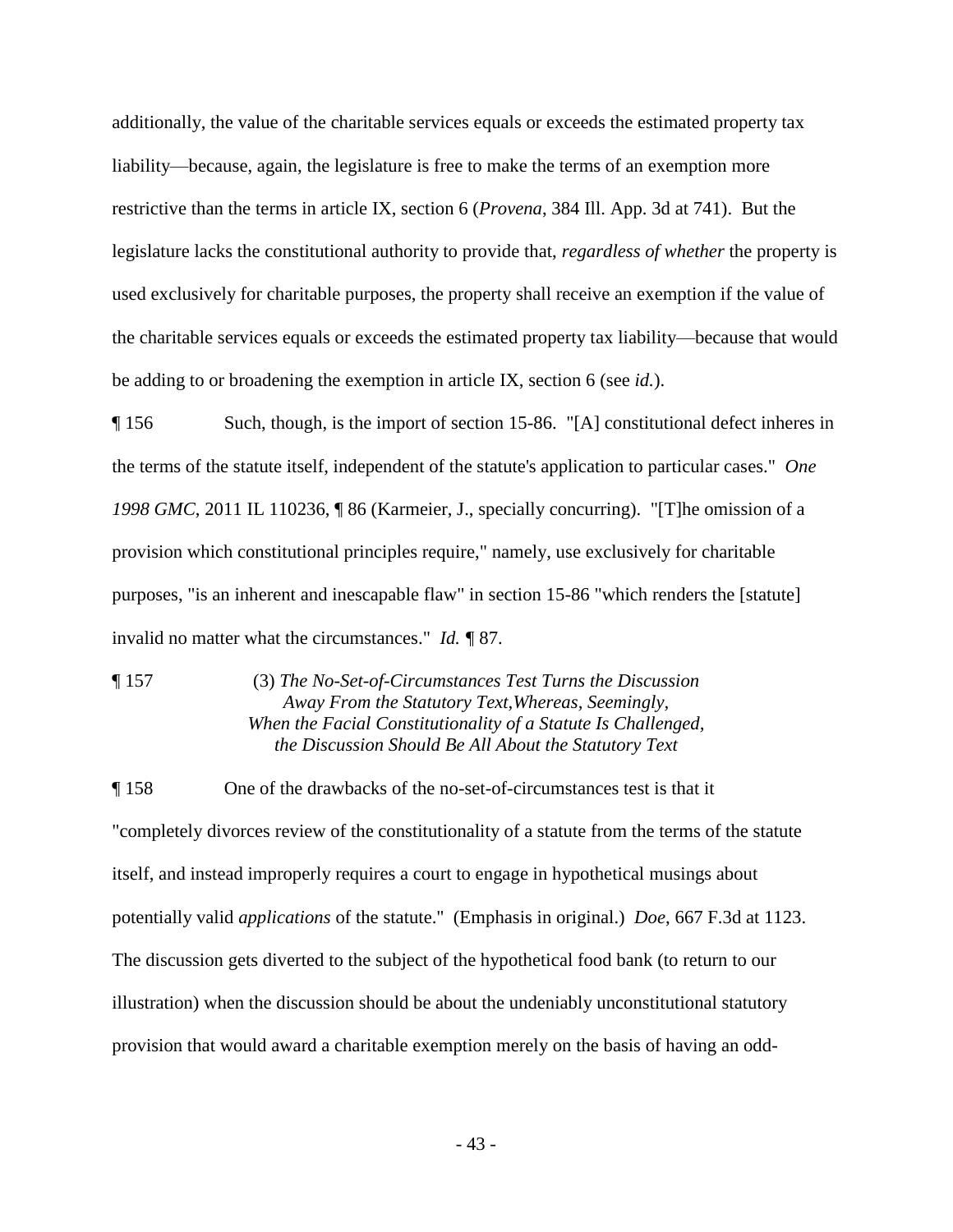numbered street address (or merely on the basis of equaling or exceeding the estimated property tax liability).

¶ 159 Even so, our supreme court, in conformance with *Salerno*, has prescribed the noset-of-circumstances test for facial challenges to the constitutionality of statutes (*One 1998 GMC*, 2011 IL 110236,  $\P$  20), and therefore our duty, as an inferior court, is to apply the no-setof-circumstances test to determine whether a statute is facially unconstitutional—even though we have difficulty making sense of the test so as to even be able to apply it. But we will do our best. ¶ 160 The crucial provision in section 15-86 is the first sentence of subsection (c): "A hospital applicant satisfies the conditions for an exemption under this Section with respect to the subject property, and shall be issued a charitable exemption for that property, if the value of services or activities listed in subsection (e) [(35 ILCS 200/15-86(e) (West 2014))] for the hospital year equals or exceeds the relevant hospital entity's estimated property tax liability, as determined under subsection (g) [(35 ILCS 200/15-86(g) (West 2014))], for the year for which exemption is sought." 35 ILCS 200/15-86(c) (West 2014). We can imagine a hospital applicant that, during the hospital year, provided services and activities listed in subsection (e) that equaled or exceeded its estimated property tax liability and that *also* used its subject property exclusively for charitable purposes (although section 15-86, by its terms, does not require such exclusively charitable use as a condition of the charitable exemption). "[C]ould" section 15-86 "be validly applied" to this hypothetical hospital applicant? *Hill*, 202 Ill. 2d at 157. Again, it depends on what you mean by "validly applied."

¶ 161 If you understand "validly applied" in a result-oriented way, yes, section 15-86 could be validly applied to our hypothetical hospital applicant, because this applicant uses the subject property exclusively for charitable purposes and because article IX, section 6, of the

- 44 -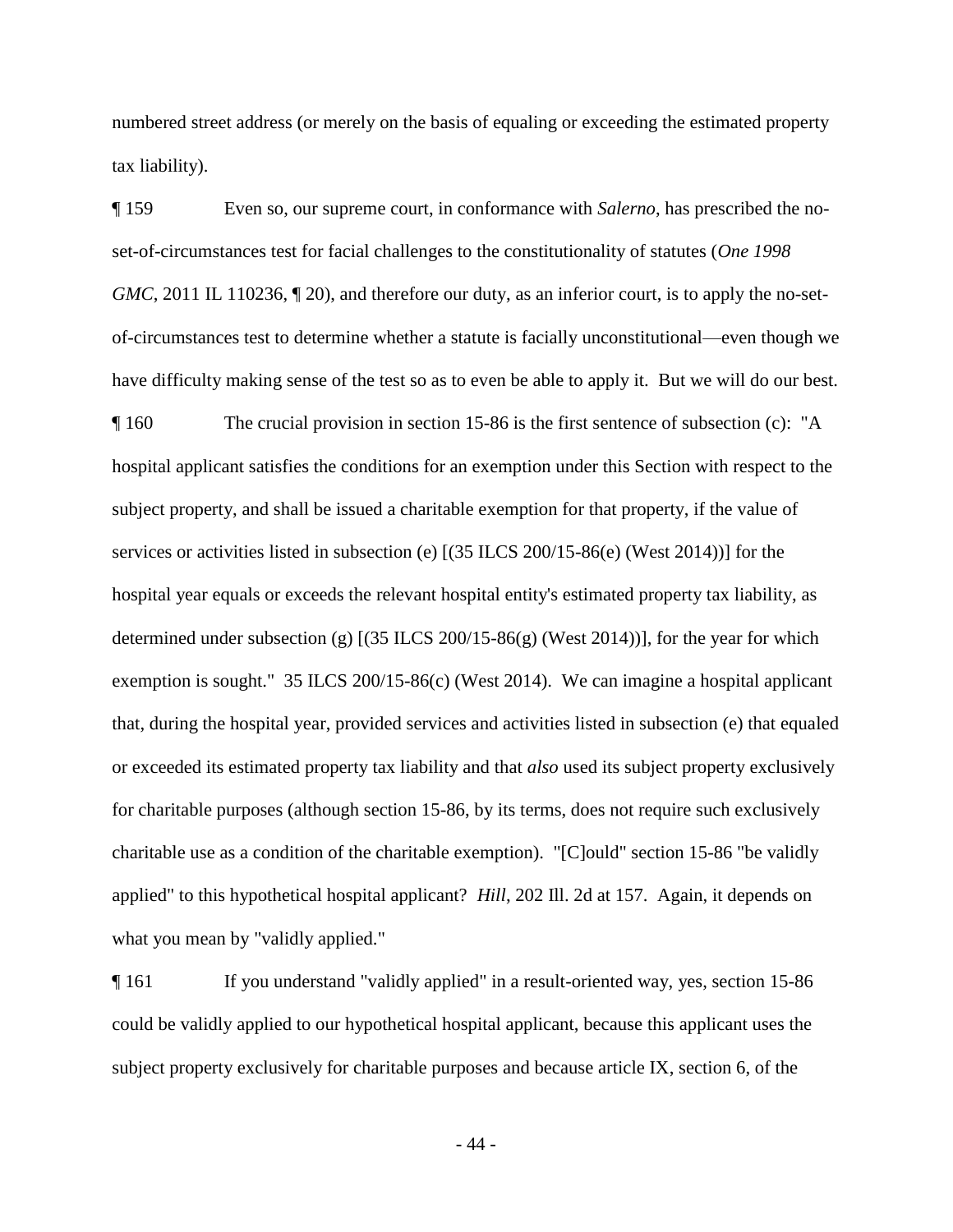Illinois Constitution (Ill. Const. 1970, art. IX, § 6) allows the legislature to grant a charitable exemption for property used exclusively for charitable purposes.

¶ 162 By this reasoning, though, the legislature could have passed a statute providing simply that "every hospital applicant shall be granted a charitable exemption," and because it would be possible to hypothesize at least one hospital applicant that used its property exclusively for charitable purposes, a challenge to the facial constitutionality of the statute likewise would fail. But denying the facial unconstitutionality of such a statute would be absurd. The resultoriented approach cannot be right.

¶ 163 It would make more sense to say that an unconstitutional criterion cannot be "validly applied" to *any* hospital applicant and that by disregarding the unconstitutional criterion, we would effectively be deleting an essential part of the statute instead of taking the statute as it is. *Hill*, 202 Ill. 2d at 157. A statute granting a charitable exemption to all hospital applicants cannot be "validly applied" even to a hospital applicant that uses its property exclusively for charitable purposes, because the statute grants an exemption on the basis of an unconstitutional criterion: being a hospital applicant. A "law" purporting to grant a charitable exemption has to contain the criterion that article IX, section 6, requires: "use[] exclusively for \*\*\* charitable purposes." Ill. Const. 1970, art. IX, § 6.

¶ 164 Measured against the terms of article IX, section 6 (*id*.), section 15-86 is unconstitutional on its face because it purports to grant a charitable exemption on the basis of an unconstitutional criterion, *i.e.*, providing services or subsidies equal in value to the estimated property tax liability (35 ILCS 200/15-86(c) (West 2014)), without requiring that the subject property be "used exclusively \*\*\* for charitable purposes." Therefore, the trial court should have denied plaintiff's motion for summary judgment on count II, which sought a declaratory

- 45 -